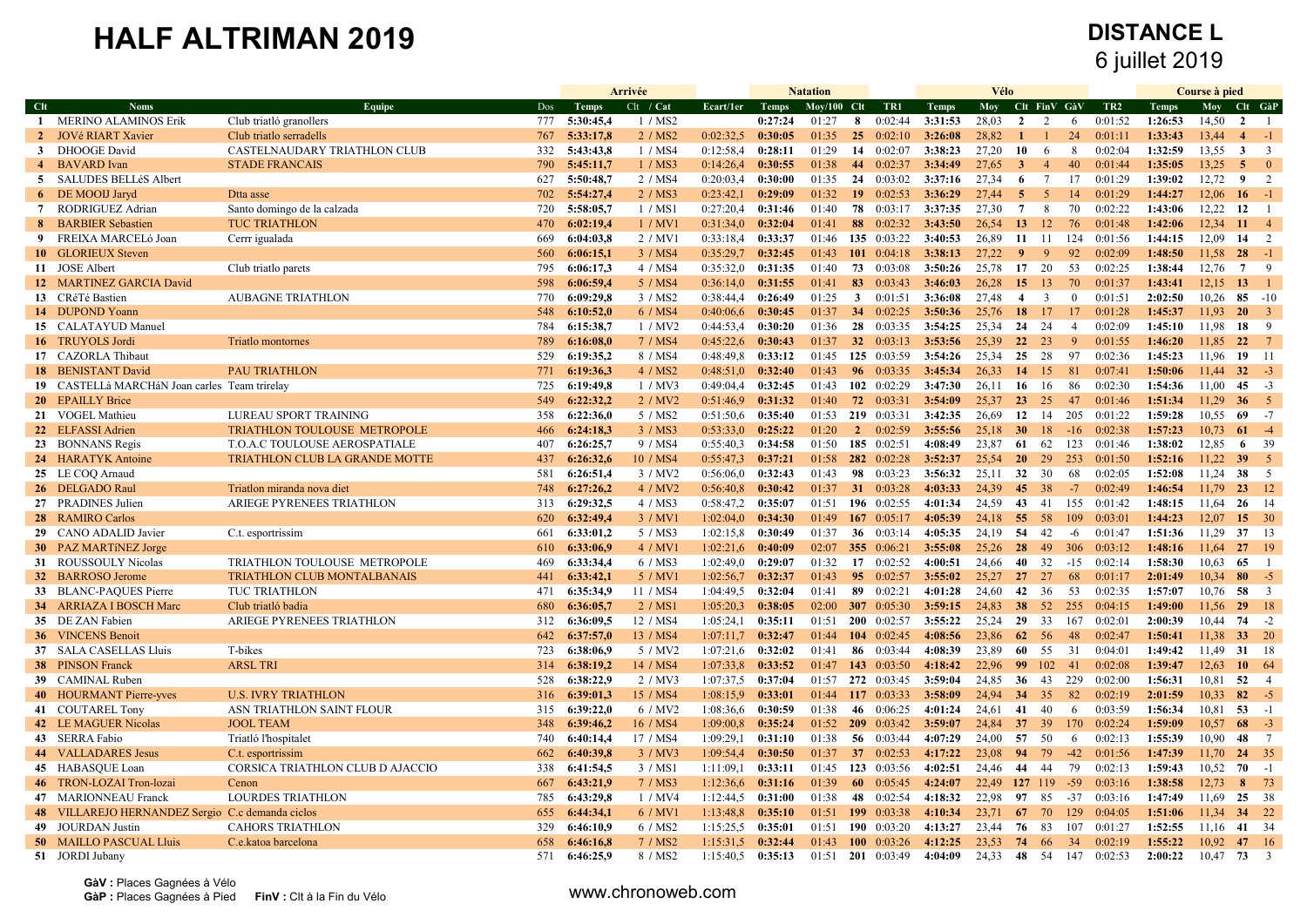## 6 juillet 2019

| <b>52 BAILLOEUIL Olivier</b>                          |                                    | 513 | 6:47:20.7 | 18 / MS4             | 1:16:35.4 | 0:35:06 | 01:51 | 193 0:03:49           | 4:11:55 | 23.58    | 73<br>75         | 118               | 0:02:06 | 1:54:25 | 11.01 | 44            | 23             |
|-------------------------------------------------------|------------------------------------|-----|-----------|----------------------|-----------|---------|-------|-----------------------|---------|----------|------------------|-------------------|---------|---------|-------|---------------|----------------|
| 53 DANIEAU Emmanuel                                   | PORTET TRIATHLON                   | 380 | 6:47:30,6 | 7 / MV2              | 1:16:45,3 | 0:33:35 | 01:46 | 133 0:03:58           | 3:57:04 | 25,06    | 33<br>34         | 99                | 0:03:07 | 2:09:47 | 9,71  | $121 - 19$    |                |
| 54 DANIEAU Stephane                                   | <b>TRIATHLON CASTRES</b>           | 426 | 6:47:31.0 | 8 / MV2              | 1:16:45,7 | 0:33:34 | 01:46 | 132 0:03:22           | 4:03:58 | 24,35    | 47<br>46         | 86                | 0:03:09 | 2:03:28 | 10,20 | 86            | $-8$           |
| 55 DESCOUBES Yan                                      | TUC TRIATHLON                      | 474 | 6:48:13,9 | 9 / MS2              | 1:17:28,5 | 0:35:46 | 01:53 | 222 0:03:28           | 4:11:46 | 23,59    | 77<br>71         | 145               | 0:01:28 | 1:55:46 | 10,88 | 49 22         |                |
| <b>56 BARRENA BERTRAN Xavier</b>                      | Zumaiako triathloi taldea          | 759 | 6:48:37.3 | 19 / MS4             | 1:17:51.9 | 0:36:41 | 01:56 | 258 0:04:22           | 4:00:30 | 24.70    | 39<br>48         | 210               | 0:01:48 | 2:05:16 | 10.06 | 95            | $-8$           |
| 57 AUDEBERT Jean noel                                 | <b>ASPTT 36 SPORT NATURE</b>       | 319 | 6:49:22.5 | 7 / MV1              | 1:18:37.1 | 0:38:19 | 02:01 | 311 0:03:14           | 4:04:51 | 24.26    | 49<br>61         | 250               | 0:02:02 | 2:00:56 | 10,42 | 78            | $\overline{4}$ |
| 58 SAMMARTANO David                                   | <b>MAUGUIO-CARNON TRIATHLON</b>    | 365 | 6:51:50.3 | 9/MV2                | 1:21:04.9 | 0:33:38 | 01:46 | 137 0:03:03           | 4:09:04 | 23.85    | 63<br>59         | 78                | 0:01:52 | 2:04:13 | 10.14 | 90            | $\blacksquare$ |
| 59 LIAUSU Pierre                                      | A.S. MURET TRIATHLON               | 304 | 6:52:02,3 | 10 / MS2             | 1:21:16,9 | 0:35:30 | 01:52 | 215 0:03:14           | 4:13:51 | 23,40    | 78<br>87         | 128               | 0:02:33 | 1:56:54 | 10,78 | 56 28         |                |
| 60 COUDERC Jean-baptiste                              |                                    | 536 | 6:52:37,6 | 8 / MS3              | 1:21:52.3 | 0:35:09 | 01:51 | 197 0:04:42           | 4:05:33 | 24,19    | 53<br>57         | 140               | 0:05:36 | 2:01:37 | 10,36 | $79 - 3$      |                |
| 61 MACHACOVA Jana                                     | TRIATHLON CLUB CHATEAUROUX 36      | 430 | 6:52:40,7 | 1 / FS1              | 1:21:55.3 | 0:27:54 | 01:28 | 13<br>0:02:30         | 4:22:15 | 22,65    | 113<br>88        | $-75$             | 0:01:49 | 1:58:12 | 10,66 | 64 27         |                |
| 62 RAIMUNDO Julien                                    | <b>VO2 TRIATHLON</b>               | 504 | 6:52:46.4 | 9/MS3                | 1:22:01,1 | 0:31:11 | 01:38 | 57 $0:03:26$          | 4:18:38 | 22,97    | 89<br>98         | $-32$             | 0.02.46 | 1:56:46 | 10,79 | 54 27         |                |
| 63 LABRID Emmanuel                                    | L UNION TRIATHLON 31               | 350 | 6:53:15,1 | 10 / MV2             | 1:22:29.8 | 0:37:13 | 01:58 | 277 0:03:00           | 4:14:37 | 23,33    | 81<br>95         | 182               | 0:02:10 | 1:56:15 | 10,84 | 50 32         |                |
| 64 MALé Quentin                                       | <b>TUC TRIATHLON</b>               | 481 | 6:54:18.3 | 11 / MS2             | 1:23:33.0 | 0:35:48 | 01:53 | 225 0:02:57           | 4:08:13 | 23,93    | 59<br>63         | 162               | 0:02:17 | 2:05:04 | 10,08 | 94            | $-1$           |
| 65 DI MAIO Romain                                     | TRIATHLON CLUB LA GRANDE MOTTE     | 436 | 6:55:09.3 | 12 / MS <sub>2</sub> | 1:24:23.9 | 0:31:07 | 01:38 | 55 0:03:47            | 4:23:49 |          | 22.52 124 109    | -54               | 0:02:11 | 1:54:15 | 11.03 | 43 44         |                |
| 66 ESCARRABILL TIó Joan                               | Club atlètic torelló               | 675 | 6:55:34,4 | 20 / MS4             | 1:24:49.0 | 0:31:14 | 01:39 | 59<br>0:03:07         | 4:19:51 | 22,86    | 92<br><b>105</b> | $-33$             | 0:02:17 | 1:59:06 | 10,58 | 67            | 26             |
| 67 PERENNOU Mathieu                                   | VITROLLES TRIATHLON                | 502 | 6:55:48.0 | 4 / MV3              | 1:25:02,6 | 0:31:58 | 01:41 | 85<br>0:03:24         | 4:20:38 | 22,79    | 106<br>99        | $-14$             | 0:02:56 | 1:56:52 | 10,78 | 55            | 32             |
| <b>68</b> MOLINA RUIZ Ruben                           | Cn terrassa - cicles morenito      | 694 | 6:55:59.3 | 13 / MS2             | 1:25:13.9 | 0:32:52 | 01:44 | 111 0:03:04           | 4:11:19 | 23,63    | 70<br>64         | 47                | 0:02:07 | 2:06:37 | 9.95  | $104 - 4$     |                |
| 69 GALMICHE Gerald                                    | WILD TEAM TRIATHLON                | 506 | 6:56:44,1 | 11 / MV2             | 1:25:58,8 | 0:31:45 | 01:40 | 77<br>0:03:59         | 4:24:32 | 22,45    | 128 112          | $-35$             | 0:02:37 | 1:53:50 | 11,07 | 42 43         |                |
| 70 ANTEQUERA GUERRERO Estebal Club triatló granollers |                                    | 682 | 6:57:20,4 | 8 / MV1              | 1:26:35.0 | 0:35:54 | 01:53 | 0:03:14<br><b>230</b> | 4:10:56 | 23,67    | 72<br>69         | 158               | 0:02:54 | 2:04:23 | 10,13 | 92            | $\overline{2}$ |
| 71 ARTETXE Mikel                                      | Zumaiako triatloi taldea           | 760 | 6:57:33,7 | 12 / MV2             | 1:26:48,4 | 0:36:16 | 01:55 | 245 0:03:28           | 4:10:24 | 23,72    | 73<br>66         | 172               | 0:02:47 | 2:04:39 | 10,11 | 93            | 2              |
| 72 ARMENGOL GARCIA Cristian                           | Tricbm-calella                     | 751 | 6:57:50.6 | 10 / MS3             | 1:27:05.3 | 0:34:24 | 01:49 | 161 $0:03:36$         | 4:19:19 | 22.91    | 102 104          | 57                | 0.01:42 | 1:58:49 | 10.60 | 66 32         |                |
| 73 CICERO Benoit                                      |                                    | 532 | 6:58:04.0 | 21 / MS4             | 1:27:18.6 | 0:41:17 | 02:10 | 374 0:03:25           | 4:23:56 | 22.51    | 126 149          | 225               | 0:03:08 | 1:46:18 | 11,85 | 21 76         |                |
| 74 RELAñO Marc                                        | Cerrr igualada                     | 670 | 6:58:12,8 | 22 / MS4             | 1:27:27.4 | 0:29:04 | 01:32 | 16<br>0:03:09         | 4:16:26 | 23,16    | 88<br>68         | $-52$             | 0.02:48 | 2:06:46 | 9.94  | $105 - 6$     |                |
| 75 PRADAS MERCHANTE Rodrigo                           |                                    | 618 | 6:58:29,7 | 14 / MS2             | 1:27:44,3 | 0:37:51 | 02:00 | 302 0:03:44           | 4:22:07 |          |                  | 22,66 112 127 175 | 0:02:05 | 1:52:42 | 11,18 | 40 52         |                |
| 76 JORDà AMOR Ricard                                  | T-bikes                            | 722 | 6:59:33,3 | 11 / MS3             | 1:28:47,9 | 0:33:44 | 01:47 | 139<br>0:03:40        | 4:18:29 | 22,98    | 97<br>96         | 42                | 0:01:24 | 2:02:16 | 10,30 | 83 21         |                |
| 77 SAIX Fabien                                        | TRIATHLON CLUB LA GRANDE MOTTE     | 439 | 6:59:52,4 | 9 / MV1              | 1:29:07,0 | 0:32:49 | 01:44 | 107 0:03:38           | 4:14:38 | 23,33    | 78<br>83         | 29                | 0:02:37 | 2:06:11 | 9.99  | 101           | $\overline{1}$ |
| <b>78</b> DELLENBACH Kevin                            |                                    | 544 | 7:01:20,4 | 15 / MS2             | 1:30:35,0 | 0:31:50 | 01:41 | 80 0:06:01            | 4:05:17 | 24,22    | 51<br>53         | 27                | 0:04:12 | 2:14:01 | 9,40  | 148 $-25$     |                |
| 79 CASTILLO David                                     |                                    | 768 | 7:01:40,7 | 13 / MV2             | 1:30:55.3 | 0:35:00 | 01:51 | 186 0:04:42           | 4:16:38 | 23,15    | 89<br>101        | 85                | 0:04:28 | 2:00:53 | 10,42 | 77 22         |                |
| 80 CANTIN Alexandra                                   |                                    | 792 | 7:02:24.3 | 1 / FS4              | 1:31:38,9 | 0:34:22 | 01:49 | 158 0:03:29           | 4:14:38 | 23.33    | 82<br>-86        | 72                | 0.02:01 | 2:07:54 | 9,85  | $108 \t 6$    |                |
| 81 BERGER Patrice                                     | MAUGUIO-CARNON TRIATHLON           | 360 | 7:03:28.4 | 10 / MV1             | 1:32:43.0 | 0:33:07 | 01:45 | 122 $0:03:16$         | 4:24:44 |          | 22,44 130 118    | $\overline{4}$    | 0:02:36 | 1:59:45 | 10,52 | 71 37         |                |
| 82 PEREZ Vincent                                      | <b>MAUGUIO-CARNON TRIATHLON</b>    | 364 | 7:03:29.1 | 11 / MV              | 1:32:43.7 | 0:34:09 | 01:48 | 150 $0:02:17$         | 4:20:54 | 22.77    | 107 105          | 45                | 0.02:18 | 2:03:51 | 10,17 | 89 23         |                |
| 83 JULIEN Bédouret                                    |                                    | 573 | 7:03:37.7 | 23 / MS4             | 1:32:52.3 | 0:31:23 | 01:39 | 69<br>0:03:19         | 4:16:53 | 23.12    | 81<br>91         | $-12$             | 0:02:39 | 2:09:23 | 9.74  | $117 - 2$     |                |
| 84 PEDROSA David                                      | <b>ACSL ANDERNOS TRIATHLON</b>     | 306 | 7:03:58,2 | 24 / MS4             | 1:33:12.9 | 0:33:11 | 01:45 | 124 0:06:38           | 4:29:30 | 22,04    | 150 151          | $-27$             | 0:05:01 | 1:49:38 | 11,49 | 30 $67$       |                |
| 85 MARCEL Carreras soler                              | Cet distance                       | 671 | 7:04:29.4 | 25 / MS4             | 1:33:44,0 | 0:34:17 | 01:48 | 156 0:03:21           | 4:10:42 | 23,69    | 68<br>65         | 91                | 0:03:50 | 2:12:20 | 9,52  | $136 - 20$    |                |
| 86 LEGER Alexandre                                    | <b>EXPATRIES TRIATHLON CLUB</b>    | 341 | 7:07:01.7 | 26 / MS4             | 1:36:16.3 | 0:34:29 | 01:49 | 164 $0:02:33$         | 4:15:04 | 23,29    | 85<br>-84        | 80                | 0:03:15 | 2:11:40 | 9,57  | $131 - 2$     |                |
| 87 MC NAMARA Mathieu                                  | <b>TEAMSRAC</b>                    | 415 | 7:08:04,7 | 12 / MS3             | 1:37:19.3 | 0:37:08 | 01:57 | 274 0:02:46           | 4:13:58 | 23,39    | 79<br>91         | 183               | 0:02:10 | 2:12:03 | 9,54  | $132 \t 4$    |                |
| 88 MUSSOLL Pere                                       | Tricbm                             | 749 | 7:08:11,9 | 16 / MS2             | 1:37:26,5 | 0:34:41 | 01:50 | 174 0:04:13           | 4:29:40 | 22,03    | 151 148          | 26                | 0:03:17 | 1:56:21 | 10,83 | 51 60         |                |
| 89 BAROUX Lionèle                                     | VICHY TRIATHLON                    | 496 | 7:09:00.4 | $1 /$ FV3            | 1:38:15.1 | 0:31:50 | 01:41 | -81<br>0:04:00        | 4:26:01 | 22.33    | 136 123          | $-42$             | 0:02:49 | 2:04:21 | 10.13 | 91 34         |                |
| 90 SAMMARTANO Franck                                  | <b>VO2 TRIATHLON</b>               | 505 | 7:09:10.0 | 14 / MV2             | 1:38:24.7 | 0:36:34 | 01:55 | 257 0:05:13           | 4:26:03 | 22.33    | 137 143          | 114               | 0:03:45 | 1:57:34 | 10,72 | 62 53         |                |
| 91 OLASAGASTI Joseph                                  | TRIATHLON CLUB CARCASSONNAIS       | 773 | 7:10:28,8 | 15 / MV2             | 1:39:43,4 | 0:44:27 | 02:20 | 412 0:04:08           | 4:06:07 | 24,14    | -56<br>94        | 318               | 0:04:54 | 2:10:53 | 9,63  | $127 \quad 3$ |                |
| 92 GUINDANI Vincent                                   |                                    | 786 | 7:11:06.5 | 27 / MS4             | 1:40:21,2 | 0:38:41 | 02:02 | 320 0:03:28           | 4:23:38 | 22.53    |                  | 123 134 186       | 0:02:46 | 2:02:34 | 10,28 | 84 42         |                |
| 93 MASSET Pierre-alexandre                            |                                    | 776 | 7:11:11.0 | 4 / MS1              | 1:40:25.7 | 0:31:00 | 01:38 | 47 0:05:02            | 4:23:14 |          | 22,57 119 110    | $-63$             | 0:03:36 | 2:08:19 | 9,82  | 110 17        |                |
| 94 SEREE DE ROCH Nicolas                              | AMICALE SPORTIVE TRIATHLON CATALAN | 310 | 7:11:20,9 | 17 / MS2             | 1:40:35.5 | 0:33:05 | 01:44 | 121 $0:04:13$         | 4:05:17 | 24,22    | 50<br>51         | 70                | 0:02:21 | 2:26:25 | 8,61  | $219 - 43$    |                |
| 95 HERNANDEZ MARTINEZ Enric                           | Tgcbinn                            | 732 | 7:13:03,1 | 12 / MV1             | 1:42:17,8 | 0:32:51 | 01:44 | 109 $0:03:10$         | 4:19:12 | 22,92    | 101 96           | 13                | 0:02:11 | 2:15:39 | 9.29  | $158 \t1$     |                |
| 96 RESTREPO Ricardo                                   |                                    | 622 | 7:13:06,3 | 13 / MV1             | 1:42:20.9 | 0:33:52 | 01:47 | 144 0:02:55           | 4:21:05 | 22,75    | 108 107          | 37                | 0:02:03 | 2:13:11 | 9,46  | 141 11        |                |
| 97 VERNHES Jean-adrien                                | <b>UTOPYA</b>                      | 491 | 7:14:14.9 | 13 / MS3             | 1:43:29.5 | 0:40:59 | 02:09 | <b>370</b> 0:03:50    | 4:21:50 | 22.69    | 109 141          | 229               | 0:01:55 | 2:05:40 | 10.03 | 97 44         |                |
| 98 GRIEU Quentin                                      | None                               | 718 | 7:15:32,7 | 14 / MS3             | 1:44:47,3 | 0:38:38 | 02:02 | 319 $0:03:12$         | 4:28:46 |          | 22,10 147 159    | 160               | 0:04:05 | 2:00:52 | 10,42 | 76 61         |                |
| 99 ROUSSIGNE Jeremy                                   | <b>RENNES TRIATHLON</b>            | 381 | 7:16:02,9 | 18 / MS2             | 1:45:17,6 | 0:31:17 | 01:39 | 64 0:02:42            | 4:28:38 |          | 22.11 146 124    | $-60$             | 0:02:15 | 2:11:10 | 9.61  | 129 25        |                |
| 100 CHEVALIER Antoine                                 | <b>LATECOERE TRIATHLON</b>         | 769 | 7:16:27,3 | 16 / MV2             | 1:45:42,0 | 0:37:46 | 01:59 | 296 0:03:40           | 4:34:41 | 21,62    | 169 179          | 117               | 0:02:34 | 1:57:46 | 10,70 | 63            | 79             |
| 101 DIAZ MARTINEZ Alberto                             |                                    | 546 | 7:16:39,5 | 19 / MS2             | 1:45:54,2 | 0:33:37 | 01:46 | 136 0:03:58           | 4:23:03 | 22,58    | 118 114          | 22                | 0:02:59 | 2:13:03 | 9,47  | 139 13        |                |
| 102 ESTRADA Ramón                                     |                                    | 551 | 7:17:53,2 | 15 / MS3             | 1:47:07,8 | 0:33:43 | 01:46 | 138 0:03:26           | 4:18:45 | 22,96    | 98<br><b>100</b> | 40                | 0:01:37 | 2:20:22 | 8,98  | $186 - 4$     |                |
| 103 BABY Franck                                       |                                    | 512 | 7:18:21,7 | 17 / MV2             | 1:47:36.3 | 0:31:17 | 01:39 | 63<br>0:05:01         | 4:30:18 | 21,98    | 152 140          | $-77$             | 0:03:19 | 2:08:27 | 9.81  | 111 37        |                |
| <b>104</b> MAREVERY Philippe                          |                                    | 594 | 7:18:25.2 | 5/MV3                | 1:47:39.8 | 0:35:20 | 01:52 | $208 \t 0.0404$       | 4:16:44 | 23.14 90 | 100              | 108               | 0.03:11 | 2:19:05 | 9.06  | $179 - 4$     |                |
|                                                       |                                    |     |           |                      |           |         |       |                       |         |          |                  |                   |         |         |       |               |                |

**GàV :** Places Gagnées à Vélo Gav : Places Gagnees a velo<br>
GàP : Places Gagnées à Pied **FinV** : Clt à la Fin du Vélo **www.chronoweb.com**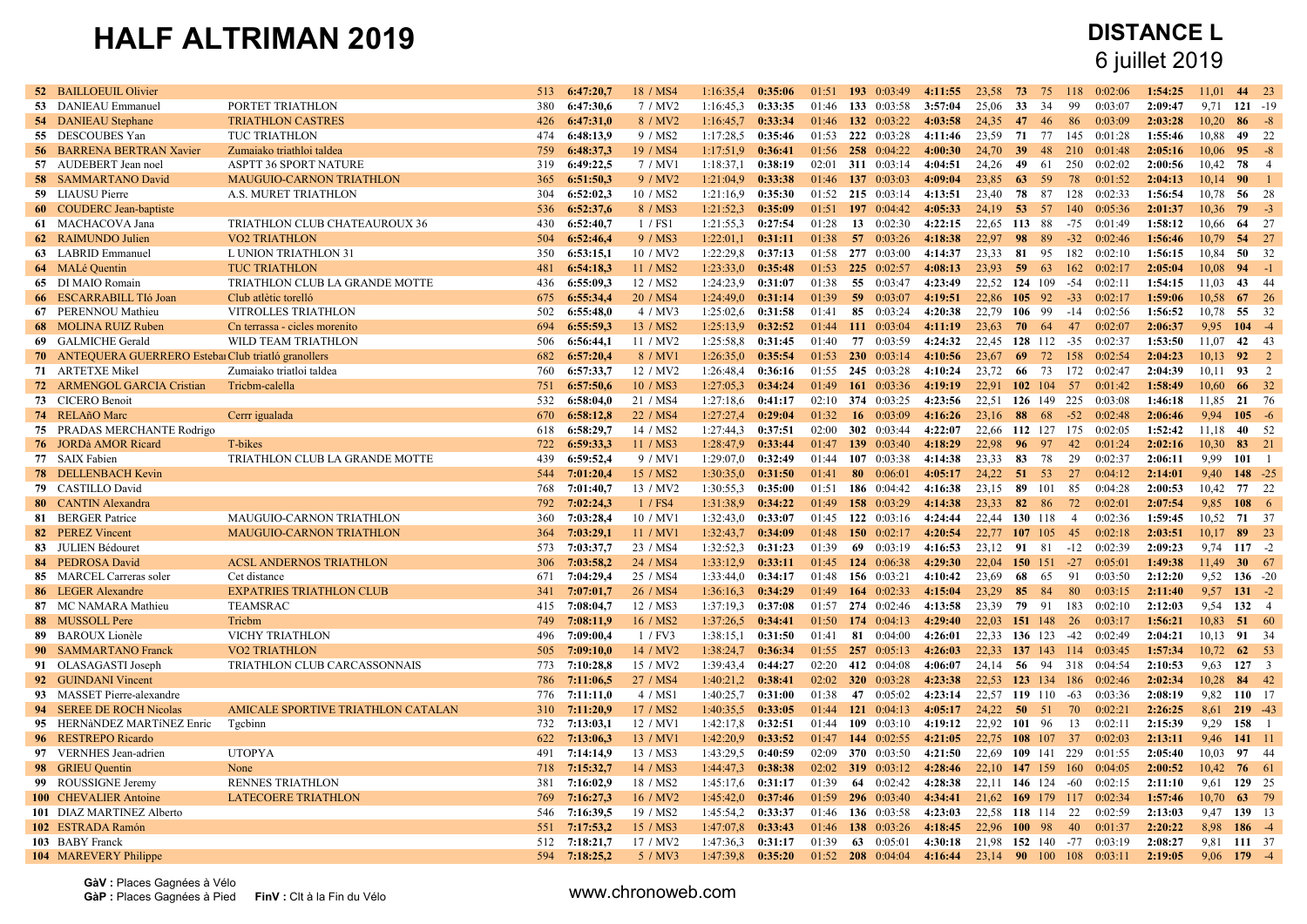| 105 JIMéNEZ Andrés                               | Triatló l'hospitalet                 | 741        | 7:18:33.6              | 28 / MS4             | 1:47:48.3              | 0:34:02            | 01:47          | 148 0:04:37                         | 4:34:01            | 21.68 | 166 165                  | $-17$           | 0.05:10 | 2:00:43            | 10.44      | 75                   | - 60       |
|--------------------------------------------------|--------------------------------------|------------|------------------------|----------------------|------------------------|--------------------|----------------|-------------------------------------|--------------------|-------|--------------------------|-----------------|---------|--------------------|------------|----------------------|------------|
| 106 MARTí JAPóN Miquel                           | Club natació caldes                  | 676        | 7:19:32,1              | 16 / MS3             | 1:48:46.7              | 0:30:18            | 01:36          | 27<br>0.04.08                       | 4:37:44            | 21.39 | <b>180</b><br>-162       | $-135$          | 0.03.48 | 2:03:34            | 10,20      | 88                   | - 56       |
| 107 ACHTE Nicolas                                | TRIATHLON TOULOUSE METROPOLE         | 465        | 7:19:43,0              | 6 / MV3              | 1:48:57.7              | 0:30:51            | 01:37          | 38<br>0:03:07                       | 4:22:39            | 22,62 | 115<br>103               | -65             | 0:01:41 | 2:21:25            | 8,91       | $191 - 4$            |            |
| <b>108</b> TOSOLINI Francis                      | <b>TUC TRIATHLON</b>                 | 483        | 7:19:54,4              | 20 / MS <sub>2</sub> | 1:49:09,1              | 0:37:33            | 01:59          | 288 0:03:13                         | 4:10:11            | 23,74 | 64                       | 76 212          | 0:02:21 | 2:26:37            | 8,59       | $222 - 32$           |            |
| 109 BERDEJO Aquilino                             | Cambrils club triation               | 663        | 7:19:59,8              | 7/MV3                | 1:49:14,4              | 0:40:35            | 02:08          | 361 0:05:40                         | 4:19:51            | 22,86 | 104<br>137               | 224             | 0.04:10 | 2:09:45            | 9,71       | 119 28               |            |
| 110 BIGOT David                                  | <b>TRIATHLON CLUB MONTALBANAIS</b>   | 442        | 7:20:25,5              | 18 / MV2             | $1:49:40,2$ 0:35:00    |                    | 01:51          | 187 $0:03:25$                       | 4:30:45            | 21.94 | 154 150 37               |                 | 0:01:56 | 2:09:20            | 9,74       | 116 40               |            |
| 111 SOULIER Fabrice                              | <b>SAM TRIATHLON</b>                 | 398        | 7:20:28.7              | 19 / MV2             | 1:49:43.3              | 0:33:36            | 01:46          | 134 $0:03:10$                       | 4:17:36            | 23.06 | 95 93                    | -41             | 0:04:29 | 2:21:38            | 8.90       | $194 - 18$           |            |
| 112 PICABEA Nicolas                              |                                      | 612        | 7:20:29.7              | 29 / MS4             | 1:49:44,4              | 0:39:27            | 02:05          | <b>346</b> 0:04:50                  | 4:25:27            | 22,38 | 134 152                  | 194             | 0:02:59 | 2:07:47            | 9,86       | 107 40               |            |
| 113 PIBAROT Didier                               | TRIATHLON TOULOUSE METROPOLE         | 468        | 7:21:25,1              | 8 / MV3              | 1:50:39,7              | 0:36:44            | 01:56          | 259 0:03:39                         | 4:25:01            |       | 22,41 133 132 127        |                 | 0:03:43 | 2:12:17            | 9.53       | 135 19               |            |
| 114 VILLEGAS TAMAYO Elmer                        |                                      | 641        | 7:22:12,2              | 20 / MV2             | 1:51:26,8              | 0:42:10            | 02:13          | $391 \quad 0:03:59$                 | 4:14:44            | 23,32 | 84 116 275               |                 | 0:02:53 | 2:18:24            | 9,10       | $177 \t2$            |            |
| 115 BONNEMORT Stephane                           |                                      | 665        | 7:22:14.1              | 30 / MS4             | 1:51:28,7              | 0:41:43            | 02:12          | 384 0:03:41                         | 4:36:48            | 21.46 | 175 199                  | 185             | 0:02:51 | 1:57:11            | 10.75      | 59                   | - 84       |
| 116 PORCAR TREMPS Victor                         |                                      | 616        | 7:22:53.9              | 17 / MS3             | 1:52:08,6              | 0:31:30            | 01:39          | $71 \quad 0:05:22$                  | 4:24:46            |       | 22,43 131 121 -50        |                 | 0:03:40 | 2:17:37            | 9,16       | $173 \quad 5$        |            |
| 117 GUINARD BRUN Félix                           |                                      | 564        | 7:23:38,7              | 21 / MS2             | 1:52:53,3              | 0:42:36            | 02:15          | 396 0:05:29                         | 4:21:56            | 22,68 | 110 155 241              |                 | 0:02:15 | 2:11:22            | 9.59       | 130 38               |            |
| 118 ORTEGA AGOTE Joseba                          | Delteco eibarko triatloi taldea      | 699        | 7:24:30,5              | 9 / MV3              | 1:53:45,1              | 0:33:19            | 01:45          | 130 0:05:04                         | 4:19:22            | 22,90 | 103 106 24               |                 | 0:03:22 | 2:23:24            | 8,79       | $202 - 12$           |            |
| 119 JUARISTI Adur                                | Delteco eibar triatloi taldea        | 698        | 7:24:31,1              | 18 / MS3             | 1:53:45,8              | 0:33:47            | 01:47          | 141 0:04:36                         | 4:23:16            | 22,56 | 120 122                  | -19             | 0:05:35 | 2:17:17            | 9,18       | $169 - 3$            |            |
| 120 LLADó RODRíGUEZ Quim                         | <b>T</b> gcbinn                      | 733        | 7:25:11,0              | 14 / MV1             | 1:54:25,6              | 0:31:57            | 01:41          | 84 0:04:11                          | 4:13:20            | 23,45 | 75 71                    | 13              | 0.03:45 | 2:31:58            | 8.29       | $243 - 49$           |            |
| 121 IGLESIAS Isaac                               | Team calella                         | 724        | 7:25:47.8              | 31 / MS4             | 1:55:02,5              | 0:32:04            | 01:41          | 87 0:03:12                          | 4:25:43            |       | 22.35 135 117 -30        |                 | 0:03:02 | 2:21:48            | 8,89       | $196 - 4$            |            |
| 122 PEREZ ALCAIDE Antonio                        |                                      | 611        | 7:25:48,5              | 15 / MV1             | 1:55:03,1              | 0:36:00            | 01:54          | 235 0:04:29                         | 4:41:12            |       | 21,12 196 194            | -41             | 0:02:16 | 2:01:51            | 10,34      | 81                   | 72         |
| 123 BERNAT Alexis                                |                                      | 516        | 7:26:01,6              | 22 / MS2             | 1:55:16,3              | 0:29:15            | 01:32          | $21 \quad 0.03:32$                  | 4:43:00            | 20,99 | 208 178 -157 0:03:42     |                 |         | 2:06:34            | 9.96       | 102 55               |            |
| 124 JONES Fran                                   | <b>TUC TRIATHLON</b>                 | 478        | 7:26:08.6              | 1 / FS3              | 1:55:23.2              | 0:35:54            | 01:53          | 231 0:03:23                         | 4:47:34            | 20.66 | 232 224                  | $7\phantom{.0}$ | 0.02:00 | 1:57:18            | 10.74      | -60                  | <b>100</b> |
| 125 ALIAS Wilfrid                                | <b>T.O.A.C TOULOUSE AEROSPATIALE</b> | 406        | 7:26:30.0              | 21 / MV2             | 1:55:44.6              | 0:39:42            | 02:05          | 347 0:04:20                         | 4:26:11            | 22.32 | 138 157 190              |                 | 0.02:41 | 2:13:36            | 9.43       | 145 32               |            |
| 126 YAFARI DURAN Miquel                          |                                      | 794        | 7:26:41,2              | 16 / MV1             | 1:55:55.8              | 0:33:47            | 01:47          | 142 0:04:33                         | 4:27:43            |       | 22,19 144 136            | 6               | 0:04:32 | 2:16:06            | 9.26       | $161 \t10$           |            |
| 127 CESARI Mathieu                               | TRIATHLON CLUB MONTALBANAIS          | 445        | 7:27:11.0              | 17 / MV1             | 1:56:25.6              | 0:34:52            | 01:50          | 180 $0:03:32$                       | 4:34:20            | 21,65 | 167 166                  | 14              | 0:01:49 | 2:12:38            | 9,50       | 137 39               |            |
| 128 DIERSTEIN Olivier                            | AMICALE SPORTIVE TRIATHLON CATALAN   | 308        | 7:28:14,0              | 22 / MV2             | 1:57:28,6              | 0:27:42            | 01:27          | 12 $0:03:45$                        | 4:34:40            | 21,63 | $168$ 138 -126           |                 | 0:03:44 | 2:18:23            | 9,11       | 176 10               |            |
| 129 LEFRANC Claire                               | TRIATHLON CLUB MONTALBANAIS          | 449        | 7:28:16,6              | 1 / FS2              | 1:57:31,2              | 0:32:15            | 01:42          | 0:03:59<br>91                       | 4:40:53            | 21,15 | 195 182                  | -91             | 0:02:30 | 2:08:39            | 9,79       | 112 53               |            |
| 130 KRANTZ Thibaud                               |                                      | 576        | 7:28:42.5              | 23 / MS <sub>2</sub> | 1:57:57,1              | 0:41:29            | 02:11          | 377 0:06:20                         | 4:22:01            |       | 22,67 111 154 223        |                 | 0:03:28 | 2:15:24            | 9.31       | 157 24               |            |
| 131 LEIBER Louis-marie                           | <b>ASPTT ANGERS</b>                  | 323        | 7:29:33.7              | 19 / MS3             | 1:58:48,4              | 0:35:05            | 01:51          | 192 0:03:38                         | 4:27:05            | 22.24 | 141 135                  | 57              | 0:03:57 | 2:19:48            | 9.01       | 183 4                |            |
| 132 SAGANSAN Cédric                              |                                      | 626        | 7:29:50,5              | 23 / MV2             | 1:59:05,2              | 0:35:25            | 01:52          | 211 0:05:48                         | 4:29:30            | 22,04 | 149 160                  | -51             | 0:02:50 | 2:16:18            | 9,24       | 162 28               |            |
| 133 ROIGNANT Gabrielle                           | PAU TRIATHLON                        | 372        | 7:31:36,8              | 2 / FS3              | 2:00:51,5              | 0:36:04            | 01:54          | 238 0:03:33                         | 4:53:31            | 20,24 | 251 241                  | $-3$            | 0:03:22 | 1:55:07            | 10.95      | 46 108               |            |
| 134 FORNE Noel                                   | Cn caldes                            | 782        | 7:32:27.3              | 24 / MV2             | 2:01:41.9              | 0:36:57            | 01:57          | $269$ 0:05:22                       | 4:17:04            | 23.11 | 92 111                   | 158             | 0:06:19 | 2:26:44            | 8,59       | $224 - 23$           |            |
| 135 FRéDéRICO Paul                               |                                      | 556        | 7:33:43,3              | 5 / MS1              | 2:02:58,0              | 0:32:48            | 01:44          | 106 $0:04:27$                       | 4:16:22            | 23,17 | 86<br>- 90               | 16              | 0:03:22 | 2:36:43            | 8.04       | $265 - 45$           |            |
| 136 SOURIOUX Frederic                            | TRIATHLON TOULOUSE METROPOLE         | 791        | 7:34:11.0              | 18 / MV1             | $2:03:25.7$ 0:31:18    |                    | 01:39          | 65 0:03:40                          | 4:26:27            | 22,29 | 139 120                  | $-55$           | 0:04:20 | 2:28:26            | 8,49       | $229 - 16$           |            |
| 137 BAUDRY Gabriel                               | <b>LIMOGES TRIATHLON</b>             | 355        | 7:34:18,4              | 24 / MS2             | 2:03:33.0              | 0:33:01            | 01:44          | 118 0:03:09                         | 4:38:22            | 21,34 | 183 172                  | -54             | 0:02:45 | 2:17:02            | 9,19       | 167 35               |            |
| 138 DOUDEMENT Matthieu                           | <b>TUC TRIATHLON</b>                 | 476        | 7:34:22.0              | 19 / MV1             | 2:03:36,6              | 0:34:55            | 01:50          | 182 0:03:33                         | 4:36:59            | 21,45 | 176 173                  | 9               | 0:02:17 | 2:16:38            | 9,22       | 164 35               |            |
| 139 JUSTICE-ESPENAN Arthur                       |                                      | 575        | 7:34:46,0              | 25 / MS2             | 2:04:00,6              | 0:35:06            | 01:51          | 194 0:05:12                         | 4:32:18            | 21.81 | 158<br>-164              | 30              | 0:03:55 | 2:18:15            | 9.11       | 175 25               |            |
| <b>140 PANLOUP Boris</b>                         |                                      | 607        | 7:35:09,8              | 20 / MS3             | 2:04:24,4              | 0:35:51            | 01:53          | 229 0:04:14                         | 4:37:54            | 21.37 | 181 186                  | 43              | 0:07:29 | 2:09:42            | 9,71       | 118 46               |            |
| 141 MAñé Jordi                                   | Vo <sub>2</sub> team                 | 758        | 7:35:34.5              | 25 / MV2             | 2:04:49.2              | 0:35:42            | 01:53          | $220 \quad 0:05:12$                 | 4:38:28            | 21,33 | 184<br>190               | 30              | 0:02:58 | 2:13:14            | 9.46       | 142 49               |            |
| 142 BäUMER Silke                                 | <b>Brtc</b>                          | 649        | 7:35:47,6              | 2 / FS2              | 2:05:02,3              | 0:32:13            | 01:42          | 90 $0:02:34$                        | 4:37:33            | 21,40 | 178 163                  | $-73$           | 0:02:15 | 2:21:12            | 8.92       | 189 21               |            |
| 143 DARFEUILLE Florian                           | <b>LIMOGES TRIATHLON</b>             | 356        | 7:36:13,7              | 6 / MS1              | 2:05:28,4              | 0:28:37            | 01:30          | 15 $0:03:02$                        | 4:31:14            | 21,90 | 155 126 -111 0:02:56     |                 |         | 2:30:24            | 8,38       | $236 - 17$           |            |
| 144 ROMERO GUITART Jordi                         | Cn terrassa - cicles morenito        | 696        | 7:36:48.9              | 20 / MV1             | 2:06:03.5              | 0:36:17            | 01:55          | $246$ 0:05:11                       | 4:39:28            | 21,26 | 187<br>193               | -53             | 0.03:40 | 2:12:13            | 9.53       | 134 49               |            |
| 145 DEMOLOMBE Marc                               | <b>TUC TRIATHLON</b>                 | 473        | 7:37:04,2              | 26 / MV2             | 2:06:18.9              | 0:30:54            | 01:38          | 42 $0:02:40$                        | 4:32:45            | 21,78 | 162 139                  | -97             | 0:06:27 | 2:24:19            | 8.73       | $208 - 6$            |            |
| 146 MARZO VENTURA Sergi                          | C.e.katoa barcelona                  | 659        | 7:37:37,7              | 27 / MV2             | $2:06:52.4$ 0:41:38    |                    | 02:11          | 380 0:03:30                         | 4:41:15            |       | 21,12 198 221            | 159             | 0.03:00 | 2:08:14            | 9,83       | 109 75               |            |
| 147 GARCIN Olivier                               | <b>ROUSSET TRIATHLON</b>             | 388        | 7:37:53,7              | 32 / MS4             | 2:07:08,3              | 0:31:00            | 01:38          | 49 0:02:48                          | 4:27:05            | 22,24 | 140 115                  | -66             | 0:02:25 | 2:34:36            | 8,15       | $256 - 32$           |            |
| 148 PADRóS Jordi                                 | Club atletic torello                 | 674        | 7:38:00,0              | 21 / MV1             | $2:07:14,7$ 0:30:52    |                    | 01:37          | 39 $0:03:40$                        | 4:23:21            |       | 22,56 122 108 -69        |                 | 0:02:10 | 2:37:57            | 7,98       | $272 - 40$           |            |
| 149 LETORT Aurelien                              |                                      | 459        | 7:38:10.9              | 22 / MV1             | 2:07:25.5              | 0:38:59            | 02:03          | 332 0:03:34                         | 4:39:27            | 21.26 | 186 195                  |                 | 0:02:30 | 2:13:41            | 9.42       | 146 46               |            |
|                                                  | TRIATHLON CLUB NANTAIS               | 539        | 7:38:14,2              | 23 / MV1             | 2:07:28.8 0:31:49      |                    | 01:40          | 79 0:04:19                          | 4:33:41            | 21,70 | 164 153                  | 137<br>$-74$    | 0:02:39 | 2:25:46            | 8,64 213 3 |                      |            |
| 150 D'HULST Jeroen<br>151 PUJOL BELLALTA Jordi   |                                      | 619        | 7:38:20,8              | 28 / MV2             | 2:07:35,4              | 0:35:48            | 01:53          | 227 0:05:12                         | 4:43:15            |       | 20.97 210 215            | 12              | 0:05:00 | 2:09:05            | 9.76       | 114 64               |            |
|                                                  |                                      |            |                        | 10 / MW3             | 2:07:45.9              |                    | 02:08          | 362 0:05:00                         |                    |       | 160 187                  |                 | 0:06:05 |                    | 9.38       | 151 35               |            |
| 152 MAS Lluís                                    | Independent                          | 708<br>583 | 7:38:31,2<br>7:38:34,3 | 24 / MV1             |                        | 0:40:38            |                | 105 0:05:26                         | 4:32:29<br>4:32:08 | 21,80 |                          | 175<br>$-53$    | 0:04:06 | 2:14:18<br>2:24:07 | 8,74 206 5 |                      |            |
| 153 LE MAGUER Richard<br>154 OLASAGASTI Nathalie | <b>TRIATHLON CLUB CARCASSONNAIS</b>  | 428        | 7:38:39.4              | 1 / FV2              | 2:07:49,0<br>2:07:54,1 | 0:32:48<br>0:36:03 | 01:44<br>01:54 | 237 0:03:37                         | 4:48:18            | 20.60 | 21,83 157 158<br>235 227 | 10              | 0:01:38 | 2:09:04            | 9,76       | 113 73               |            |
|                                                  |                                      |            |                        |                      |                        |                    |                |                                     |                    |       |                          |                 |         |                    |            |                      |            |
| 155 ROBERT Thomas                                | <b>MASSILIA TRIATHLON</b>            | 359        | 7:38:43,2              | 25 / MV1<br>11 / MV3 | 2:07:57.9              | 0:38:11            | 02:01          | <b>308</b> 0:05:20<br>140 $0:05:23$ | 4:54:07            | 20.20 | 255 258                  | -50             | 0:04:07 | 1:56:58<br>2:25:41 | 10,77      | 57 103               |            |
| 156 MADELEINE Thomas                             |                                      | 591<br>780 | 7:39:04,7              |                      | $2:08:19,4$ 0:33:47    |                    | 01:47<br>02:33 |                                     | 4:28:55            | 22.09 | 148 146                  | $-6$            | 0.05:19 |                    | 8,65       | $212 - 10$<br>125 69 |            |
| 157 PASCUAL Oscar                                |                                      |            | 7:40:57,2              | 12 / MV3             | 2:10:11,8              | 0:48:23            |                | 436 0:08:11                         | 4:30:32            |       | 21,96 153 226 210        |                 | 0:03:43 | 2:10:08            | 9.68       |                      |            |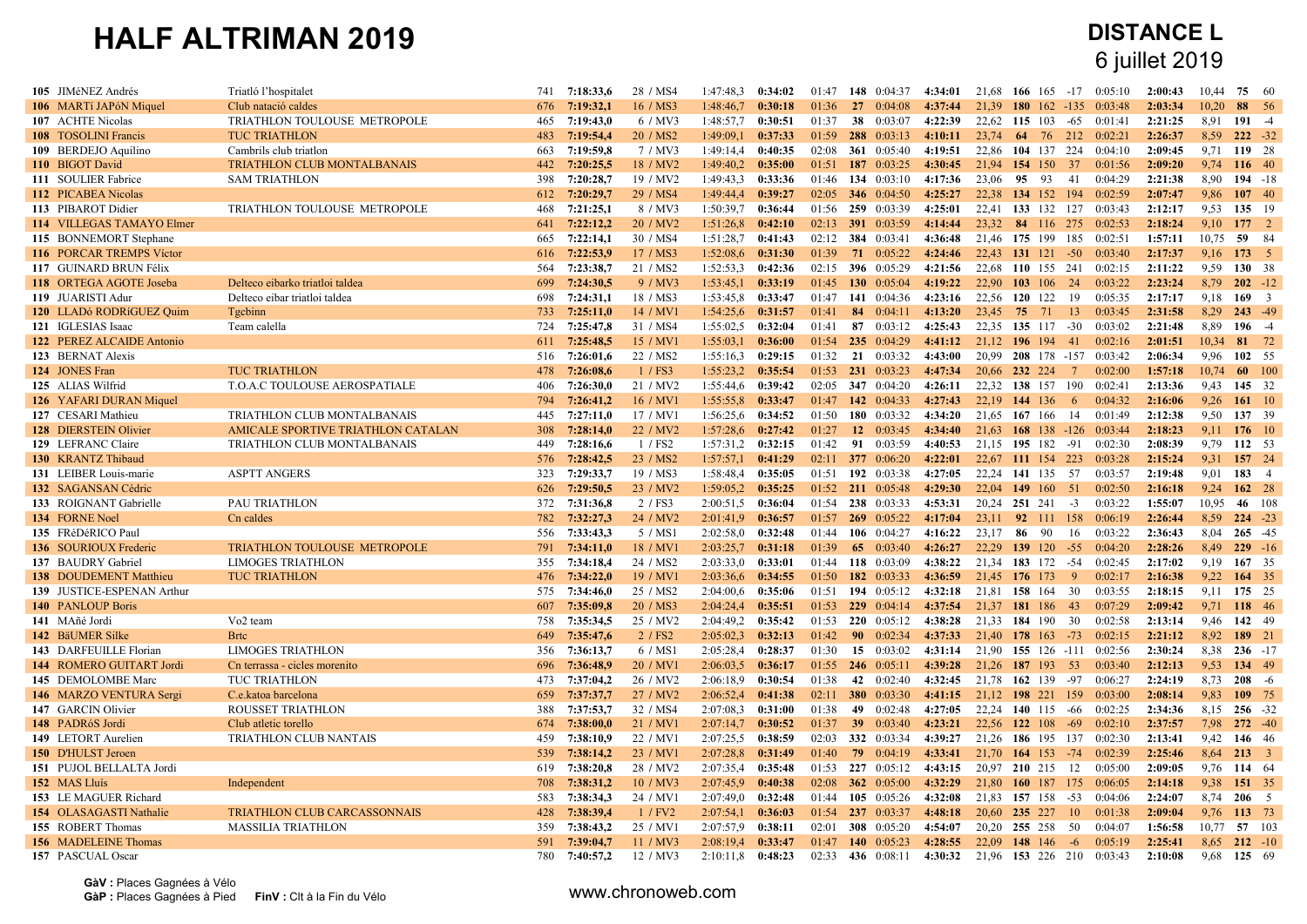| 7:41:27,7<br>2:28:51<br>$233 - 12$<br>605<br>29 / MV2<br>2:10:42,3<br>0:35:01<br>01:51<br>189 0:05:24<br>4:27:59<br>22,17 145 147<br>- 42<br>0:04:12<br>8,47<br>159 MOINE Franck<br>160 FERNANDEZ JIMENEZ Daniel<br>Cn caldes<br>7:41:35,4<br>26 / MV1<br>2:10:50,0<br>0:34:13<br>01:48<br>153<br>$\gamma$<br>$\boldsymbol{\eta}$<br>$\mathcal{P}$<br>439 436 -283<br>$\gamma$<br>2:05:50<br>10.01<br>100 276<br>783<br>734<br>7:41:51,5<br>33 / MS4<br>0:35:16<br>01:51<br>204 0:07:26<br>4:47:29<br>20.66<br>231 234 -30<br>0:04:43<br>9.92<br>106 73<br>161 MARIN SáNCHEZ Daniel<br>Triasme<br>2:11:06,2<br>2:06:57<br>657<br>7:42:49,1<br>309 $0.04:11$<br>190 205 104<br>0:02:35<br>9,15<br>174 43<br>162 BUIL VALENZUELA Raul<br>C.e.katoa barcelona<br>21 / MS3<br>2:12:03.7<br>0:38:13<br>02:01<br>4:40:11<br>21,20<br>2:17:39<br>35 132<br>163 LUQUE ARANDA Jose juan<br>588<br>7:42:56.9<br>34 / MS4<br>2:12:11.6<br>0:41:39<br>02:12<br><b>383</b> 0:05:42<br>5:02:01<br>19.67<br>279 295<br>0.02:19<br>1:51:16<br>11,32<br>-88<br>7:43:23.9<br>172 44<br>164 TOUYAROU Jeremy<br><b>RENNES TRIATHLON</b><br>382<br>22 / MS3<br>2:12:38.6<br>0:37:08<br>01:57<br>275 0:03:36<br>4:42:38<br>21.02<br>204 208<br>- 67<br>0.02:35<br>2:17:27<br>9,17<br>165 VERDUCCI Marc<br>PIC SAINT LOUP TRIATHLON<br>378<br>7:43:39,7<br>30 / MV2<br>2:12:54.3<br>0:36:34<br>01:55<br>256 0:04:25<br>4:22:54<br>22,59<br>117 128<br>128<br>0:09:05<br>2:30:41<br>8.36<br>$237 - 37$<br>7:43:49.6<br>01:49<br>21,52 173 177 -18<br>2:24:17<br>8,73<br>$207 - 11$<br>166 MORENO MUñIZ Inocencio<br>C.a.safor delikia sport<br>654<br>13 / MV3<br>2:13:04,2<br>0:34:23<br>159 0:05:20<br>4:36:03<br>0.03.48<br>7:43:51,9<br>21,52 172 175<br>2:24:20<br>8.73<br>2098<br>167 ASCó ARMENGOL Carlos hildebra C.a. safor delikia sport<br>652<br>27 / MV1<br>2:13:06,5<br>0:36:01<br>01:54<br>236 0:03:41<br>4:36:00<br>0:03:50<br>-61<br>7:43:53,5<br>35 / MS4<br>2:27:14<br>8,56<br>$227 - 2$<br>168 FABIE Vincent<br><b>STADE FRANCAIS</b><br>404<br>2:13:08,2<br>0:34:14<br>01:48<br>154 0:03:57<br>4:35:31<br>21,56 170 170<br>$-16$<br>0:02:58<br>7:44:06.2<br>0:37:03<br>2:35:35<br>$260 - 39$<br>169 FIERREZ TINOCO Daniel<br>Cn terrassa - cicles morenito<br>692<br>23 / MS3<br>2:13:20.9<br>01:57<br>271 0:04:21<br>4:23:20<br>22,56 121 130<br>141<br>0:03:47<br>8.10<br>170 BLANES LUNA Gabriel<br>Cn terrassa - cicles morenito<br>689<br>7:44:06.3<br>28 / MV1<br>2:13:20.9<br>0:34:40<br>01:49<br>173 $0:04:31$<br>4:46:44<br>20,72 228 219<br>0.03:39<br>2:14:32<br>9.37<br>152 49<br>$-46$<br>171 MARTIN Eric<br>TRIATHLON CLUB NANTAIS<br>460<br>7:45:42,2<br>14 / MV3<br>2:14:56,8<br>0:37:16<br>01:58<br>278 0:03:49<br>4:41:15<br>21,12 197 202<br>-76<br>0:03:04<br>2:20:19<br>8.98<br>185 31<br>7:45:59,0<br>29 / MV1<br>341 0:04:06<br>4:50:22<br>20,46 248 247<br>2:09:47<br>9,71<br>120 75<br>172 SOLER SALA Ramon<br>J&m team<br>715<br>2:15:13.6<br>0:39:12<br>02:04<br>- 94<br>0:02:32<br>RODEZ TRIATHLON 12<br>7:46:11,8<br>7 / MS1<br>2:15:26,5<br>0:35:39<br>01:53<br>218 0:04:37<br>4:27:38<br>22,19 142 145<br>2:36:03<br>8,07<br>$263 - 28$<br>173 CAVAILLé Thibaut<br>383<br>73<br>0:02:15<br>3 / FS2<br>2:27:13<br>226 10<br>174 VAN ROESSEL Marlène<br>637<br>7:46:48,7<br>2:16:03.3<br>0:32:35<br>01:43<br>93<br>0:04:05<br>4:40:34<br>21,17 194 184 -91<br>0:02:22<br>8.56<br>7:48:04.5<br>0:30:52<br>01:37<br>4:49:09<br>182 37<br>175 SERRANO Jordi<br>Triatlo hospitalet<br>738<br>36 / MS4<br>2:17:19.1<br>40<br>0:03:53<br>20.54 242 212 -172<br>0:04:23<br>2:19:48<br>9.01<br>192 35<br>176 CAVELLEC Emmanuel<br><b>TRIATHLON CLUB NANTAIS</b><br>458<br>7:48:51.0<br>15 / MV3<br>2:18:05,6<br>0:35:58<br>01:54<br>234 0:04:12<br>4:43:43<br>20.94 212 211<br>23<br>0:03:30<br>2:21:29<br>8.91<br>01:47<br>2:21:59<br>8.87<br>198 30<br>177 PEREZ Eric<br>309<br>7:48:58,9<br>37 / MS4<br>2:18:13.5<br>0:33:56<br>146 0:05:01<br>4:44:19<br>20,89 214 207<br>-61<br>0:03:42<br>AMICALE SPORTIVE TRIATHLON CATALAN<br>178 DECONINCK Gregory<br>7:49:18,4<br>16 / MV3<br>2:18:33,1<br>0:39:07<br>02:04<br>338 0:05:22<br>4:45:29<br>20,81 217 233 105<br>0:02:40<br>2:16:41<br>9,22<br>165 55<br><b>TRIATHLON CLUB LA GRANDE MOTTE</b><br>434<br>7:49:22,4<br>30 / MV1<br>2:18:37,1<br>0:37:42<br>01:59<br>294 0:05:51<br>4:38:49<br>21,30 185 203<br>91<br>0:03:24<br>2:23:36<br>8,77<br>203 24<br>179 CAMBLONG Rémi<br>527<br>7:50:22.8<br>2:20:41<br>188 40<br>180 SOL Laurent<br>633<br>31 / MV1<br>2:19:37,4<br>0:35:07<br>01:51<br>195 0:05:04<br>4:46:01<br>20,77<br>224 220<br>$-25$<br>0:03:29<br>8,96<br>7:50:31.9<br>02:17<br>402 0:05:25<br>0:04:16<br>2:09:49<br>122 75<br>181 COMPAINS Jorge<br>534<br>32 / MV1<br>2:19:46,6<br>0:43:22<br>4:47:40<br>20,65<br>233 256 146<br>9,71<br>727<br>7:50:47.9<br>3 / FS3<br>175 0:03:56<br>20.32 250 238<br>9.23<br>163 56<br>182 GOMEZ MUñOZ Anna<br>Team trirelay<br>2:20:02.6<br>0:34:45<br>01:50<br>4:52:16<br>$-63$<br>0.03.18<br>2:16:33<br>8,47<br>$232 - 2$<br>183 SOLER BLASCO Marc<br>729<br>7:50:50,0<br>33 / MV1<br>2:20:04,6<br>0:33:03<br>01:44<br>120 $0:03:45$<br>4:40:09<br>21,20 189 181<br>0:05:09<br>2:28:44<br>Team trirelay<br>-61<br>Club natacio sabadell<br>7:51:57,1<br>34 / MV1<br>0:35:27<br>01:52<br>213 0:06:23<br>4:48:44<br>20,57 237 237 -24<br>0:07:10<br>2:14:12<br>9,39<br>150 53<br>184 CLARENA RIERA Vicenç<br>678<br>2:21:11.8<br>LE CERCLE DES NAGEURS DE SAINT AFFRIQUE SECTION 353<br>7:52:27,2<br>35 / MV1<br>01:53<br>221 0:04:30<br>4:40:27<br>191 192<br>2:26:04<br>8,63<br>$216 \t 7$<br>185 VERNHES Pierre-alexandre<br>2:21:41,8<br>0:35:42<br>21,18<br>29<br>0:05:44<br>7:52:31,6<br>186 BRUT-BONNEFOY Jérôme<br>A.S. MURET TRIATHLON<br>303<br>31 / MV2<br>2:21:46,2<br>0:35:14<br>01:51<br>$203$ 0:04:17<br>4:42:51<br>21,00<br>206 204<br>$-1$<br>0:04:02<br>2:26:07<br>8,62<br>217 18<br>7:52:38.2<br>343 0:05:42<br>238 249<br>9.31<br>156 62<br>187 CARRIORBE Arnaud<br>410<br>38 / MS4<br>2:21:52.8<br>0:39:14<br>02:04<br>4:48:52<br>20.56<br>94<br>0:03:27<br>2:15:24<br><b>TARBES TRIATHLON</b><br>72 106<br>188 LORENZO JIMENEZ Ignacio<br>586<br>7:52:45.0<br>24 / MS3<br>2:21:59.7<br>0:40:39<br>02:08<br>363 $0.06:10$<br>5:01:58<br>19.67 278 294<br>- 69<br>1:59:52<br>10.51<br>0:04:06<br>189 GERARD Galvan garcia<br>557<br>7:53:00,6<br>27 / MS2<br>2:22:15.2<br>0:40:18<br>02:07<br>359 0:06:36<br>4:46:21<br>20,74 225 243<br>0:06:14<br>2:13:31<br>9.44<br>143 54<br>116<br>190 MEDINA RUDA German<br>7:53:01,3<br>25 / MS3<br>2:22:15.9<br>227 244<br>2:13:32<br>9,44<br>144 54<br>0:36:07<br>01:54<br>241 0:10:47<br>4:46:23<br>20,74<br>0:06:12<br>601<br>$-3$<br>191 CAUSSE Marlène<br>TRIATHLETE CLUB NARBONNAIS<br>425<br>7:53:04,7<br>2 / FS4<br>2:22:19.3<br>0:34:30<br>166 0:04:08<br>4:50:10<br>20,47 245 229<br>$-63$<br>0:03:04<br>2:21:12<br>8,92<br>190 38<br>01:49<br>192 REBéS Alex<br>Independent<br>709<br>7:53:45,5<br>36 / MV1<br>2:23:00,1<br>0:34:29<br>01:49<br>165<br>0:05:48<br>4:58:52<br>19,88<br>269 262<br>$-97$<br>0:03:36<br>2:11:00<br>9.62<br>128 70<br>7:53:54.8<br>0:29:28<br>7,86<br>$280 - 32$<br><b>TEAM CHARENTES TRIATHLON</b><br>412<br>28 / MS2<br>2:23:09.5<br>01:33<br>$23 \quad 0.03:41$<br>4:38:08<br>21,36 182 161 -138<br>0:02:23<br>2:40:14<br>193 ROLLAND Arnaud<br>8.53<br>228 15<br>194 DEVAUTOUR Nicolas<br><b>TUC TRIATHLON</b><br>475<br>7:54:14,7<br>26 / MS3<br>2:23:29,4<br>0:37:21<br>01:58<br><b>283</b> $0:03:10$<br>4:42:56<br>20,99 207 209<br>74<br>0:03:06<br>2:27:41<br>7:54:19,3<br>37 / MV1<br>2:23:33.9<br>0:33:12<br>4:10:23<br>23,72<br>65<br>- 67<br>0:02:56<br>3:02:46<br>6,89<br>$336 - 128$<br>195 PLA LORENTE Alex<br>At. cerdanyola<br>647<br>01:45<br>126 0:05:01<br>-59<br>7:55:30,5<br>2:24:45,2<br>0:37:47<br>297 0:05:37<br>4:45:48<br>20,78 219 230<br>0:04:34<br>2:21:46<br>8,89<br>195 34<br>196 PASQUER Christophe<br><b>SAM TRIATHLON</b><br>397<br>17 / MV3<br>01:59<br>- 67<br>7:55:37,0<br>358 0:04:46<br>2:29:48<br>$234 \quad 3$<br>197 GUEMARD Christophe<br>LES SABLES VENDEE TRIATHLON<br>354<br>18 / MV3<br>2:24:51,6<br>0:40:18<br>02:07<br>4:37:12<br>21,43 177 200<br>158<br>0:03:33<br>8,41<br>7:55:42,8<br>27 / MS3<br>01:57<br>2:28:43<br>8,47<br>231 12<br>198 CLOUARD Rémy<br><b>STADE NIORTAIS TRIATHLON</b><br>405<br>2:24:57.4<br>0:36:58<br>$270$ 0:04:26<br>4:42:15<br>21,04 202 210<br>-60<br>0:03:21<br>7:55:43,8<br>4 / FS2<br>02:03<br>20,54 241 245<br>199 CAñABATE SANCHEZ Sheila<br>Cn terrassa - cicles morenito<br>690<br>2:24:58.5<br>0:38:49<br>325 0:05:25<br>4:49:08<br>-80<br>0:02:43<br>2:19:40<br>9,02<br>181 46<br>200 DALVERNY Florent<br>7:56:05,1<br>28 / MS3<br>01:49<br>0:03:04<br>2:26:34<br>8,60<br>$220 \t 23$<br><b>MAUGUIO-CARNON TRIATHLON</b><br>361<br>2:25:19.8<br>0:34:26<br>163 $0.03:50$<br>4:48:11<br>20,61<br>234 223<br>$-60$<br>138 62<br>Utt<br>757<br>7:56:15.5<br>39 / MS4<br>2:25:30,2<br>0:44:47<br>02:21<br>420 0:08:17<br>4:46:52<br>20,71 229 263 157<br>0:03:36<br>2:12:43<br>9,49<br>201 VERGNOL Arnaud<br>2:39:22<br>7.91<br>$278 - 31$<br>202 CORVELEYN Guillaume<br><b>ST YRIEIX TRIATHLON</b><br>402<br>7:56:37,4<br>40 / MS4<br>2:25:52,1<br>0:32:46<br>01:43<br>103 $0:03:35$<br>4:37:40<br>21,39 179 171<br>$-68$<br>0.03.15<br>433<br>7:57:44,4<br>2:26:59.0<br>01:52<br>210 0:03:28<br>20,96 211 201<br>0:03:24<br>2:32:02<br>8.29<br>$244 - 2$<br>203 BENEFICE Thibaut<br>TRIATHLON CLUB LA GRANDE MOTTE<br>29 / MS2<br>0:35:25<br>4:43:26<br>9<br>7:57:58,0<br>204 CEBELIEU Loïc<br>793<br>8 / MS1<br>2:27:12,6<br>0:25:19<br>01:20<br>0:02:40<br>4:08:00<br>23,95<br>58 37<br>$-36$<br>0:01:44<br>3:20:16<br>6,29<br>$355 - 167$<br>$\mathbf{1}$<br>205 DENIAU Erwan<br><b>BRIVE LIMOUSIN TRIATHLON</b><br>326<br>7:59:29,6<br>29 / MS3<br>2:28:44.3<br>0:37:06<br>01:57<br>273 0:03:16<br>4:50:09<br>20.47 244 236<br>37<br>0:03:07<br>2:25:52<br>8.64<br>215 31<br><b>ROUSSET TRIATHLON</b><br>7:59:34,6<br>30 / MS2<br>2:28:49.3<br>0:36:48<br>01:56<br>264 0:04:47<br>4:54:08<br>20,20<br>256 254<br>0:02:16<br>2:21:36<br>8,90<br>193 48<br><b>206</b> AUDOIS Pierre<br>385<br>10<br><b>ASPTT ANGERS</b><br>321<br>7:59:56,0<br>30 / MS3<br>2:29:10,6<br>0:33:15<br>01:45<br>128 0:04:06<br>20,04 264 248 -120<br>0:03:50<br>2:22:23<br>8,85<br>200 41<br>207 BOUYER Thomas<br>4:56:21<br>$271 - 17$<br>208 KERHERVE Thibaut<br><b>VERSAILLES TRIATHLON</b><br>495<br>8:01:23,2<br>38 / MV1<br>2:30:37,9<br>0:31:04<br>01:38<br>53 <sup>°</sup><br>0:03:10<br>4:45:58<br>20,77 221 191 -138<br>0:03:40<br>2:37:32<br>8.00<br>399<br>8:01:47,7<br>41 / MS4<br>2:31:02,4<br>0:32:30<br>01:43<br>92 0:03:33<br>20,77 223 197 -105 0:02:39<br>2:37:05<br>8,02<br>$266 - 12$<br>209 CORNU Guillaume<br><b>SENS TRIATHLON</b><br>4:46:01<br>02:23<br>210 SáNCHEZ Sergio<br>666<br>8:01:53.8<br>39 / MV1<br>2:31:08.4<br>0:45:25<br>424 0:07:48<br>4:50:11<br>20,47 246 272 152 0:04:28<br>2:14:02<br>9.40<br>$149$ 62<br>Cee sant gervasi triatló | 158 ARRUGAETA Iñaki | Arbustrus team | 646 | 7:41:22.3 | 26 / MS <sub>2</sub> | 2:10:37,0 | 0:38:54 | 02:03 | 329 0:04:56 | 4:31:53 | 21.85 | 156 176 | 153 | 0.01.43 | 2:23:57 | 8.75 | 205 18 |  |
|-------------------------------------------------------------------------------------------------------------------------------------------------------------------------------------------------------------------------------------------------------------------------------------------------------------------------------------------------------------------------------------------------------------------------------------------------------------------------------------------------------------------------------------------------------------------------------------------------------------------------------------------------------------------------------------------------------------------------------------------------------------------------------------------------------------------------------------------------------------------------------------------------------------------------------------------------------------------------------------------------------------------------------------------------------------------------------------------------------------------------------------------------------------------------------------------------------------------------------------------------------------------------------------------------------------------------------------------------------------------------------------------------------------------------------------------------------------------------------------------------------------------------------------------------------------------------------------------------------------------------------------------------------------------------------------------------------------------------------------------------------------------------------------------------------------------------------------------------------------------------------------------------------------------------------------------------------------------------------------------------------------------------------------------------------------------------------------------------------------------------------------------------------------------------------------------------------------------------------------------------------------------------------------------------------------------------------------------------------------------------------------------------------------------------------------------------------------------------------------------------------------------------------------------------------------------------------------------------------------------------------------------------------------------------------------------------------------------------------------------------------------------------------------------------------------------------------------------------------------------------------------------------------------------------------------------------------------------------------------------------------------------------------------------------------------------------------------------------------------------------------------------------------------------------------------------------------------------------------------------------------------------------------------------------------------------------------------------------------------------------------------------------------------------------------------------------------------------------------------------------------------------------------------------------------------------------------------------------------------------------------------------------------------------------------------------------------------------------------------------------------------------------------------------------------------------------------------------------------------------------------------------------------------------------------------------------------------------------------------------------------------------------------------------------------------------------------------------------------------------------------------------------------------------------------------------------------------------------------------------------------------------------------------------------------------------------------------------------------------------------------------------------------------------------------------------------------------------------------------------------------------------------------------------------------------------------------------------------------------------------------------------------------------------------------------------------------------------------------------------------------------------------------------------------------------------------------------------------------------------------------------------------------------------------------------------------------------------------------------------------------------------------------------------------------------------------------------------------------------------------------------------------------------------------------------------------------------------------------------------------------------------------------------------------------------------------------------------------------------------------------------------------------------------------------------------------------------------------------------------------------------------------------------------------------------------------------------------------------------------------------------------------------------------------------------------------------------------------------------------------------------------------------------------------------------------------------------------------------------------------------------------------------------------------------------------------------------------------------------------------------------------------------------------------------------------------------------------------------------------------------------------------------------------------------------------------------------------------------------------------------------------------------------------------------------------------------------------------------------------------------------------------------------------------------------------------------------------------------------------------------------------------------------------------------------------------------------------------------------------------------------------------------------------------------------------------------------------------------------------------------------------------------------------------------------------------------------------------------------------------------------------------------------------------------------------------------------------------------------------------------------------------------------------------------------------------------------------------------------------------------------------------------------------------------------------------------------------------------------------------------------------------------------------------------------------------------------------------------------------------------------------------------------------------------------------------------------------------------------------------------------------------------------------------------------------------------------------------------------------------------------------------------------------------------------------------------------------------------------------------------------------------------------------------------------------------------------------------------------------------------------------------------------------------------------------------------------------------------------------------------------------------------------------------------------------------------------------------------------------------------------------------------------------------------------------------------------------------------------------------------------------------------------------------------------------------------------------------------------------------------------------------------------------------------------------------------------------------------------------------------------------------------------------------------------------------------------------------------------------------------------------------------------------------------------------------------------------------------------------------------------------------------------------------------------------------------------------------------------------------------------------------------------------------------------------------------------------------------------------------------------------------------------------------------------------------------------------------------------------------------------------------------------------------------------------------------------------------------------------------------------------------------------------------------------------------------------------------------------------------------------------------------------------------------------------------------------------------------------------------------------------------------------------------------------------------------------------------------------------------------------------------------------------------------------------------------------------------------------------------------------------------------------------------------------------------------------------------------------------------------------------------------------------------------------------------------------------------------------------------------------------------------------------------------------------------------------------------------------------------------------------------------------------------------------------------------------------------------------------------------------------------------------------------------------------------------------------------------------------------------------------------------------------------------------------------------------------------------------------------------------------------------------------------------------------------------------------------------------------------------------------------------------------------------------------------------------------------------------------------------------------------------------------------------------------------------------------------------------------------------------------------------------------------------------------------------------------------------------------------------------------------------------------------------------------------------------------|---------------------|----------------|-----|-----------|----------------------|-----------|---------|-------|-------------|---------|-------|---------|-----|---------|---------|------|--------|--|
|                                                                                                                                                                                                                                                                                                                                                                                                                                                                                                                                                                                                                                                                                                                                                                                                                                                                                                                                                                                                                                                                                                                                                                                                                                                                                                                                                                                                                                                                                                                                                                                                                                                                                                                                                                                                                                                                                                                                                                                                                                                                                                                                                                                                                                                                                                                                                                                                                                                                                                                                                                                                                                                                                                                                                                                                                                                                                                                                                                                                                                                                                                                                                                                                                                                                                                                                                                                                                                                                                                                                                                                                                                                                                                                                                                                                                                                                                                                                                                                                                                                                                                                                                                                                                                                                                                                                                                                                                                                                                                                                                                                                                                                                                                                                                                                                                                                                                                                                                                                                                                                                                                                                                                                                                                                                                                                                                                                                                                                                                                                                                                                                                                                                                                                                                                                                                                                                                                                                                                                                                                                                                                                                                                                                                                                                                                                                                                                                                                                                                                                                                                                                                                                                                                                                                                                                                                                                                                                                                                                                                                                                                                                                                                                                                                                                                                                                                                                                                                                                                                                                                                                                                                                                                                                                                                                                                                                                                                                                                                                                                                                                                                                                                                                                                                                                                                                                                                                                                                                                                                                                                                                                                                                                                                                                                                                                                                                                                                                                                                                                                                                                                                                                                                                                                                                                                                                                                                                                                                                                                                                                                                                                                                                                                                                                                                                                                                                                                                                                                                                                                                                                                                                                                                                                                                                                                                                                                                                                                                                                                                                                                                                                                                                                                                                                                                                                                                                                                                                                                                                                                                                                                           |                     |                |     |           |                      |           |         |       |             |         |       |         |     |         |         |      |        |  |
|                                                                                                                                                                                                                                                                                                                                                                                                                                                                                                                                                                                                                                                                                                                                                                                                                                                                                                                                                                                                                                                                                                                                                                                                                                                                                                                                                                                                                                                                                                                                                                                                                                                                                                                                                                                                                                                                                                                                                                                                                                                                                                                                                                                                                                                                                                                                                                                                                                                                                                                                                                                                                                                                                                                                                                                                                                                                                                                                                                                                                                                                                                                                                                                                                                                                                                                                                                                                                                                                                                                                                                                                                                                                                                                                                                                                                                                                                                                                                                                                                                                                                                                                                                                                                                                                                                                                                                                                                                                                                                                                                                                                                                                                                                                                                                                                                                                                                                                                                                                                                                                                                                                                                                                                                                                                                                                                                                                                                                                                                                                                                                                                                                                                                                                                                                                                                                                                                                                                                                                                                                                                                                                                                                                                                                                                                                                                                                                                                                                                                                                                                                                                                                                                                                                                                                                                                                                                                                                                                                                                                                                                                                                                                                                                                                                                                                                                                                                                                                                                                                                                                                                                                                                                                                                                                                                                                                                                                                                                                                                                                                                                                                                                                                                                                                                                                                                                                                                                                                                                                                                                                                                                                                                                                                                                                                                                                                                                                                                                                                                                                                                                                                                                                                                                                                                                                                                                                                                                                                                                                                                                                                                                                                                                                                                                                                                                                                                                                                                                                                                                                                                                                                                                                                                                                                                                                                                                                                                                                                                                                                                                                                                                                                                                                                                                                                                                                                                                                                                                                                                                                                                                                           |                     |                |     |           |                      |           |         |       |             |         |       |         |     |         |         |      |        |  |
|                                                                                                                                                                                                                                                                                                                                                                                                                                                                                                                                                                                                                                                                                                                                                                                                                                                                                                                                                                                                                                                                                                                                                                                                                                                                                                                                                                                                                                                                                                                                                                                                                                                                                                                                                                                                                                                                                                                                                                                                                                                                                                                                                                                                                                                                                                                                                                                                                                                                                                                                                                                                                                                                                                                                                                                                                                                                                                                                                                                                                                                                                                                                                                                                                                                                                                                                                                                                                                                                                                                                                                                                                                                                                                                                                                                                                                                                                                                                                                                                                                                                                                                                                                                                                                                                                                                                                                                                                                                                                                                                                                                                                                                                                                                                                                                                                                                                                                                                                                                                                                                                                                                                                                                                                                                                                                                                                                                                                                                                                                                                                                                                                                                                                                                                                                                                                                                                                                                                                                                                                                                                                                                                                                                                                                                                                                                                                                                                                                                                                                                                                                                                                                                                                                                                                                                                                                                                                                                                                                                                                                                                                                                                                                                                                                                                                                                                                                                                                                                                                                                                                                                                                                                                                                                                                                                                                                                                                                                                                                                                                                                                                                                                                                                                                                                                                                                                                                                                                                                                                                                                                                                                                                                                                                                                                                                                                                                                                                                                                                                                                                                                                                                                                                                                                                                                                                                                                                                                                                                                                                                                                                                                                                                                                                                                                                                                                                                                                                                                                                                                                                                                                                                                                                                                                                                                                                                                                                                                                                                                                                                                                                                                                                                                                                                                                                                                                                                                                                                                                                                                                                                                                           |                     |                |     |           |                      |           |         |       |             |         |       |         |     |         |         |      |        |  |
|                                                                                                                                                                                                                                                                                                                                                                                                                                                                                                                                                                                                                                                                                                                                                                                                                                                                                                                                                                                                                                                                                                                                                                                                                                                                                                                                                                                                                                                                                                                                                                                                                                                                                                                                                                                                                                                                                                                                                                                                                                                                                                                                                                                                                                                                                                                                                                                                                                                                                                                                                                                                                                                                                                                                                                                                                                                                                                                                                                                                                                                                                                                                                                                                                                                                                                                                                                                                                                                                                                                                                                                                                                                                                                                                                                                                                                                                                                                                                                                                                                                                                                                                                                                                                                                                                                                                                                                                                                                                                                                                                                                                                                                                                                                                                                                                                                                                                                                                                                                                                                                                                                                                                                                                                                                                                                                                                                                                                                                                                                                                                                                                                                                                                                                                                                                                                                                                                                                                                                                                                                                                                                                                                                                                                                                                                                                                                                                                                                                                                                                                                                                                                                                                                                                                                                                                                                                                                                                                                                                                                                                                                                                                                                                                                                                                                                                                                                                                                                                                                                                                                                                                                                                                                                                                                                                                                                                                                                                                                                                                                                                                                                                                                                                                                                                                                                                                                                                                                                                                                                                                                                                                                                                                                                                                                                                                                                                                                                                                                                                                                                                                                                                                                                                                                                                                                                                                                                                                                                                                                                                                                                                                                                                                                                                                                                                                                                                                                                                                                                                                                                                                                                                                                                                                                                                                                                                                                                                                                                                                                                                                                                                                                                                                                                                                                                                                                                                                                                                                                                                                                                                                                           |                     |                |     |           |                      |           |         |       |             |         |       |         |     |         |         |      |        |  |
|                                                                                                                                                                                                                                                                                                                                                                                                                                                                                                                                                                                                                                                                                                                                                                                                                                                                                                                                                                                                                                                                                                                                                                                                                                                                                                                                                                                                                                                                                                                                                                                                                                                                                                                                                                                                                                                                                                                                                                                                                                                                                                                                                                                                                                                                                                                                                                                                                                                                                                                                                                                                                                                                                                                                                                                                                                                                                                                                                                                                                                                                                                                                                                                                                                                                                                                                                                                                                                                                                                                                                                                                                                                                                                                                                                                                                                                                                                                                                                                                                                                                                                                                                                                                                                                                                                                                                                                                                                                                                                                                                                                                                                                                                                                                                                                                                                                                                                                                                                                                                                                                                                                                                                                                                                                                                                                                                                                                                                                                                                                                                                                                                                                                                                                                                                                                                                                                                                                                                                                                                                                                                                                                                                                                                                                                                                                                                                                                                                                                                                                                                                                                                                                                                                                                                                                                                                                                                                                                                                                                                                                                                                                                                                                                                                                                                                                                                                                                                                                                                                                                                                                                                                                                                                                                                                                                                                                                                                                                                                                                                                                                                                                                                                                                                                                                                                                                                                                                                                                                                                                                                                                                                                                                                                                                                                                                                                                                                                                                                                                                                                                                                                                                                                                                                                                                                                                                                                                                                                                                                                                                                                                                                                                                                                                                                                                                                                                                                                                                                                                                                                                                                                                                                                                                                                                                                                                                                                                                                                                                                                                                                                                                                                                                                                                                                                                                                                                                                                                                                                                                                                                                                           |                     |                |     |           |                      |           |         |       |             |         |       |         |     |         |         |      |        |  |
|                                                                                                                                                                                                                                                                                                                                                                                                                                                                                                                                                                                                                                                                                                                                                                                                                                                                                                                                                                                                                                                                                                                                                                                                                                                                                                                                                                                                                                                                                                                                                                                                                                                                                                                                                                                                                                                                                                                                                                                                                                                                                                                                                                                                                                                                                                                                                                                                                                                                                                                                                                                                                                                                                                                                                                                                                                                                                                                                                                                                                                                                                                                                                                                                                                                                                                                                                                                                                                                                                                                                                                                                                                                                                                                                                                                                                                                                                                                                                                                                                                                                                                                                                                                                                                                                                                                                                                                                                                                                                                                                                                                                                                                                                                                                                                                                                                                                                                                                                                                                                                                                                                                                                                                                                                                                                                                                                                                                                                                                                                                                                                                                                                                                                                                                                                                                                                                                                                                                                                                                                                                                                                                                                                                                                                                                                                                                                                                                                                                                                                                                                                                                                                                                                                                                                                                                                                                                                                                                                                                                                                                                                                                                                                                                                                                                                                                                                                                                                                                                                                                                                                                                                                                                                                                                                                                                                                                                                                                                                                                                                                                                                                                                                                                                                                                                                                                                                                                                                                                                                                                                                                                                                                                                                                                                                                                                                                                                                                                                                                                                                                                                                                                                                                                                                                                                                                                                                                                                                                                                                                                                                                                                                                                                                                                                                                                                                                                                                                                                                                                                                                                                                                                                                                                                                                                                                                                                                                                                                                                                                                                                                                                                                                                                                                                                                                                                                                                                                                                                                                                                                                                                                           |                     |                |     |           |                      |           |         |       |             |         |       |         |     |         |         |      |        |  |
|                                                                                                                                                                                                                                                                                                                                                                                                                                                                                                                                                                                                                                                                                                                                                                                                                                                                                                                                                                                                                                                                                                                                                                                                                                                                                                                                                                                                                                                                                                                                                                                                                                                                                                                                                                                                                                                                                                                                                                                                                                                                                                                                                                                                                                                                                                                                                                                                                                                                                                                                                                                                                                                                                                                                                                                                                                                                                                                                                                                                                                                                                                                                                                                                                                                                                                                                                                                                                                                                                                                                                                                                                                                                                                                                                                                                                                                                                                                                                                                                                                                                                                                                                                                                                                                                                                                                                                                                                                                                                                                                                                                                                                                                                                                                                                                                                                                                                                                                                                                                                                                                                                                                                                                                                                                                                                                                                                                                                                                                                                                                                                                                                                                                                                                                                                                                                                                                                                                                                                                                                                                                                                                                                                                                                                                                                                                                                                                                                                                                                                                                                                                                                                                                                                                                                                                                                                                                                                                                                                                                                                                                                                                                                                                                                                                                                                                                                                                                                                                                                                                                                                                                                                                                                                                                                                                                                                                                                                                                                                                                                                                                                                                                                                                                                                                                                                                                                                                                                                                                                                                                                                                                                                                                                                                                                                                                                                                                                                                                                                                                                                                                                                                                                                                                                                                                                                                                                                                                                                                                                                                                                                                                                                                                                                                                                                                                                                                                                                                                                                                                                                                                                                                                                                                                                                                                                                                                                                                                                                                                                                                                                                                                                                                                                                                                                                                                                                                                                                                                                                                                                                                                                           |                     |                |     |           |                      |           |         |       |             |         |       |         |     |         |         |      |        |  |
|                                                                                                                                                                                                                                                                                                                                                                                                                                                                                                                                                                                                                                                                                                                                                                                                                                                                                                                                                                                                                                                                                                                                                                                                                                                                                                                                                                                                                                                                                                                                                                                                                                                                                                                                                                                                                                                                                                                                                                                                                                                                                                                                                                                                                                                                                                                                                                                                                                                                                                                                                                                                                                                                                                                                                                                                                                                                                                                                                                                                                                                                                                                                                                                                                                                                                                                                                                                                                                                                                                                                                                                                                                                                                                                                                                                                                                                                                                                                                                                                                                                                                                                                                                                                                                                                                                                                                                                                                                                                                                                                                                                                                                                                                                                                                                                                                                                                                                                                                                                                                                                                                                                                                                                                                                                                                                                                                                                                                                                                                                                                                                                                                                                                                                                                                                                                                                                                                                                                                                                                                                                                                                                                                                                                                                                                                                                                                                                                                                                                                                                                                                                                                                                                                                                                                                                                                                                                                                                                                                                                                                                                                                                                                                                                                                                                                                                                                                                                                                                                                                                                                                                                                                                                                                                                                                                                                                                                                                                                                                                                                                                                                                                                                                                                                                                                                                                                                                                                                                                                                                                                                                                                                                                                                                                                                                                                                                                                                                                                                                                                                                                                                                                                                                                                                                                                                                                                                                                                                                                                                                                                                                                                                                                                                                                                                                                                                                                                                                                                                                                                                                                                                                                                                                                                                                                                                                                                                                                                                                                                                                                                                                                                                                                                                                                                                                                                                                                                                                                                                                                                                                                                                           |                     |                |     |           |                      |           |         |       |             |         |       |         |     |         |         |      |        |  |
|                                                                                                                                                                                                                                                                                                                                                                                                                                                                                                                                                                                                                                                                                                                                                                                                                                                                                                                                                                                                                                                                                                                                                                                                                                                                                                                                                                                                                                                                                                                                                                                                                                                                                                                                                                                                                                                                                                                                                                                                                                                                                                                                                                                                                                                                                                                                                                                                                                                                                                                                                                                                                                                                                                                                                                                                                                                                                                                                                                                                                                                                                                                                                                                                                                                                                                                                                                                                                                                                                                                                                                                                                                                                                                                                                                                                                                                                                                                                                                                                                                                                                                                                                                                                                                                                                                                                                                                                                                                                                                                                                                                                                                                                                                                                                                                                                                                                                                                                                                                                                                                                                                                                                                                                                                                                                                                                                                                                                                                                                                                                                                                                                                                                                                                                                                                                                                                                                                                                                                                                                                                                                                                                                                                                                                                                                                                                                                                                                                                                                                                                                                                                                                                                                                                                                                                                                                                                                                                                                                                                                                                                                                                                                                                                                                                                                                                                                                                                                                                                                                                                                                                                                                                                                                                                                                                                                                                                                                                                                                                                                                                                                                                                                                                                                                                                                                                                                                                                                                                                                                                                                                                                                                                                                                                                                                                                                                                                                                                                                                                                                                                                                                                                                                                                                                                                                                                                                                                                                                                                                                                                                                                                                                                                                                                                                                                                                                                                                                                                                                                                                                                                                                                                                                                                                                                                                                                                                                                                                                                                                                                                                                                                                                                                                                                                                                                                                                                                                                                                                                                                                                                                                           |                     |                |     |           |                      |           |         |       |             |         |       |         |     |         |         |      |        |  |
|                                                                                                                                                                                                                                                                                                                                                                                                                                                                                                                                                                                                                                                                                                                                                                                                                                                                                                                                                                                                                                                                                                                                                                                                                                                                                                                                                                                                                                                                                                                                                                                                                                                                                                                                                                                                                                                                                                                                                                                                                                                                                                                                                                                                                                                                                                                                                                                                                                                                                                                                                                                                                                                                                                                                                                                                                                                                                                                                                                                                                                                                                                                                                                                                                                                                                                                                                                                                                                                                                                                                                                                                                                                                                                                                                                                                                                                                                                                                                                                                                                                                                                                                                                                                                                                                                                                                                                                                                                                                                                                                                                                                                                                                                                                                                                                                                                                                                                                                                                                                                                                                                                                                                                                                                                                                                                                                                                                                                                                                                                                                                                                                                                                                                                                                                                                                                                                                                                                                                                                                                                                                                                                                                                                                                                                                                                                                                                                                                                                                                                                                                                                                                                                                                                                                                                                                                                                                                                                                                                                                                                                                                                                                                                                                                                                                                                                                                                                                                                                                                                                                                                                                                                                                                                                                                                                                                                                                                                                                                                                                                                                                                                                                                                                                                                                                                                                                                                                                                                                                                                                                                                                                                                                                                                                                                                                                                                                                                                                                                                                                                                                                                                                                                                                                                                                                                                                                                                                                                                                                                                                                                                                                                                                                                                                                                                                                                                                                                                                                                                                                                                                                                                                                                                                                                                                                                                                                                                                                                                                                                                                                                                                                                                                                                                                                                                                                                                                                                                                                                                                                                                                                                           |                     |                |     |           |                      |           |         |       |             |         |       |         |     |         |         |      |        |  |
|                                                                                                                                                                                                                                                                                                                                                                                                                                                                                                                                                                                                                                                                                                                                                                                                                                                                                                                                                                                                                                                                                                                                                                                                                                                                                                                                                                                                                                                                                                                                                                                                                                                                                                                                                                                                                                                                                                                                                                                                                                                                                                                                                                                                                                                                                                                                                                                                                                                                                                                                                                                                                                                                                                                                                                                                                                                                                                                                                                                                                                                                                                                                                                                                                                                                                                                                                                                                                                                                                                                                                                                                                                                                                                                                                                                                                                                                                                                                                                                                                                                                                                                                                                                                                                                                                                                                                                                                                                                                                                                                                                                                                                                                                                                                                                                                                                                                                                                                                                                                                                                                                                                                                                                                                                                                                                                                                                                                                                                                                                                                                                                                                                                                                                                                                                                                                                                                                                                                                                                                                                                                                                                                                                                                                                                                                                                                                                                                                                                                                                                                                                                                                                                                                                                                                                                                                                                                                                                                                                                                                                                                                                                                                                                                                                                                                                                                                                                                                                                                                                                                                                                                                                                                                                                                                                                                                                                                                                                                                                                                                                                                                                                                                                                                                                                                                                                                                                                                                                                                                                                                                                                                                                                                                                                                                                                                                                                                                                                                                                                                                                                                                                                                                                                                                                                                                                                                                                                                                                                                                                                                                                                                                                                                                                                                                                                                                                                                                                                                                                                                                                                                                                                                                                                                                                                                                                                                                                                                                                                                                                                                                                                                                                                                                                                                                                                                                                                                                                                                                                                                                                                                                           |                     |                |     |           |                      |           |         |       |             |         |       |         |     |         |         |      |        |  |
|                                                                                                                                                                                                                                                                                                                                                                                                                                                                                                                                                                                                                                                                                                                                                                                                                                                                                                                                                                                                                                                                                                                                                                                                                                                                                                                                                                                                                                                                                                                                                                                                                                                                                                                                                                                                                                                                                                                                                                                                                                                                                                                                                                                                                                                                                                                                                                                                                                                                                                                                                                                                                                                                                                                                                                                                                                                                                                                                                                                                                                                                                                                                                                                                                                                                                                                                                                                                                                                                                                                                                                                                                                                                                                                                                                                                                                                                                                                                                                                                                                                                                                                                                                                                                                                                                                                                                                                                                                                                                                                                                                                                                                                                                                                                                                                                                                                                                                                                                                                                                                                                                                                                                                                                                                                                                                                                                                                                                                                                                                                                                                                                                                                                                                                                                                                                                                                                                                                                                                                                                                                                                                                                                                                                                                                                                                                                                                                                                                                                                                                                                                                                                                                                                                                                                                                                                                                                                                                                                                                                                                                                                                                                                                                                                                                                                                                                                                                                                                                                                                                                                                                                                                                                                                                                                                                                                                                                                                                                                                                                                                                                                                                                                                                                                                                                                                                                                                                                                                                                                                                                                                                                                                                                                                                                                                                                                                                                                                                                                                                                                                                                                                                                                                                                                                                                                                                                                                                                                                                                                                                                                                                                                                                                                                                                                                                                                                                                                                                                                                                                                                                                                                                                                                                                                                                                                                                                                                                                                                                                                                                                                                                                                                                                                                                                                                                                                                                                                                                                                                                                                                                                                           |                     |                |     |           |                      |           |         |       |             |         |       |         |     |         |         |      |        |  |
|                                                                                                                                                                                                                                                                                                                                                                                                                                                                                                                                                                                                                                                                                                                                                                                                                                                                                                                                                                                                                                                                                                                                                                                                                                                                                                                                                                                                                                                                                                                                                                                                                                                                                                                                                                                                                                                                                                                                                                                                                                                                                                                                                                                                                                                                                                                                                                                                                                                                                                                                                                                                                                                                                                                                                                                                                                                                                                                                                                                                                                                                                                                                                                                                                                                                                                                                                                                                                                                                                                                                                                                                                                                                                                                                                                                                                                                                                                                                                                                                                                                                                                                                                                                                                                                                                                                                                                                                                                                                                                                                                                                                                                                                                                                                                                                                                                                                                                                                                                                                                                                                                                                                                                                                                                                                                                                                                                                                                                                                                                                                                                                                                                                                                                                                                                                                                                                                                                                                                                                                                                                                                                                                                                                                                                                                                                                                                                                                                                                                                                                                                                                                                                                                                                                                                                                                                                                                                                                                                                                                                                                                                                                                                                                                                                                                                                                                                                                                                                                                                                                                                                                                                                                                                                                                                                                                                                                                                                                                                                                                                                                                                                                                                                                                                                                                                                                                                                                                                                                                                                                                                                                                                                                                                                                                                                                                                                                                                                                                                                                                                                                                                                                                                                                                                                                                                                                                                                                                                                                                                                                                                                                                                                                                                                                                                                                                                                                                                                                                                                                                                                                                                                                                                                                                                                                                                                                                                                                                                                                                                                                                                                                                                                                                                                                                                                                                                                                                                                                                                                                                                                                                                           |                     |                |     |           |                      |           |         |       |             |         |       |         |     |         |         |      |        |  |
|                                                                                                                                                                                                                                                                                                                                                                                                                                                                                                                                                                                                                                                                                                                                                                                                                                                                                                                                                                                                                                                                                                                                                                                                                                                                                                                                                                                                                                                                                                                                                                                                                                                                                                                                                                                                                                                                                                                                                                                                                                                                                                                                                                                                                                                                                                                                                                                                                                                                                                                                                                                                                                                                                                                                                                                                                                                                                                                                                                                                                                                                                                                                                                                                                                                                                                                                                                                                                                                                                                                                                                                                                                                                                                                                                                                                                                                                                                                                                                                                                                                                                                                                                                                                                                                                                                                                                                                                                                                                                                                                                                                                                                                                                                                                                                                                                                                                                                                                                                                                                                                                                                                                                                                                                                                                                                                                                                                                                                                                                                                                                                                                                                                                                                                                                                                                                                                                                                                                                                                                                                                                                                                                                                                                                                                                                                                                                                                                                                                                                                                                                                                                                                                                                                                                                                                                                                                                                                                                                                                                                                                                                                                                                                                                                                                                                                                                                                                                                                                                                                                                                                                                                                                                                                                                                                                                                                                                                                                                                                                                                                                                                                                                                                                                                                                                                                                                                                                                                                                                                                                                                                                                                                                                                                                                                                                                                                                                                                                                                                                                                                                                                                                                                                                                                                                                                                                                                                                                                                                                                                                                                                                                                                                                                                                                                                                                                                                                                                                                                                                                                                                                                                                                                                                                                                                                                                                                                                                                                                                                                                                                                                                                                                                                                                                                                                                                                                                                                                                                                                                                                                                                                           |                     |                |     |           |                      |           |         |       |             |         |       |         |     |         |         |      |        |  |
|                                                                                                                                                                                                                                                                                                                                                                                                                                                                                                                                                                                                                                                                                                                                                                                                                                                                                                                                                                                                                                                                                                                                                                                                                                                                                                                                                                                                                                                                                                                                                                                                                                                                                                                                                                                                                                                                                                                                                                                                                                                                                                                                                                                                                                                                                                                                                                                                                                                                                                                                                                                                                                                                                                                                                                                                                                                                                                                                                                                                                                                                                                                                                                                                                                                                                                                                                                                                                                                                                                                                                                                                                                                                                                                                                                                                                                                                                                                                                                                                                                                                                                                                                                                                                                                                                                                                                                                                                                                                                                                                                                                                                                                                                                                                                                                                                                                                                                                                                                                                                                                                                                                                                                                                                                                                                                                                                                                                                                                                                                                                                                                                                                                                                                                                                                                                                                                                                                                                                                                                                                                                                                                                                                                                                                                                                                                                                                                                                                                                                                                                                                                                                                                                                                                                                                                                                                                                                                                                                                                                                                                                                                                                                                                                                                                                                                                                                                                                                                                                                                                                                                                                                                                                                                                                                                                                                                                                                                                                                                                                                                                                                                                                                                                                                                                                                                                                                                                                                                                                                                                                                                                                                                                                                                                                                                                                                                                                                                                                                                                                                                                                                                                                                                                                                                                                                                                                                                                                                                                                                                                                                                                                                                                                                                                                                                                                                                                                                                                                                                                                                                                                                                                                                                                                                                                                                                                                                                                                                                                                                                                                                                                                                                                                                                                                                                                                                                                                                                                                                                                                                                                                                           |                     |                |     |           |                      |           |         |       |             |         |       |         |     |         |         |      |        |  |
|                                                                                                                                                                                                                                                                                                                                                                                                                                                                                                                                                                                                                                                                                                                                                                                                                                                                                                                                                                                                                                                                                                                                                                                                                                                                                                                                                                                                                                                                                                                                                                                                                                                                                                                                                                                                                                                                                                                                                                                                                                                                                                                                                                                                                                                                                                                                                                                                                                                                                                                                                                                                                                                                                                                                                                                                                                                                                                                                                                                                                                                                                                                                                                                                                                                                                                                                                                                                                                                                                                                                                                                                                                                                                                                                                                                                                                                                                                                                                                                                                                                                                                                                                                                                                                                                                                                                                                                                                                                                                                                                                                                                                                                                                                                                                                                                                                                                                                                                                                                                                                                                                                                                                                                                                                                                                                                                                                                                                                                                                                                                                                                                                                                                                                                                                                                                                                                                                                                                                                                                                                                                                                                                                                                                                                                                                                                                                                                                                                                                                                                                                                                                                                                                                                                                                                                                                                                                                                                                                                                                                                                                                                                                                                                                                                                                                                                                                                                                                                                                                                                                                                                                                                                                                                                                                                                                                                                                                                                                                                                                                                                                                                                                                                                                                                                                                                                                                                                                                                                                                                                                                                                                                                                                                                                                                                                                                                                                                                                                                                                                                                                                                                                                                                                                                                                                                                                                                                                                                                                                                                                                                                                                                                                                                                                                                                                                                                                                                                                                                                                                                                                                                                                                                                                                                                                                                                                                                                                                                                                                                                                                                                                                                                                                                                                                                                                                                                                                                                                                                                                                                                                                                           |                     |                |     |           |                      |           |         |       |             |         |       |         |     |         |         |      |        |  |
|                                                                                                                                                                                                                                                                                                                                                                                                                                                                                                                                                                                                                                                                                                                                                                                                                                                                                                                                                                                                                                                                                                                                                                                                                                                                                                                                                                                                                                                                                                                                                                                                                                                                                                                                                                                                                                                                                                                                                                                                                                                                                                                                                                                                                                                                                                                                                                                                                                                                                                                                                                                                                                                                                                                                                                                                                                                                                                                                                                                                                                                                                                                                                                                                                                                                                                                                                                                                                                                                                                                                                                                                                                                                                                                                                                                                                                                                                                                                                                                                                                                                                                                                                                                                                                                                                                                                                                                                                                                                                                                                                                                                                                                                                                                                                                                                                                                                                                                                                                                                                                                                                                                                                                                                                                                                                                                                                                                                                                                                                                                                                                                                                                                                                                                                                                                                                                                                                                                                                                                                                                                                                                                                                                                                                                                                                                                                                                                                                                                                                                                                                                                                                                                                                                                                                                                                                                                                                                                                                                                                                                                                                                                                                                                                                                                                                                                                                                                                                                                                                                                                                                                                                                                                                                                                                                                                                                                                                                                                                                                                                                                                                                                                                                                                                                                                                                                                                                                                                                                                                                                                                                                                                                                                                                                                                                                                                                                                                                                                                                                                                                                                                                                                                                                                                                                                                                                                                                                                                                                                                                                                                                                                                                                                                                                                                                                                                                                                                                                                                                                                                                                                                                                                                                                                                                                                                                                                                                                                                                                                                                                                                                                                                                                                                                                                                                                                                                                                                                                                                                                                                                                                                           |                     |                |     |           |                      |           |         |       |             |         |       |         |     |         |         |      |        |  |
|                                                                                                                                                                                                                                                                                                                                                                                                                                                                                                                                                                                                                                                                                                                                                                                                                                                                                                                                                                                                                                                                                                                                                                                                                                                                                                                                                                                                                                                                                                                                                                                                                                                                                                                                                                                                                                                                                                                                                                                                                                                                                                                                                                                                                                                                                                                                                                                                                                                                                                                                                                                                                                                                                                                                                                                                                                                                                                                                                                                                                                                                                                                                                                                                                                                                                                                                                                                                                                                                                                                                                                                                                                                                                                                                                                                                                                                                                                                                                                                                                                                                                                                                                                                                                                                                                                                                                                                                                                                                                                                                                                                                                                                                                                                                                                                                                                                                                                                                                                                                                                                                                                                                                                                                                                                                                                                                                                                                                                                                                                                                                                                                                                                                                                                                                                                                                                                                                                                                                                                                                                                                                                                                                                                                                                                                                                                                                                                                                                                                                                                                                                                                                                                                                                                                                                                                                                                                                                                                                                                                                                                                                                                                                                                                                                                                                                                                                                                                                                                                                                                                                                                                                                                                                                                                                                                                                                                                                                                                                                                                                                                                                                                                                                                                                                                                                                                                                                                                                                                                                                                                                                                                                                                                                                                                                                                                                                                                                                                                                                                                                                                                                                                                                                                                                                                                                                                                                                                                                                                                                                                                                                                                                                                                                                                                                                                                                                                                                                                                                                                                                                                                                                                                                                                                                                                                                                                                                                                                                                                                                                                                                                                                                                                                                                                                                                                                                                                                                                                                                                                                                                                                                           |                     |                |     |           |                      |           |         |       |             |         |       |         |     |         |         |      |        |  |
|                                                                                                                                                                                                                                                                                                                                                                                                                                                                                                                                                                                                                                                                                                                                                                                                                                                                                                                                                                                                                                                                                                                                                                                                                                                                                                                                                                                                                                                                                                                                                                                                                                                                                                                                                                                                                                                                                                                                                                                                                                                                                                                                                                                                                                                                                                                                                                                                                                                                                                                                                                                                                                                                                                                                                                                                                                                                                                                                                                                                                                                                                                                                                                                                                                                                                                                                                                                                                                                                                                                                                                                                                                                                                                                                                                                                                                                                                                                                                                                                                                                                                                                                                                                                                                                                                                                                                                                                                                                                                                                                                                                                                                                                                                                                                                                                                                                                                                                                                                                                                                                                                                                                                                                                                                                                                                                                                                                                                                                                                                                                                                                                                                                                                                                                                                                                                                                                                                                                                                                                                                                                                                                                                                                                                                                                                                                                                                                                                                                                                                                                                                                                                                                                                                                                                                                                                                                                                                                                                                                                                                                                                                                                                                                                                                                                                                                                                                                                                                                                                                                                                                                                                                                                                                                                                                                                                                                                                                                                                                                                                                                                                                                                                                                                                                                                                                                                                                                                                                                                                                                                                                                                                                                                                                                                                                                                                                                                                                                                                                                                                                                                                                                                                                                                                                                                                                                                                                                                                                                                                                                                                                                                                                                                                                                                                                                                                                                                                                                                                                                                                                                                                                                                                                                                                                                                                                                                                                                                                                                                                                                                                                                                                                                                                                                                                                                                                                                                                                                                                                                                                                                                                           |                     |                |     |           |                      |           |         |       |             |         |       |         |     |         |         |      |        |  |
|                                                                                                                                                                                                                                                                                                                                                                                                                                                                                                                                                                                                                                                                                                                                                                                                                                                                                                                                                                                                                                                                                                                                                                                                                                                                                                                                                                                                                                                                                                                                                                                                                                                                                                                                                                                                                                                                                                                                                                                                                                                                                                                                                                                                                                                                                                                                                                                                                                                                                                                                                                                                                                                                                                                                                                                                                                                                                                                                                                                                                                                                                                                                                                                                                                                                                                                                                                                                                                                                                                                                                                                                                                                                                                                                                                                                                                                                                                                                                                                                                                                                                                                                                                                                                                                                                                                                                                                                                                                                                                                                                                                                                                                                                                                                                                                                                                                                                                                                                                                                                                                                                                                                                                                                                                                                                                                                                                                                                                                                                                                                                                                                                                                                                                                                                                                                                                                                                                                                                                                                                                                                                                                                                                                                                                                                                                                                                                                                                                                                                                                                                                                                                                                                                                                                                                                                                                                                                                                                                                                                                                                                                                                                                                                                                                                                                                                                                                                                                                                                                                                                                                                                                                                                                                                                                                                                                                                                                                                                                                                                                                                                                                                                                                                                                                                                                                                                                                                                                                                                                                                                                                                                                                                                                                                                                                                                                                                                                                                                                                                                                                                                                                                                                                                                                                                                                                                                                                                                                                                                                                                                                                                                                                                                                                                                                                                                                                                                                                                                                                                                                                                                                                                                                                                                                                                                                                                                                                                                                                                                                                                                                                                                                                                                                                                                                                                                                                                                                                                                                                                                                                                                                           |                     |                |     |           |                      |           |         |       |             |         |       |         |     |         |         |      |        |  |
|                                                                                                                                                                                                                                                                                                                                                                                                                                                                                                                                                                                                                                                                                                                                                                                                                                                                                                                                                                                                                                                                                                                                                                                                                                                                                                                                                                                                                                                                                                                                                                                                                                                                                                                                                                                                                                                                                                                                                                                                                                                                                                                                                                                                                                                                                                                                                                                                                                                                                                                                                                                                                                                                                                                                                                                                                                                                                                                                                                                                                                                                                                                                                                                                                                                                                                                                                                                                                                                                                                                                                                                                                                                                                                                                                                                                                                                                                                                                                                                                                                                                                                                                                                                                                                                                                                                                                                                                                                                                                                                                                                                                                                                                                                                                                                                                                                                                                                                                                                                                                                                                                                                                                                                                                                                                                                                                                                                                                                                                                                                                                                                                                                                                                                                                                                                                                                                                                                                                                                                                                                                                                                                                                                                                                                                                                                                                                                                                                                                                                                                                                                                                                                                                                                                                                                                                                                                                                                                                                                                                                                                                                                                                                                                                                                                                                                                                                                                                                                                                                                                                                                                                                                                                                                                                                                                                                                                                                                                                                                                                                                                                                                                                                                                                                                                                                                                                                                                                                                                                                                                                                                                                                                                                                                                                                                                                                                                                                                                                                                                                                                                                                                                                                                                                                                                                                                                                                                                                                                                                                                                                                                                                                                                                                                                                                                                                                                                                                                                                                                                                                                                                                                                                                                                                                                                                                                                                                                                                                                                                                                                                                                                                                                                                                                                                                                                                                                                                                                                                                                                                                                                                                           |                     |                |     |           |                      |           |         |       |             |         |       |         |     |         |         |      |        |  |
|                                                                                                                                                                                                                                                                                                                                                                                                                                                                                                                                                                                                                                                                                                                                                                                                                                                                                                                                                                                                                                                                                                                                                                                                                                                                                                                                                                                                                                                                                                                                                                                                                                                                                                                                                                                                                                                                                                                                                                                                                                                                                                                                                                                                                                                                                                                                                                                                                                                                                                                                                                                                                                                                                                                                                                                                                                                                                                                                                                                                                                                                                                                                                                                                                                                                                                                                                                                                                                                                                                                                                                                                                                                                                                                                                                                                                                                                                                                                                                                                                                                                                                                                                                                                                                                                                                                                                                                                                                                                                                                                                                                                                                                                                                                                                                                                                                                                                                                                                                                                                                                                                                                                                                                                                                                                                                                                                                                                                                                                                                                                                                                                                                                                                                                                                                                                                                                                                                                                                                                                                                                                                                                                                                                                                                                                                                                                                                                                                                                                                                                                                                                                                                                                                                                                                                                                                                                                                                                                                                                                                                                                                                                                                                                                                                                                                                                                                                                                                                                                                                                                                                                                                                                                                                                                                                                                                                                                                                                                                                                                                                                                                                                                                                                                                                                                                                                                                                                                                                                                                                                                                                                                                                                                                                                                                                                                                                                                                                                                                                                                                                                                                                                                                                                                                                                                                                                                                                                                                                                                                                                                                                                                                                                                                                                                                                                                                                                                                                                                                                                                                                                                                                                                                                                                                                                                                                                                                                                                                                                                                                                                                                                                                                                                                                                                                                                                                                                                                                                                                                                                                                                                                           |                     |                |     |           |                      |           |         |       |             |         |       |         |     |         |         |      |        |  |
|                                                                                                                                                                                                                                                                                                                                                                                                                                                                                                                                                                                                                                                                                                                                                                                                                                                                                                                                                                                                                                                                                                                                                                                                                                                                                                                                                                                                                                                                                                                                                                                                                                                                                                                                                                                                                                                                                                                                                                                                                                                                                                                                                                                                                                                                                                                                                                                                                                                                                                                                                                                                                                                                                                                                                                                                                                                                                                                                                                                                                                                                                                                                                                                                                                                                                                                                                                                                                                                                                                                                                                                                                                                                                                                                                                                                                                                                                                                                                                                                                                                                                                                                                                                                                                                                                                                                                                                                                                                                                                                                                                                                                                                                                                                                                                                                                                                                                                                                                                                                                                                                                                                                                                                                                                                                                                                                                                                                                                                                                                                                                                                                                                                                                                                                                                                                                                                                                                                                                                                                                                                                                                                                                                                                                                                                                                                                                                                                                                                                                                                                                                                                                                                                                                                                                                                                                                                                                                                                                                                                                                                                                                                                                                                                                                                                                                                                                                                                                                                                                                                                                                                                                                                                                                                                                                                                                                                                                                                                                                                                                                                                                                                                                                                                                                                                                                                                                                                                                                                                                                                                                                                                                                                                                                                                                                                                                                                                                                                                                                                                                                                                                                                                                                                                                                                                                                                                                                                                                                                                                                                                                                                                                                                                                                                                                                                                                                                                                                                                                                                                                                                                                                                                                                                                                                                                                                                                                                                                                                                                                                                                                                                                                                                                                                                                                                                                                                                                                                                                                                                                                                                                                           |                     |                |     |           |                      |           |         |       |             |         |       |         |     |         |         |      |        |  |
|                                                                                                                                                                                                                                                                                                                                                                                                                                                                                                                                                                                                                                                                                                                                                                                                                                                                                                                                                                                                                                                                                                                                                                                                                                                                                                                                                                                                                                                                                                                                                                                                                                                                                                                                                                                                                                                                                                                                                                                                                                                                                                                                                                                                                                                                                                                                                                                                                                                                                                                                                                                                                                                                                                                                                                                                                                                                                                                                                                                                                                                                                                                                                                                                                                                                                                                                                                                                                                                                                                                                                                                                                                                                                                                                                                                                                                                                                                                                                                                                                                                                                                                                                                                                                                                                                                                                                                                                                                                                                                                                                                                                                                                                                                                                                                                                                                                                                                                                                                                                                                                                                                                                                                                                                                                                                                                                                                                                                                                                                                                                                                                                                                                                                                                                                                                                                                                                                                                                                                                                                                                                                                                                                                                                                                                                                                                                                                                                                                                                                                                                                                                                                                                                                                                                                                                                                                                                                                                                                                                                                                                                                                                                                                                                                                                                                                                                                                                                                                                                                                                                                                                                                                                                                                                                                                                                                                                                                                                                                                                                                                                                                                                                                                                                                                                                                                                                                                                                                                                                                                                                                                                                                                                                                                                                                                                                                                                                                                                                                                                                                                                                                                                                                                                                                                                                                                                                                                                                                                                                                                                                                                                                                                                                                                                                                                                                                                                                                                                                                                                                                                                                                                                                                                                                                                                                                                                                                                                                                                                                                                                                                                                                                                                                                                                                                                                                                                                                                                                                                                                                                                                                                           |                     |                |     |           |                      |           |         |       |             |         |       |         |     |         |         |      |        |  |
|                                                                                                                                                                                                                                                                                                                                                                                                                                                                                                                                                                                                                                                                                                                                                                                                                                                                                                                                                                                                                                                                                                                                                                                                                                                                                                                                                                                                                                                                                                                                                                                                                                                                                                                                                                                                                                                                                                                                                                                                                                                                                                                                                                                                                                                                                                                                                                                                                                                                                                                                                                                                                                                                                                                                                                                                                                                                                                                                                                                                                                                                                                                                                                                                                                                                                                                                                                                                                                                                                                                                                                                                                                                                                                                                                                                                                                                                                                                                                                                                                                                                                                                                                                                                                                                                                                                                                                                                                                                                                                                                                                                                                                                                                                                                                                                                                                                                                                                                                                                                                                                                                                                                                                                                                                                                                                                                                                                                                                                                                                                                                                                                                                                                                                                                                                                                                                                                                                                                                                                                                                                                                                                                                                                                                                                                                                                                                                                                                                                                                                                                                                                                                                                                                                                                                                                                                                                                                                                                                                                                                                                                                                                                                                                                                                                                                                                                                                                                                                                                                                                                                                                                                                                                                                                                                                                                                                                                                                                                                                                                                                                                                                                                                                                                                                                                                                                                                                                                                                                                                                                                                                                                                                                                                                                                                                                                                                                                                                                                                                                                                                                                                                                                                                                                                                                                                                                                                                                                                                                                                                                                                                                                                                                                                                                                                                                                                                                                                                                                                                                                                                                                                                                                                                                                                                                                                                                                                                                                                                                                                                                                                                                                                                                                                                                                                                                                                                                                                                                                                                                                                                                                                           |                     |                |     |           |                      |           |         |       |             |         |       |         |     |         |         |      |        |  |
|                                                                                                                                                                                                                                                                                                                                                                                                                                                                                                                                                                                                                                                                                                                                                                                                                                                                                                                                                                                                                                                                                                                                                                                                                                                                                                                                                                                                                                                                                                                                                                                                                                                                                                                                                                                                                                                                                                                                                                                                                                                                                                                                                                                                                                                                                                                                                                                                                                                                                                                                                                                                                                                                                                                                                                                                                                                                                                                                                                                                                                                                                                                                                                                                                                                                                                                                                                                                                                                                                                                                                                                                                                                                                                                                                                                                                                                                                                                                                                                                                                                                                                                                                                                                                                                                                                                                                                                                                                                                                                                                                                                                                                                                                                                                                                                                                                                                                                                                                                                                                                                                                                                                                                                                                                                                                                                                                                                                                                                                                                                                                                                                                                                                                                                                                                                                                                                                                                                                                                                                                                                                                                                                                                                                                                                                                                                                                                                                                                                                                                                                                                                                                                                                                                                                                                                                                                                                                                                                                                                                                                                                                                                                                                                                                                                                                                                                                                                                                                                                                                                                                                                                                                                                                                                                                                                                                                                                                                                                                                                                                                                                                                                                                                                                                                                                                                                                                                                                                                                                                                                                                                                                                                                                                                                                                                                                                                                                                                                                                                                                                                                                                                                                                                                                                                                                                                                                                                                                                                                                                                                                                                                                                                                                                                                                                                                                                                                                                                                                                                                                                                                                                                                                                                                                                                                                                                                                                                                                                                                                                                                                                                                                                                                                                                                                                                                                                                                                                                                                                                                                                                                                                           |                     |                |     |           |                      |           |         |       |             |         |       |         |     |         |         |      |        |  |
|                                                                                                                                                                                                                                                                                                                                                                                                                                                                                                                                                                                                                                                                                                                                                                                                                                                                                                                                                                                                                                                                                                                                                                                                                                                                                                                                                                                                                                                                                                                                                                                                                                                                                                                                                                                                                                                                                                                                                                                                                                                                                                                                                                                                                                                                                                                                                                                                                                                                                                                                                                                                                                                                                                                                                                                                                                                                                                                                                                                                                                                                                                                                                                                                                                                                                                                                                                                                                                                                                                                                                                                                                                                                                                                                                                                                                                                                                                                                                                                                                                                                                                                                                                                                                                                                                                                                                                                                                                                                                                                                                                                                                                                                                                                                                                                                                                                                                                                                                                                                                                                                                                                                                                                                                                                                                                                                                                                                                                                                                                                                                                                                                                                                                                                                                                                                                                                                                                                                                                                                                                                                                                                                                                                                                                                                                                                                                                                                                                                                                                                                                                                                                                                                                                                                                                                                                                                                                                                                                                                                                                                                                                                                                                                                                                                                                                                                                                                                                                                                                                                                                                                                                                                                                                                                                                                                                                                                                                                                                                                                                                                                                                                                                                                                                                                                                                                                                                                                                                                                                                                                                                                                                                                                                                                                                                                                                                                                                                                                                                                                                                                                                                                                                                                                                                                                                                                                                                                                                                                                                                                                                                                                                                                                                                                                                                                                                                                                                                                                                                                                                                                                                                                                                                                                                                                                                                                                                                                                                                                                                                                                                                                                                                                                                                                                                                                                                                                                                                                                                                                                                                                                                           |                     |                |     |           |                      |           |         |       |             |         |       |         |     |         |         |      |        |  |
|                                                                                                                                                                                                                                                                                                                                                                                                                                                                                                                                                                                                                                                                                                                                                                                                                                                                                                                                                                                                                                                                                                                                                                                                                                                                                                                                                                                                                                                                                                                                                                                                                                                                                                                                                                                                                                                                                                                                                                                                                                                                                                                                                                                                                                                                                                                                                                                                                                                                                                                                                                                                                                                                                                                                                                                                                                                                                                                                                                                                                                                                                                                                                                                                                                                                                                                                                                                                                                                                                                                                                                                                                                                                                                                                                                                                                                                                                                                                                                                                                                                                                                                                                                                                                                                                                                                                                                                                                                                                                                                                                                                                                                                                                                                                                                                                                                                                                                                                                                                                                                                                                                                                                                                                                                                                                                                                                                                                                                                                                                                                                                                                                                                                                                                                                                                                                                                                                                                                                                                                                                                                                                                                                                                                                                                                                                                                                                                                                                                                                                                                                                                                                                                                                                                                                                                                                                                                                                                                                                                                                                                                                                                                                                                                                                                                                                                                                                                                                                                                                                                                                                                                                                                                                                                                                                                                                                                                                                                                                                                                                                                                                                                                                                                                                                                                                                                                                                                                                                                                                                                                                                                                                                                                                                                                                                                                                                                                                                                                                                                                                                                                                                                                                                                                                                                                                                                                                                                                                                                                                                                                                                                                                                                                                                                                                                                                                                                                                                                                                                                                                                                                                                                                                                                                                                                                                                                                                                                                                                                                                                                                                                                                                                                                                                                                                                                                                                                                                                                                                                                                                                                                                           |                     |                |     |           |                      |           |         |       |             |         |       |         |     |         |         |      |        |  |
|                                                                                                                                                                                                                                                                                                                                                                                                                                                                                                                                                                                                                                                                                                                                                                                                                                                                                                                                                                                                                                                                                                                                                                                                                                                                                                                                                                                                                                                                                                                                                                                                                                                                                                                                                                                                                                                                                                                                                                                                                                                                                                                                                                                                                                                                                                                                                                                                                                                                                                                                                                                                                                                                                                                                                                                                                                                                                                                                                                                                                                                                                                                                                                                                                                                                                                                                                                                                                                                                                                                                                                                                                                                                                                                                                                                                                                                                                                                                                                                                                                                                                                                                                                                                                                                                                                                                                                                                                                                                                                                                                                                                                                                                                                                                                                                                                                                                                                                                                                                                                                                                                                                                                                                                                                                                                                                                                                                                                                                                                                                                                                                                                                                                                                                                                                                                                                                                                                                                                                                                                                                                                                                                                                                                                                                                                                                                                                                                                                                                                                                                                                                                                                                                                                                                                                                                                                                                                                                                                                                                                                                                                                                                                                                                                                                                                                                                                                                                                                                                                                                                                                                                                                                                                                                                                                                                                                                                                                                                                                                                                                                                                                                                                                                                                                                                                                                                                                                                                                                                                                                                                                                                                                                                                                                                                                                                                                                                                                                                                                                                                                                                                                                                                                                                                                                                                                                                                                                                                                                                                                                                                                                                                                                                                                                                                                                                                                                                                                                                                                                                                                                                                                                                                                                                                                                                                                                                                                                                                                                                                                                                                                                                                                                                                                                                                                                                                                                                                                                                                                                                                                                                                           |                     |                |     |           |                      |           |         |       |             |         |       |         |     |         |         |      |        |  |
|                                                                                                                                                                                                                                                                                                                                                                                                                                                                                                                                                                                                                                                                                                                                                                                                                                                                                                                                                                                                                                                                                                                                                                                                                                                                                                                                                                                                                                                                                                                                                                                                                                                                                                                                                                                                                                                                                                                                                                                                                                                                                                                                                                                                                                                                                                                                                                                                                                                                                                                                                                                                                                                                                                                                                                                                                                                                                                                                                                                                                                                                                                                                                                                                                                                                                                                                                                                                                                                                                                                                                                                                                                                                                                                                                                                                                                                                                                                                                                                                                                                                                                                                                                                                                                                                                                                                                                                                                                                                                                                                                                                                                                                                                                                                                                                                                                                                                                                                                                                                                                                                                                                                                                                                                                                                                                                                                                                                                                                                                                                                                                                                                                                                                                                                                                                                                                                                                                                                                                                                                                                                                                                                                                                                                                                                                                                                                                                                                                                                                                                                                                                                                                                                                                                                                                                                                                                                                                                                                                                                                                                                                                                                                                                                                                                                                                                                                                                                                                                                                                                                                                                                                                                                                                                                                                                                                                                                                                                                                                                                                                                                                                                                                                                                                                                                                                                                                                                                                                                                                                                                                                                                                                                                                                                                                                                                                                                                                                                                                                                                                                                                                                                                                                                                                                                                                                                                                                                                                                                                                                                                                                                                                                                                                                                                                                                                                                                                                                                                                                                                                                                                                                                                                                                                                                                                                                                                                                                                                                                                                                                                                                                                                                                                                                                                                                                                                                                                                                                                                                                                                                                                                           |                     |                |     |           |                      |           |         |       |             |         |       |         |     |         |         |      |        |  |
|                                                                                                                                                                                                                                                                                                                                                                                                                                                                                                                                                                                                                                                                                                                                                                                                                                                                                                                                                                                                                                                                                                                                                                                                                                                                                                                                                                                                                                                                                                                                                                                                                                                                                                                                                                                                                                                                                                                                                                                                                                                                                                                                                                                                                                                                                                                                                                                                                                                                                                                                                                                                                                                                                                                                                                                                                                                                                                                                                                                                                                                                                                                                                                                                                                                                                                                                                                                                                                                                                                                                                                                                                                                                                                                                                                                                                                                                                                                                                                                                                                                                                                                                                                                                                                                                                                                                                                                                                                                                                                                                                                                                                                                                                                                                                                                                                                                                                                                                                                                                                                                                                                                                                                                                                                                                                                                                                                                                                                                                                                                                                                                                                                                                                                                                                                                                                                                                                                                                                                                                                                                                                                                                                                                                                                                                                                                                                                                                                                                                                                                                                                                                                                                                                                                                                                                                                                                                                                                                                                                                                                                                                                                                                                                                                                                                                                                                                                                                                                                                                                                                                                                                                                                                                                                                                                                                                                                                                                                                                                                                                                                                                                                                                                                                                                                                                                                                                                                                                                                                                                                                                                                                                                                                                                                                                                                                                                                                                                                                                                                                                                                                                                                                                                                                                                                                                                                                                                                                                                                                                                                                                                                                                                                                                                                                                                                                                                                                                                                                                                                                                                                                                                                                                                                                                                                                                                                                                                                                                                                                                                                                                                                                                                                                                                                                                                                                                                                                                                                                                                                                                                                                                           |                     |                |     |           |                      |           |         |       |             |         |       |         |     |         |         |      |        |  |
|                                                                                                                                                                                                                                                                                                                                                                                                                                                                                                                                                                                                                                                                                                                                                                                                                                                                                                                                                                                                                                                                                                                                                                                                                                                                                                                                                                                                                                                                                                                                                                                                                                                                                                                                                                                                                                                                                                                                                                                                                                                                                                                                                                                                                                                                                                                                                                                                                                                                                                                                                                                                                                                                                                                                                                                                                                                                                                                                                                                                                                                                                                                                                                                                                                                                                                                                                                                                                                                                                                                                                                                                                                                                                                                                                                                                                                                                                                                                                                                                                                                                                                                                                                                                                                                                                                                                                                                                                                                                                                                                                                                                                                                                                                                                                                                                                                                                                                                                                                                                                                                                                                                                                                                                                                                                                                                                                                                                                                                                                                                                                                                                                                                                                                                                                                                                                                                                                                                                                                                                                                                                                                                                                                                                                                                                                                                                                                                                                                                                                                                                                                                                                                                                                                                                                                                                                                                                                                                                                                                                                                                                                                                                                                                                                                                                                                                                                                                                                                                                                                                                                                                                                                                                                                                                                                                                                                                                                                                                                                                                                                                                                                                                                                                                                                                                                                                                                                                                                                                                                                                                                                                                                                                                                                                                                                                                                                                                                                                                                                                                                                                                                                                                                                                                                                                                                                                                                                                                                                                                                                                                                                                                                                                                                                                                                                                                                                                                                                                                                                                                                                                                                                                                                                                                                                                                                                                                                                                                                                                                                                                                                                                                                                                                                                                                                                                                                                                                                                                                                                                                                                                                                           |                     |                |     |           |                      |           |         |       |             |         |       |         |     |         |         |      |        |  |
|                                                                                                                                                                                                                                                                                                                                                                                                                                                                                                                                                                                                                                                                                                                                                                                                                                                                                                                                                                                                                                                                                                                                                                                                                                                                                                                                                                                                                                                                                                                                                                                                                                                                                                                                                                                                                                                                                                                                                                                                                                                                                                                                                                                                                                                                                                                                                                                                                                                                                                                                                                                                                                                                                                                                                                                                                                                                                                                                                                                                                                                                                                                                                                                                                                                                                                                                                                                                                                                                                                                                                                                                                                                                                                                                                                                                                                                                                                                                                                                                                                                                                                                                                                                                                                                                                                                                                                                                                                                                                                                                                                                                                                                                                                                                                                                                                                                                                                                                                                                                                                                                                                                                                                                                                                                                                                                                                                                                                                                                                                                                                                                                                                                                                                                                                                                                                                                                                                                                                                                                                                                                                                                                                                                                                                                                                                                                                                                                                                                                                                                                                                                                                                                                                                                                                                                                                                                                                                                                                                                                                                                                                                                                                                                                                                                                                                                                                                                                                                                                                                                                                                                                                                                                                                                                                                                                                                                                                                                                                                                                                                                                                                                                                                                                                                                                                                                                                                                                                                                                                                                                                                                                                                                                                                                                                                                                                                                                                                                                                                                                                                                                                                                                                                                                                                                                                                                                                                                                                                                                                                                                                                                                                                                                                                                                                                                                                                                                                                                                                                                                                                                                                                                                                                                                                                                                                                                                                                                                                                                                                                                                                                                                                                                                                                                                                                                                                                                                                                                                                                                                                                                                                           |                     |                |     |           |                      |           |         |       |             |         |       |         |     |         |         |      |        |  |
|                                                                                                                                                                                                                                                                                                                                                                                                                                                                                                                                                                                                                                                                                                                                                                                                                                                                                                                                                                                                                                                                                                                                                                                                                                                                                                                                                                                                                                                                                                                                                                                                                                                                                                                                                                                                                                                                                                                                                                                                                                                                                                                                                                                                                                                                                                                                                                                                                                                                                                                                                                                                                                                                                                                                                                                                                                                                                                                                                                                                                                                                                                                                                                                                                                                                                                                                                                                                                                                                                                                                                                                                                                                                                                                                                                                                                                                                                                                                                                                                                                                                                                                                                                                                                                                                                                                                                                                                                                                                                                                                                                                                                                                                                                                                                                                                                                                                                                                                                                                                                                                                                                                                                                                                                                                                                                                                                                                                                                                                                                                                                                                                                                                                                                                                                                                                                                                                                                                                                                                                                                                                                                                                                                                                                                                                                                                                                                                                                                                                                                                                                                                                                                                                                                                                                                                                                                                                                                                                                                                                                                                                                                                                                                                                                                                                                                                                                                                                                                                                                                                                                                                                                                                                                                                                                                                                                                                                                                                                                                                                                                                                                                                                                                                                                                                                                                                                                                                                                                                                                                                                                                                                                                                                                                                                                                                                                                                                                                                                                                                                                                                                                                                                                                                                                                                                                                                                                                                                                                                                                                                                                                                                                                                                                                                                                                                                                                                                                                                                                                                                                                                                                                                                                                                                                                                                                                                                                                                                                                                                                                                                                                                                                                                                                                                                                                                                                                                                                                                                                                                                                                                                                           |                     |                |     |           |                      |           |         |       |             |         |       |         |     |         |         |      |        |  |
|                                                                                                                                                                                                                                                                                                                                                                                                                                                                                                                                                                                                                                                                                                                                                                                                                                                                                                                                                                                                                                                                                                                                                                                                                                                                                                                                                                                                                                                                                                                                                                                                                                                                                                                                                                                                                                                                                                                                                                                                                                                                                                                                                                                                                                                                                                                                                                                                                                                                                                                                                                                                                                                                                                                                                                                                                                                                                                                                                                                                                                                                                                                                                                                                                                                                                                                                                                                                                                                                                                                                                                                                                                                                                                                                                                                                                                                                                                                                                                                                                                                                                                                                                                                                                                                                                                                                                                                                                                                                                                                                                                                                                                                                                                                                                                                                                                                                                                                                                                                                                                                                                                                                                                                                                                                                                                                                                                                                                                                                                                                                                                                                                                                                                                                                                                                                                                                                                                                                                                                                                                                                                                                                                                                                                                                                                                                                                                                                                                                                                                                                                                                                                                                                                                                                                                                                                                                                                                                                                                                                                                                                                                                                                                                                                                                                                                                                                                                                                                                                                                                                                                                                                                                                                                                                                                                                                                                                                                                                                                                                                                                                                                                                                                                                                                                                                                                                                                                                                                                                                                                                                                                                                                                                                                                                                                                                                                                                                                                                                                                                                                                                                                                                                                                                                                                                                                                                                                                                                                                                                                                                                                                                                                                                                                                                                                                                                                                                                                                                                                                                                                                                                                                                                                                                                                                                                                                                                                                                                                                                                                                                                                                                                                                                                                                                                                                                                                                                                                                                                                                                                                                                                           |                     |                |     |           |                      |           |         |       |             |         |       |         |     |         |         |      |        |  |
|                                                                                                                                                                                                                                                                                                                                                                                                                                                                                                                                                                                                                                                                                                                                                                                                                                                                                                                                                                                                                                                                                                                                                                                                                                                                                                                                                                                                                                                                                                                                                                                                                                                                                                                                                                                                                                                                                                                                                                                                                                                                                                                                                                                                                                                                                                                                                                                                                                                                                                                                                                                                                                                                                                                                                                                                                                                                                                                                                                                                                                                                                                                                                                                                                                                                                                                                                                                                                                                                                                                                                                                                                                                                                                                                                                                                                                                                                                                                                                                                                                                                                                                                                                                                                                                                                                                                                                                                                                                                                                                                                                                                                                                                                                                                                                                                                                                                                                                                                                                                                                                                                                                                                                                                                                                                                                                                                                                                                                                                                                                                                                                                                                                                                                                                                                                                                                                                                                                                                                                                                                                                                                                                                                                                                                                                                                                                                                                                                                                                                                                                                                                                                                                                                                                                                                                                                                                                                                                                                                                                                                                                                                                                                                                                                                                                                                                                                                                                                                                                                                                                                                                                                                                                                                                                                                                                                                                                                                                                                                                                                                                                                                                                                                                                                                                                                                                                                                                                                                                                                                                                                                                                                                                                                                                                                                                                                                                                                                                                                                                                                                                                                                                                                                                                                                                                                                                                                                                                                                                                                                                                                                                                                                                                                                                                                                                                                                                                                                                                                                                                                                                                                                                                                                                                                                                                                                                                                                                                                                                                                                                                                                                                                                                                                                                                                                                                                                                                                                                                                                                                                                                                                           |                     |                |     |           |                      |           |         |       |             |         |       |         |     |         |         |      |        |  |
|                                                                                                                                                                                                                                                                                                                                                                                                                                                                                                                                                                                                                                                                                                                                                                                                                                                                                                                                                                                                                                                                                                                                                                                                                                                                                                                                                                                                                                                                                                                                                                                                                                                                                                                                                                                                                                                                                                                                                                                                                                                                                                                                                                                                                                                                                                                                                                                                                                                                                                                                                                                                                                                                                                                                                                                                                                                                                                                                                                                                                                                                                                                                                                                                                                                                                                                                                                                                                                                                                                                                                                                                                                                                                                                                                                                                                                                                                                                                                                                                                                                                                                                                                                                                                                                                                                                                                                                                                                                                                                                                                                                                                                                                                                                                                                                                                                                                                                                                                                                                                                                                                                                                                                                                                                                                                                                                                                                                                                                                                                                                                                                                                                                                                                                                                                                                                                                                                                                                                                                                                                                                                                                                                                                                                                                                                                                                                                                                                                                                                                                                                                                                                                                                                                                                                                                                                                                                                                                                                                                                                                                                                                                                                                                                                                                                                                                                                                                                                                                                                                                                                                                                                                                                                                                                                                                                                                                                                                                                                                                                                                                                                                                                                                                                                                                                                                                                                                                                                                                                                                                                                                                                                                                                                                                                                                                                                                                                                                                                                                                                                                                                                                                                                                                                                                                                                                                                                                                                                                                                                                                                                                                                                                                                                                                                                                                                                                                                                                                                                                                                                                                                                                                                                                                                                                                                                                                                                                                                                                                                                                                                                                                                                                                                                                                                                                                                                                                                                                                                                                                                                                                                                           |                     |                |     |           |                      |           |         |       |             |         |       |         |     |         |         |      |        |  |
|                                                                                                                                                                                                                                                                                                                                                                                                                                                                                                                                                                                                                                                                                                                                                                                                                                                                                                                                                                                                                                                                                                                                                                                                                                                                                                                                                                                                                                                                                                                                                                                                                                                                                                                                                                                                                                                                                                                                                                                                                                                                                                                                                                                                                                                                                                                                                                                                                                                                                                                                                                                                                                                                                                                                                                                                                                                                                                                                                                                                                                                                                                                                                                                                                                                                                                                                                                                                                                                                                                                                                                                                                                                                                                                                                                                                                                                                                                                                                                                                                                                                                                                                                                                                                                                                                                                                                                                                                                                                                                                                                                                                                                                                                                                                                                                                                                                                                                                                                                                                                                                                                                                                                                                                                                                                                                                                                                                                                                                                                                                                                                                                                                                                                                                                                                                                                                                                                                                                                                                                                                                                                                                                                                                                                                                                                                                                                                                                                                                                                                                                                                                                                                                                                                                                                                                                                                                                                                                                                                                                                                                                                                                                                                                                                                                                                                                                                                                                                                                                                                                                                                                                                                                                                                                                                                                                                                                                                                                                                                                                                                                                                                                                                                                                                                                                                                                                                                                                                                                                                                                                                                                                                                                                                                                                                                                                                                                                                                                                                                                                                                                                                                                                                                                                                                                                                                                                                                                                                                                                                                                                                                                                                                                                                                                                                                                                                                                                                                                                                                                                                                                                                                                                                                                                                                                                                                                                                                                                                                                                                                                                                                                                                                                                                                                                                                                                                                                                                                                                                                                                                                                                                           |                     |                |     |           |                      |           |         |       |             |         |       |         |     |         |         |      |        |  |
|                                                                                                                                                                                                                                                                                                                                                                                                                                                                                                                                                                                                                                                                                                                                                                                                                                                                                                                                                                                                                                                                                                                                                                                                                                                                                                                                                                                                                                                                                                                                                                                                                                                                                                                                                                                                                                                                                                                                                                                                                                                                                                                                                                                                                                                                                                                                                                                                                                                                                                                                                                                                                                                                                                                                                                                                                                                                                                                                                                                                                                                                                                                                                                                                                                                                                                                                                                                                                                                                                                                                                                                                                                                                                                                                                                                                                                                                                                                                                                                                                                                                                                                                                                                                                                                                                                                                                                                                                                                                                                                                                                                                                                                                                                                                                                                                                                                                                                                                                                                                                                                                                                                                                                                                                                                                                                                                                                                                                                                                                                                                                                                                                                                                                                                                                                                                                                                                                                                                                                                                                                                                                                                                                                                                                                                                                                                                                                                                                                                                                                                                                                                                                                                                                                                                                                                                                                                                                                                                                                                                                                                                                                                                                                                                                                                                                                                                                                                                                                                                                                                                                                                                                                                                                                                                                                                                                                                                                                                                                                                                                                                                                                                                                                                                                                                                                                                                                                                                                                                                                                                                                                                                                                                                                                                                                                                                                                                                                                                                                                                                                                                                                                                                                                                                                                                                                                                                                                                                                                                                                                                                                                                                                                                                                                                                                                                                                                                                                                                                                                                                                                                                                                                                                                                                                                                                                                                                                                                                                                                                                                                                                                                                                                                                                                                                                                                                                                                                                                                                                                                                                                                                                           |                     |                |     |           |                      |           |         |       |             |         |       |         |     |         |         |      |        |  |
|                                                                                                                                                                                                                                                                                                                                                                                                                                                                                                                                                                                                                                                                                                                                                                                                                                                                                                                                                                                                                                                                                                                                                                                                                                                                                                                                                                                                                                                                                                                                                                                                                                                                                                                                                                                                                                                                                                                                                                                                                                                                                                                                                                                                                                                                                                                                                                                                                                                                                                                                                                                                                                                                                                                                                                                                                                                                                                                                                                                                                                                                                                                                                                                                                                                                                                                                                                                                                                                                                                                                                                                                                                                                                                                                                                                                                                                                                                                                                                                                                                                                                                                                                                                                                                                                                                                                                                                                                                                                                                                                                                                                                                                                                                                                                                                                                                                                                                                                                                                                                                                                                                                                                                                                                                                                                                                                                                                                                                                                                                                                                                                                                                                                                                                                                                                                                                                                                                                                                                                                                                                                                                                                                                                                                                                                                                                                                                                                                                                                                                                                                                                                                                                                                                                                                                                                                                                                                                                                                                                                                                                                                                                                                                                                                                                                                                                                                                                                                                                                                                                                                                                                                                                                                                                                                                                                                                                                                                                                                                                                                                                                                                                                                                                                                                                                                                                                                                                                                                                                                                                                                                                                                                                                                                                                                                                                                                                                                                                                                                                                                                                                                                                                                                                                                                                                                                                                                                                                                                                                                                                                                                                                                                                                                                                                                                                                                                                                                                                                                                                                                                                                                                                                                                                                                                                                                                                                                                                                                                                                                                                                                                                                                                                                                                                                                                                                                                                                                                                                                                                                                                                                                           |                     |                |     |           |                      |           |         |       |             |         |       |         |     |         |         |      |        |  |
|                                                                                                                                                                                                                                                                                                                                                                                                                                                                                                                                                                                                                                                                                                                                                                                                                                                                                                                                                                                                                                                                                                                                                                                                                                                                                                                                                                                                                                                                                                                                                                                                                                                                                                                                                                                                                                                                                                                                                                                                                                                                                                                                                                                                                                                                                                                                                                                                                                                                                                                                                                                                                                                                                                                                                                                                                                                                                                                                                                                                                                                                                                                                                                                                                                                                                                                                                                                                                                                                                                                                                                                                                                                                                                                                                                                                                                                                                                                                                                                                                                                                                                                                                                                                                                                                                                                                                                                                                                                                                                                                                                                                                                                                                                                                                                                                                                                                                                                                                                                                                                                                                                                                                                                                                                                                                                                                                                                                                                                                                                                                                                                                                                                                                                                                                                                                                                                                                                                                                                                                                                                                                                                                                                                                                                                                                                                                                                                                                                                                                                                                                                                                                                                                                                                                                                                                                                                                                                                                                                                                                                                                                                                                                                                                                                                                                                                                                                                                                                                                                                                                                                                                                                                                                                                                                                                                                                                                                                                                                                                                                                                                                                                                                                                                                                                                                                                                                                                                                                                                                                                                                                                                                                                                                                                                                                                                                                                                                                                                                                                                                                                                                                                                                                                                                                                                                                                                                                                                                                                                                                                                                                                                                                                                                                                                                                                                                                                                                                                                                                                                                                                                                                                                                                                                                                                                                                                                                                                                                                                                                                                                                                                                                                                                                                                                                                                                                                                                                                                                                                                                                                                                                           |                     |                |     |           |                      |           |         |       |             |         |       |         |     |         |         |      |        |  |
|                                                                                                                                                                                                                                                                                                                                                                                                                                                                                                                                                                                                                                                                                                                                                                                                                                                                                                                                                                                                                                                                                                                                                                                                                                                                                                                                                                                                                                                                                                                                                                                                                                                                                                                                                                                                                                                                                                                                                                                                                                                                                                                                                                                                                                                                                                                                                                                                                                                                                                                                                                                                                                                                                                                                                                                                                                                                                                                                                                                                                                                                                                                                                                                                                                                                                                                                                                                                                                                                                                                                                                                                                                                                                                                                                                                                                                                                                                                                                                                                                                                                                                                                                                                                                                                                                                                                                                                                                                                                                                                                                                                                                                                                                                                                                                                                                                                                                                                                                                                                                                                                                                                                                                                                                                                                                                                                                                                                                                                                                                                                                                                                                                                                                                                                                                                                                                                                                                                                                                                                                                                                                                                                                                                                                                                                                                                                                                                                                                                                                                                                                                                                                                                                                                                                                                                                                                                                                                                                                                                                                                                                                                                                                                                                                                                                                                                                                                                                                                                                                                                                                                                                                                                                                                                                                                                                                                                                                                                                                                                                                                                                                                                                                                                                                                                                                                                                                                                                                                                                                                                                                                                                                                                                                                                                                                                                                                                                                                                                                                                                                                                                                                                                                                                                                                                                                                                                                                                                                                                                                                                                                                                                                                                                                                                                                                                                                                                                                                                                                                                                                                                                                                                                                                                                                                                                                                                                                                                                                                                                                                                                                                                                                                                                                                                                                                                                                                                                                                                                                                                                                                                                                           |                     |                |     |           |                      |           |         |       |             |         |       |         |     |         |         |      |        |  |
|                                                                                                                                                                                                                                                                                                                                                                                                                                                                                                                                                                                                                                                                                                                                                                                                                                                                                                                                                                                                                                                                                                                                                                                                                                                                                                                                                                                                                                                                                                                                                                                                                                                                                                                                                                                                                                                                                                                                                                                                                                                                                                                                                                                                                                                                                                                                                                                                                                                                                                                                                                                                                                                                                                                                                                                                                                                                                                                                                                                                                                                                                                                                                                                                                                                                                                                                                                                                                                                                                                                                                                                                                                                                                                                                                                                                                                                                                                                                                                                                                                                                                                                                                                                                                                                                                                                                                                                                                                                                                                                                                                                                                                                                                                                                                                                                                                                                                                                                                                                                                                                                                                                                                                                                                                                                                                                                                                                                                                                                                                                                                                                                                                                                                                                                                                                                                                                                                                                                                                                                                                                                                                                                                                                                                                                                                                                                                                                                                                                                                                                                                                                                                                                                                                                                                                                                                                                                                                                                                                                                                                                                                                                                                                                                                                                                                                                                                                                                                                                                                                                                                                                                                                                                                                                                                                                                                                                                                                                                                                                                                                                                                                                                                                                                                                                                                                                                                                                                                                                                                                                                                                                                                                                                                                                                                                                                                                                                                                                                                                                                                                                                                                                                                                                                                                                                                                                                                                                                                                                                                                                                                                                                                                                                                                                                                                                                                                                                                                                                                                                                                                                                                                                                                                                                                                                                                                                                                                                                                                                                                                                                                                                                                                                                                                                                                                                                                                                                                                                                                                                                                                                                                           |                     |                |     |           |                      |           |         |       |             |         |       |         |     |         |         |      |        |  |
|                                                                                                                                                                                                                                                                                                                                                                                                                                                                                                                                                                                                                                                                                                                                                                                                                                                                                                                                                                                                                                                                                                                                                                                                                                                                                                                                                                                                                                                                                                                                                                                                                                                                                                                                                                                                                                                                                                                                                                                                                                                                                                                                                                                                                                                                                                                                                                                                                                                                                                                                                                                                                                                                                                                                                                                                                                                                                                                                                                                                                                                                                                                                                                                                                                                                                                                                                                                                                                                                                                                                                                                                                                                                                                                                                                                                                                                                                                                                                                                                                                                                                                                                                                                                                                                                                                                                                                                                                                                                                                                                                                                                                                                                                                                                                                                                                                                                                                                                                                                                                                                                                                                                                                                                                                                                                                                                                                                                                                                                                                                                                                                                                                                                                                                                                                                                                                                                                                                                                                                                                                                                                                                                                                                                                                                                                                                                                                                                                                                                                                                                                                                                                                                                                                                                                                                                                                                                                                                                                                                                                                                                                                                                                                                                                                                                                                                                                                                                                                                                                                                                                                                                                                                                                                                                                                                                                                                                                                                                                                                                                                                                                                                                                                                                                                                                                                                                                                                                                                                                                                                                                                                                                                                                                                                                                                                                                                                                                                                                                                                                                                                                                                                                                                                                                                                                                                                                                                                                                                                                                                                                                                                                                                                                                                                                                                                                                                                                                                                                                                                                                                                                                                                                                                                                                                                                                                                                                                                                                                                                                                                                                                                                                                                                                                                                                                                                                                                                                                                                                                                                                                                                                           |                     |                |     |           |                      |           |         |       |             |         |       |         |     |         |         |      |        |  |
|                                                                                                                                                                                                                                                                                                                                                                                                                                                                                                                                                                                                                                                                                                                                                                                                                                                                                                                                                                                                                                                                                                                                                                                                                                                                                                                                                                                                                                                                                                                                                                                                                                                                                                                                                                                                                                                                                                                                                                                                                                                                                                                                                                                                                                                                                                                                                                                                                                                                                                                                                                                                                                                                                                                                                                                                                                                                                                                                                                                                                                                                                                                                                                                                                                                                                                                                                                                                                                                                                                                                                                                                                                                                                                                                                                                                                                                                                                                                                                                                                                                                                                                                                                                                                                                                                                                                                                                                                                                                                                                                                                                                                                                                                                                                                                                                                                                                                                                                                                                                                                                                                                                                                                                                                                                                                                                                                                                                                                                                                                                                                                                                                                                                                                                                                                                                                                                                                                                                                                                                                                                                                                                                                                                                                                                                                                                                                                                                                                                                                                                                                                                                                                                                                                                                                                                                                                                                                                                                                                                                                                                                                                                                                                                                                                                                                                                                                                                                                                                                                                                                                                                                                                                                                                                                                                                                                                                                                                                                                                                                                                                                                                                                                                                                                                                                                                                                                                                                                                                                                                                                                                                                                                                                                                                                                                                                                                                                                                                                                                                                                                                                                                                                                                                                                                                                                                                                                                                                                                                                                                                                                                                                                                                                                                                                                                                                                                                                                                                                                                                                                                                                                                                                                                                                                                                                                                                                                                                                                                                                                                                                                                                                                                                                                                                                                                                                                                                                                                                                                                                                                                                                                           |                     |                |     |           |                      |           |         |       |             |         |       |         |     |         |         |      |        |  |
|                                                                                                                                                                                                                                                                                                                                                                                                                                                                                                                                                                                                                                                                                                                                                                                                                                                                                                                                                                                                                                                                                                                                                                                                                                                                                                                                                                                                                                                                                                                                                                                                                                                                                                                                                                                                                                                                                                                                                                                                                                                                                                                                                                                                                                                                                                                                                                                                                                                                                                                                                                                                                                                                                                                                                                                                                                                                                                                                                                                                                                                                                                                                                                                                                                                                                                                                                                                                                                                                                                                                                                                                                                                                                                                                                                                                                                                                                                                                                                                                                                                                                                                                                                                                                                                                                                                                                                                                                                                                                                                                                                                                                                                                                                                                                                                                                                                                                                                                                                                                                                                                                                                                                                                                                                                                                                                                                                                                                                                                                                                                                                                                                                                                                                                                                                                                                                                                                                                                                                                                                                                                                                                                                                                                                                                                                                                                                                                                                                                                                                                                                                                                                                                                                                                                                                                                                                                                                                                                                                                                                                                                                                                                                                                                                                                                                                                                                                                                                                                                                                                                                                                                                                                                                                                                                                                                                                                                                                                                                                                                                                                                                                                                                                                                                                                                                                                                                                                                                                                                                                                                                                                                                                                                                                                                                                                                                                                                                                                                                                                                                                                                                                                                                                                                                                                                                                                                                                                                                                                                                                                                                                                                                                                                                                                                                                                                                                                                                                                                                                                                                                                                                                                                                                                                                                                                                                                                                                                                                                                                                                                                                                                                                                                                                                                                                                                                                                                                                                                                                                                                                                                                                           |                     |                |     |           |                      |           |         |       |             |         |       |         |     |         |         |      |        |  |
|                                                                                                                                                                                                                                                                                                                                                                                                                                                                                                                                                                                                                                                                                                                                                                                                                                                                                                                                                                                                                                                                                                                                                                                                                                                                                                                                                                                                                                                                                                                                                                                                                                                                                                                                                                                                                                                                                                                                                                                                                                                                                                                                                                                                                                                                                                                                                                                                                                                                                                                                                                                                                                                                                                                                                                                                                                                                                                                                                                                                                                                                                                                                                                                                                                                                                                                                                                                                                                                                                                                                                                                                                                                                                                                                                                                                                                                                                                                                                                                                                                                                                                                                                                                                                                                                                                                                                                                                                                                                                                                                                                                                                                                                                                                                                                                                                                                                                                                                                                                                                                                                                                                                                                                                                                                                                                                                                                                                                                                                                                                                                                                                                                                                                                                                                                                                                                                                                                                                                                                                                                                                                                                                                                                                                                                                                                                                                                                                                                                                                                                                                                                                                                                                                                                                                                                                                                                                                                                                                                                                                                                                                                                                                                                                                                                                                                                                                                                                                                                                                                                                                                                                                                                                                                                                                                                                                                                                                                                                                                                                                                                                                                                                                                                                                                                                                                                                                                                                                                                                                                                                                                                                                                                                                                                                                                                                                                                                                                                                                                                                                                                                                                                                                                                                                                                                                                                                                                                                                                                                                                                                                                                                                                                                                                                                                                                                                                                                                                                                                                                                                                                                                                                                                                                                                                                                                                                                                                                                                                                                                                                                                                                                                                                                                                                                                                                                                                                                                                                                                                                                                                                                                           |                     |                |     |           |                      |           |         |       |             |         |       |         |     |         |         |      |        |  |
|                                                                                                                                                                                                                                                                                                                                                                                                                                                                                                                                                                                                                                                                                                                                                                                                                                                                                                                                                                                                                                                                                                                                                                                                                                                                                                                                                                                                                                                                                                                                                                                                                                                                                                                                                                                                                                                                                                                                                                                                                                                                                                                                                                                                                                                                                                                                                                                                                                                                                                                                                                                                                                                                                                                                                                                                                                                                                                                                                                                                                                                                                                                                                                                                                                                                                                                                                                                                                                                                                                                                                                                                                                                                                                                                                                                                                                                                                                                                                                                                                                                                                                                                                                                                                                                                                                                                                                                                                                                                                                                                                                                                                                                                                                                                                                                                                                                                                                                                                                                                                                                                                                                                                                                                                                                                                                                                                                                                                                                                                                                                                                                                                                                                                                                                                                                                                                                                                                                                                                                                                                                                                                                                                                                                                                                                                                                                                                                                                                                                                                                                                                                                                                                                                                                                                                                                                                                                                                                                                                                                                                                                                                                                                                                                                                                                                                                                                                                                                                                                                                                                                                                                                                                                                                                                                                                                                                                                                                                                                                                                                                                                                                                                                                                                                                                                                                                                                                                                                                                                                                                                                                                                                                                                                                                                                                                                                                                                                                                                                                                                                                                                                                                                                                                                                                                                                                                                                                                                                                                                                                                                                                                                                                                                                                                                                                                                                                                                                                                                                                                                                                                                                                                                                                                                                                                                                                                                                                                                                                                                                                                                                                                                                                                                                                                                                                                                                                                                                                                                                                                                                                                                                           |                     |                |     |           |                      |           |         |       |             |         |       |         |     |         |         |      |        |  |
|                                                                                                                                                                                                                                                                                                                                                                                                                                                                                                                                                                                                                                                                                                                                                                                                                                                                                                                                                                                                                                                                                                                                                                                                                                                                                                                                                                                                                                                                                                                                                                                                                                                                                                                                                                                                                                                                                                                                                                                                                                                                                                                                                                                                                                                                                                                                                                                                                                                                                                                                                                                                                                                                                                                                                                                                                                                                                                                                                                                                                                                                                                                                                                                                                                                                                                                                                                                                                                                                                                                                                                                                                                                                                                                                                                                                                                                                                                                                                                                                                                                                                                                                                                                                                                                                                                                                                                                                                                                                                                                                                                                                                                                                                                                                                                                                                                                                                                                                                                                                                                                                                                                                                                                                                                                                                                                                                                                                                                                                                                                                                                                                                                                                                                                                                                                                                                                                                                                                                                                                                                                                                                                                                                                                                                                                                                                                                                                                                                                                                                                                                                                                                                                                                                                                                                                                                                                                                                                                                                                                                                                                                                                                                                                                                                                                                                                                                                                                                                                                                                                                                                                                                                                                                                                                                                                                                                                                                                                                                                                                                                                                                                                                                                                                                                                                                                                                                                                                                                                                                                                                                                                                                                                                                                                                                                                                                                                                                                                                                                                                                                                                                                                                                                                                                                                                                                                                                                                                                                                                                                                                                                                                                                                                                                                                                                                                                                                                                                                                                                                                                                                                                                                                                                                                                                                                                                                                                                                                                                                                                                                                                                                                                                                                                                                                                                                                                                                                                                                                                                                                                                                                                           |                     |                |     |           |                      |           |         |       |             |         |       |         |     |         |         |      |        |  |
|                                                                                                                                                                                                                                                                                                                                                                                                                                                                                                                                                                                                                                                                                                                                                                                                                                                                                                                                                                                                                                                                                                                                                                                                                                                                                                                                                                                                                                                                                                                                                                                                                                                                                                                                                                                                                                                                                                                                                                                                                                                                                                                                                                                                                                                                                                                                                                                                                                                                                                                                                                                                                                                                                                                                                                                                                                                                                                                                                                                                                                                                                                                                                                                                                                                                                                                                                                                                                                                                                                                                                                                                                                                                                                                                                                                                                                                                                                                                                                                                                                                                                                                                                                                                                                                                                                                                                                                                                                                                                                                                                                                                                                                                                                                                                                                                                                                                                                                                                                                                                                                                                                                                                                                                                                                                                                                                                                                                                                                                                                                                                                                                                                                                                                                                                                                                                                                                                                                                                                                                                                                                                                                                                                                                                                                                                                                                                                                                                                                                                                                                                                                                                                                                                                                                                                                                                                                                                                                                                                                                                                                                                                                                                                                                                                                                                                                                                                                                                                                                                                                                                                                                                                                                                                                                                                                                                                                                                                                                                                                                                                                                                                                                                                                                                                                                                                                                                                                                                                                                                                                                                                                                                                                                                                                                                                                                                                                                                                                                                                                                                                                                                                                                                                                                                                                                                                                                                                                                                                                                                                                                                                                                                                                                                                                                                                                                                                                                                                                                                                                                                                                                                                                                                                                                                                                                                                                                                                                                                                                                                                                                                                                                                                                                                                                                                                                                                                                                                                                                                                                                                                                                                           |                     |                |     |           |                      |           |         |       |             |         |       |         |     |         |         |      |        |  |
|                                                                                                                                                                                                                                                                                                                                                                                                                                                                                                                                                                                                                                                                                                                                                                                                                                                                                                                                                                                                                                                                                                                                                                                                                                                                                                                                                                                                                                                                                                                                                                                                                                                                                                                                                                                                                                                                                                                                                                                                                                                                                                                                                                                                                                                                                                                                                                                                                                                                                                                                                                                                                                                                                                                                                                                                                                                                                                                                                                                                                                                                                                                                                                                                                                                                                                                                                                                                                                                                                                                                                                                                                                                                                                                                                                                                                                                                                                                                                                                                                                                                                                                                                                                                                                                                                                                                                                                                                                                                                                                                                                                                                                                                                                                                                                                                                                                                                                                                                                                                                                                                                                                                                                                                                                                                                                                                                                                                                                                                                                                                                                                                                                                                                                                                                                                                                                                                                                                                                                                                                                                                                                                                                                                                                                                                                                                                                                                                                                                                                                                                                                                                                                                                                                                                                                                                                                                                                                                                                                                                                                                                                                                                                                                                                                                                                                                                                                                                                                                                                                                                                                                                                                                                                                                                                                                                                                                                                                                                                                                                                                                                                                                                                                                                                                                                                                                                                                                                                                                                                                                                                                                                                                                                                                                                                                                                                                                                                                                                                                                                                                                                                                                                                                                                                                                                                                                                                                                                                                                                                                                                                                                                                                                                                                                                                                                                                                                                                                                                                                                                                                                                                                                                                                                                                                                                                                                                                                                                                                                                                                                                                                                                                                                                                                                                                                                                                                                                                                                                                                                                                                                                                           |                     |                |     |           |                      |           |         |       |             |         |       |         |     |         |         |      |        |  |
|                                                                                                                                                                                                                                                                                                                                                                                                                                                                                                                                                                                                                                                                                                                                                                                                                                                                                                                                                                                                                                                                                                                                                                                                                                                                                                                                                                                                                                                                                                                                                                                                                                                                                                                                                                                                                                                                                                                                                                                                                                                                                                                                                                                                                                                                                                                                                                                                                                                                                                                                                                                                                                                                                                                                                                                                                                                                                                                                                                                                                                                                                                                                                                                                                                                                                                                                                                                                                                                                                                                                                                                                                                                                                                                                                                                                                                                                                                                                                                                                                                                                                                                                                                                                                                                                                                                                                                                                                                                                                                                                                                                                                                                                                                                                                                                                                                                                                                                                                                                                                                                                                                                                                                                                                                                                                                                                                                                                                                                                                                                                                                                                                                                                                                                                                                                                                                                                                                                                                                                                                                                                                                                                                                                                                                                                                                                                                                                                                                                                                                                                                                                                                                                                                                                                                                                                                                                                                                                                                                                                                                                                                                                                                                                                                                                                                                                                                                                                                                                                                                                                                                                                                                                                                                                                                                                                                                                                                                                                                                                                                                                                                                                                                                                                                                                                                                                                                                                                                                                                                                                                                                                                                                                                                                                                                                                                                                                                                                                                                                                                                                                                                                                                                                                                                                                                                                                                                                                                                                                                                                                                                                                                                                                                                                                                                                                                                                                                                                                                                                                                                                                                                                                                                                                                                                                                                                                                                                                                                                                                                                                                                                                                                                                                                                                                                                                                                                                                                                                                                                                                                                                                                           |                     |                |     |           |                      |           |         |       |             |         |       |         |     |         |         |      |        |  |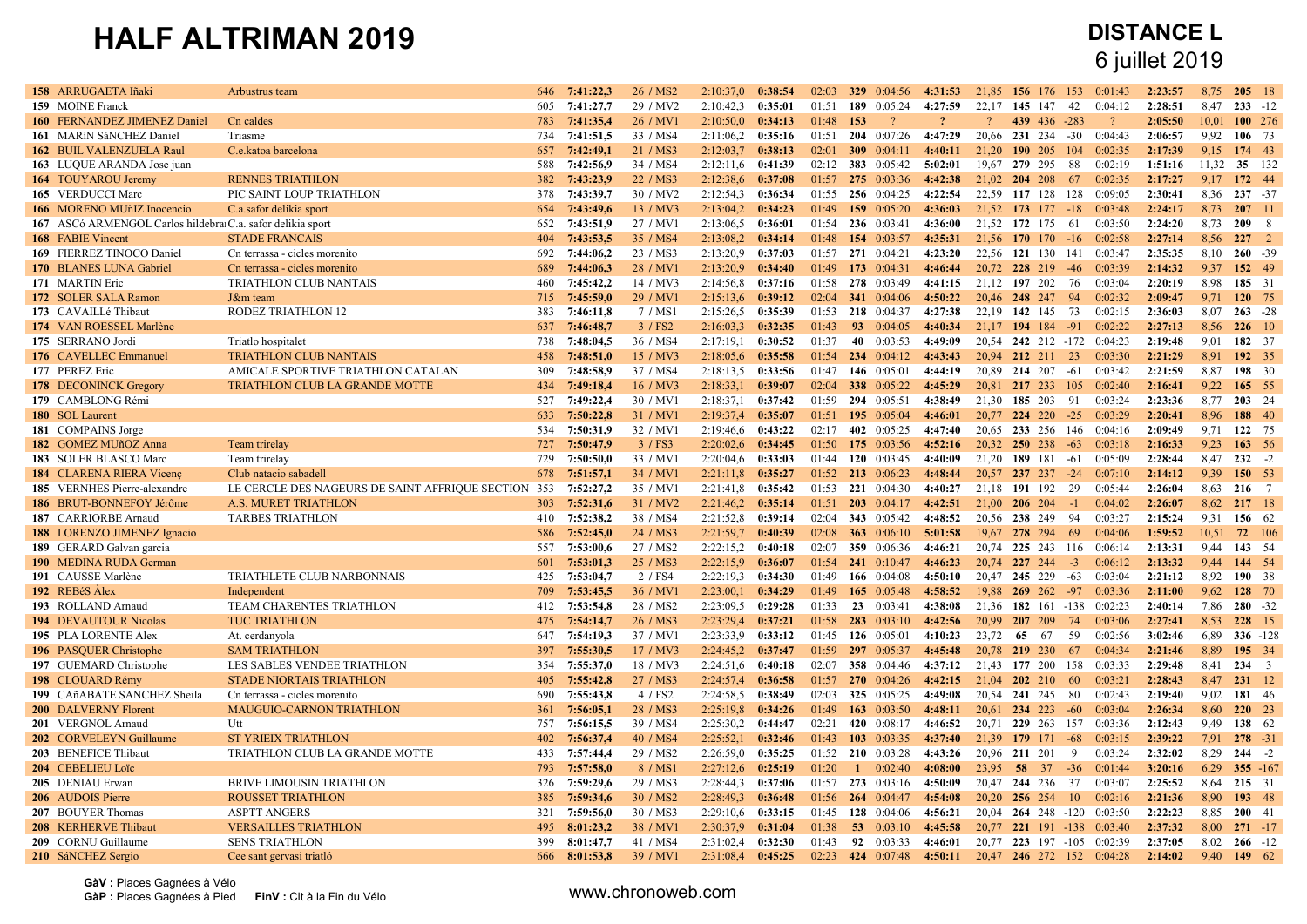| 211 DAURIAT Bruno                                            | MAUGUIO-CARNON TRIATHLON                 | 362 | 8:02:36,7     | 2 / MV4  | 2:31:51.3           | 0:35:47 | 01:53 | 223 0:03:49               | 4:42:26 | 21,03 | 203<br>- 196               | 27    | 0:03:16 | 2:37:20 | 8,01  | $268 - 15$     |  |
|--------------------------------------------------------------|------------------------------------------|-----|---------------|----------|---------------------|---------|-------|---------------------------|---------|-------|----------------------------|-------|---------|---------|-------|----------------|--|
| 212 DUTHOIT Olivier                                          | <b>MAUGUIO-CARNON TRIATHLON</b>          | 363 | 8:02:37,1     | 3 / MV4  | 2:31:51.7           | 0:38:49 | 02:03 | 326 $0:04:27$             | 5:01:19 |       | 19.71 277 278              | -48   | 0.03.14 | 2:14:49 | 9.35  | 155 66         |  |
| 213 BONNEFOY Cédric                                          | TRIATHLON CLUB MONTALBANAIS              | 443 | 8:02:44,4     | 40 / MV1 | 2:31:59.0           | 0:35:57 | 01:54 | 233 0:04:45               | 4:52:03 | 20.34 | 249 240                    | $-7$  | 0:03:43 | 2:26:16 | 8,61  | 218 27         |  |
| 214 BAROUX Dominique                                         | <b>VICHY TRIATHLON</b>                   | 497 | 8:02:54,3     | 19 / MV3 | 2:32:09,0           | 0:36:51 | 01:56 | $266$ 0:06:18             | 5:09:19 | 19,20 | $300 \t 303 \t -37$        |       | 0:03:50 | 2:06:37 | 9,95  | 103 89         |  |
| 215 MAZZELLA Fanny                                           | <b>TOBESPORT</b>                         | 421 | 8:03:07.3     | 1 / FV1  | 2:32:21.9           | 0:33:18 | 01:45 | 129 0:04:07               | 5:04:24 | 19.51 | 283 269 -140               |       | 0:03:52 | 2:17:26 | 9.17  | 171 54         |  |
| 216 SAUBERE Valerie                                          | <b>PORTET TRIATHLON</b>                  | 763 | 8:03:44,3     | 2 / FV2  | 2:32:59.0           | 0:46:40 | 02:27 | 428 0:05:43               | 4:54:37 |       | 20,16 258 285 143          |       | 0:03:34 | 2:13:10 | 9.46  | 140 69         |  |
| 217 BRIEND Franck                                            |                                          | 524 | 8:03:50,3     | 20 / MV3 | 2:33:05.0           | 0:40:13 | 02:07 | 357 0:06:50               | 4:35:43 |       | 21,54 171 206              | 151   | 0:03:36 | 2:37:29 | 8,00  | $270 - 11$     |  |
| 218 AUBIN Guillaume                                          |                                          | 510 | 8:03:51,4     | 41 / MV1 | 2:33:06.0           | 0:37:44 | 01:59 | 295 0:06:10               | 5:08:06 | 19,28 | 296 299                    | $-4$  | 0:06:30 | 2:05:21 | 10,05 | 96 81          |  |
| 219 JULIAN Baez                                              |                                          | 572 | 8:05:24,0     | 32 / MV2 | 2:34:38,6 0:39:02   |         | 02:03 | <b>333</b> 0:08:18        | 4:47:09 | 20,69 | 230 251                    | 82    | 0:04:10 | 2:26:44 | 8,59  | 223 32         |  |
| 220 SIMON Christian                                          | <b>TRIATHLON CLUB MONTALBANAIS</b>       | 456 | 8:06:17.7     | 21 / MV3 | 2:35:32.3           | 0:43:56 | 02:19 | 406 0:03:57               | 5:00:15 |       | 19,78 274 289 117          |       | 0:03:36 | 2:14:34 | 9.36  | 153 69         |  |
| 221 ETCHEBARNE Kevin                                         | TUC TRIATHLON                            | 477 | 8:06:19.3     | 31 / MS3 | 2:35:33.9           | 0:33:55 | 01:47 | 145 0:04:15               | 4:39:29 | 21,25 | 188 185                    | $-40$ | 0.02:14 | 2:46:26 | 7,57  | $299 - 36$     |  |
| 222 SOARES Nicolas                                           | <b>ASPTT 36 SPORT NATURE</b>             | 320 | 8:06:21,2     | 42 / MV1 | 2:35:35,8 0:34:24   |         | 01:49 | 160 $0:03:54$             | 4:45:53 |       | 20,78 220 213 -53          |       | 0:04:06 | 2:38:05 | 7.97  | $273 - 9$      |  |
| 223 CHARLES QUINTANILLA Daniel Cn terrassa - cicles morenito |                                          | 691 | 8:06:37.8     | 43 / MV1 | 2:35:52,5           | 0:36:18 | 01:55 | 247 0:05:05               | 5:11:09 | 19.09 | 307 305                    | -58   | 0:04:48 | 2:09:18 | 9.74  | 115 82         |  |
| 224 DUBOIS Julien                                            |                                          |     | 547 8:06:38,6 | 32 / MS3 | 2:35:53.3           | 0:39:45 | 02:06 | <b>348</b> 0:05:54        | 5:07:00 | 19.35 | 291 306                    | 42    | 0:04:06 | 2:09:54 | 9,70  | 123 82         |  |
| 225 FAUS CANET Marc                                          | C.a. safor delikia                       | 651 | 8:06:43,5     | 44 / MV1 | 2:35:58,1           | 0:33:00 | 01:44 | 116 0:04:51               | 4:49:02 | 20,55 | 239 225 -109               |       | 0:04:44 | 2:35:07 | 8,12  | 2590           |  |
| 226 BRABANT Eric                                             | <b>SAINT AVERTIN SPORTS TRIATHLON 37</b> | 394 | 8:06:58,8     | 4 / MV4  | $2:36:13,4$ 0:36:18 |         | 01:55 | 248 0:06:56               | 5:07:23 |       | 19,32 292 297 -49          |       | 0:04:14 | 2:12:07 | 9,54  | 133 71         |  |
| 227 FOURAGE Nicolas                                          | <b>GIROU TRIATHLON</b>                   | 344 | 8:08:17.9     | 22 / MV3 | 2:37:32.6           | 0:39:22 | 02:04 | 345 $0:04:18$             | 5:04:47 | 19.49 | 285 291                    | -54   | 0:04:07 | 2:15:45 | 9.28  | 160 64         |  |
| 228 JOSE ANTONIO Tirado largo                                | Prorunners barcelona                     | 719 | 8:08:43.2     | 42 / MS4 | 2:37:57,8           | 0:38:58 | 02:03 | <b>331</b> 0:05:06        | 4:59:28 | 19.84 | 271 273                    | - 58  | 0.04:36 | 2:20:36 | 8.96  | 187 45         |  |
| 229 FABIE Franck                                             | LUREAU SPORT TRAINING                    | 357 | 8:10:00.8     | 23 / MV3 | 2:39:15,4 0:38:19   |         | 02:01 | 310 0:08:21               | 5:11:05 | 19,09 | 306 319                    | -9    | 0:06:34 | 2:05:42 | 10,02 | 98 90          |  |
| 230 LUCAS Brendane                                           | <b>ISSY TRIATHLON</b>                    | 347 | 8:10:11,7     | 5 / FS2  | 2:39:26,3           | 0:43:02 | 02:16 | 399 0:03:55               | 4:54:06 | 20,20 | 254 266                    | 133   | 0:02:33 | 2:26:36 | 8,59  | 221 36         |  |
| 231 GUIRAUD Cedric                                           | TEAM81                                   | 414 | 8:12:47,7     | 33 / MV2 | 2:42:02,4           | 0:35:17 | 01:51 | $205 \quad 0.05:18$       | 4:41:33 | 21.10 | 200 198                    | 7     | 0:03:06 | 2:47:34 | 7,52  | $302 - 33$     |  |
| 232 ASENSIO Roberto                                          |                                          | 509 | 8:13:53,7     | 34 / MV2 | 2:43:08.3           | 0:31:17 | 01:39 | 62 $0:04:01$              | 4:54:53 | 20.14 | $260$ 235 -173 0:03:26     |       |         | 2:40:16 | 7.86  | $281 \quad 3$  |  |
| 233 COLL GRAñA Cristina                                      | Triatlo l'hospitalet                     | 742 | 8:14:31,3     | 2 / FV1  | 2:43:45.9           | 0:36:53 | 01:56 | 268 0:05:48               | 5:14:03 |       | 18.91 315 313              | -45   | 0:03:53 | 2:13:54 | 9,41  | 147 80         |  |
| 234 HIDALGO Juan                                             |                                          | 568 | 8:15:05,8     | 45 / MV1 | 2:44:20,4           | 0:36:08 | 01:54 | 243 0:06:35               | 4:59:08 | 19,86 | $270$ $270$ $-27$          |       | 0:03:01 | 2:30:14 | 8.39  | 235 36         |  |
| 235 GUIGUES Bruno                                            | <b>VITROLLES TRIATHLON</b>               | 500 | 8:15:15.5     | 46 / MV1 | 2:44:30.2           | 0:39:53 | 02:06 | 350 0:04:58               | 4:40:27 | 21.18 | 192 217 133                |       | 0:05:51 | 2:44:06 | 7.68  | $292 - 18$     |  |
| 236 UGUEN Tanguy                                             | <b>BRIVE LIMOUSIN TRIATHLON</b>          | 327 | 8:16:53,4     | 47 / MV1 | $2:46:08,0$ 0:44:10 |         | 02:19 | 409 0:03:51               | 4:45:11 |       | 20,83 216 242 167          |       | 0:02:47 | 2:40:54 | 7,83  | $282 \t 6$     |  |
| 237 GRACIA I ALCàCER Jaume                                   | Club natacio terrassa cicles morenito    | 679 | 8:18:17,6     | 48 / MV1 | 2:47:32.3           | 0:35:00 | 01:51 | 188 0:03:52               | 5:07:24 | 19.32 | 293 281                    | $-93$ | 0:03:29 | 2:28:33 | 8,48  | 230 44         |  |
| 238 STEVENS Justin                                           |                                          | 781 | 8:19:51,7     | 31 / MS2 | 2:49:06,4           | 0:41:25 | 02:11 | 376 $0.04:18$             | 5:11:58 | 19,04 | 310 318 58                 |       | 0:02:52 | 2:19:18 | 9,04  | 180 80         |  |
| 239 FERNANDEZ PALLARES Xavi                                  |                                          | 554 | 8:21:09,5     | 35 / MV2 | 2:50:24,2           | 0:38:43 | 02:02 | 321 0:05:29               | 5:29:36 | 18.02 | 361 357 -36                |       | 0:03:51 | 2:03:31 | 10.20 | 87 118         |  |
| 240 CATHERINE Vincent                                        | <b>USCCAEN TRIATHLON</b>                 | 490 | 8:22:00,7     | 24 / MV3 | 2:51:15,4           | 0:38:48 | 02:03 | 324 0:05:58               | 5:02:34 | 19,63 | 280 287                    | 37    | 0:03:10 | 2:31:32 | 8,32  | 241 47         |  |
| 241 PINEAU David                                             |                                          | 614 | 8:22:07,4     | 33 / MS3 | 2:51:22.0           | 0:38:47 | 02:02 | 323 0:04:25               | 4:55:55 | 20,07 | 263 261                    | 62    | 0:03:35 | 2:39:26 | 7,90  | 279 20         |  |
| 242 TARFI-SEGAULT Johan, mahdi                               |                                          | 635 | 8:22:20,3     | 34 / MS3 | 2:51:34.9           | 0:38:53 | 02:03 | <b>328</b> 0:05:29        | 5:49:31 | 17.00 | <b>386</b> 386             | $-58$ | 0.03:44 | 1:44:43 | 12,03 | 17 144         |  |
| 243 LEFEBVRE Denis                                           |                                          | 585 | 8:22:43.1     | 43 / MS4 | 2:51:57.7           | 0:39:03 | 02:03 | 335 0:05:26               | 5:21:02 | 18.50 | 336 339                    | $-4$  | 0:06:57 | 2:10:14 | 9.67  | 126 96         |  |
| 244 FERNáNDEZ MARTÍNEZ Carles Club natacio minorisa          |                                          | 677 | 8:22:47.6     | 5 / MV4  | 2:52:02,3           | 0:38:19 | 02:01 | 312 0:04:54               | 5:14:21 | 18.90 | 317 316                    | $-4$  | 0:02:45 | 2:22:28 | 8,84  | 201 72         |  |
| 245 JAMMET Rémi                                              |                                          | 570 | 8:22:52,5     | 32 / MS2 | 2:52:07,1           | 0:45:44 | 02:24 | 425 0:07:03               | 4:55:48 | 20,08 | 262 293                    | 132   | 0:08:31 | 2:25:46 | 8,64  | 214 48         |  |
| 246 MARTINEZ David                                           | 38812715                                 |     | 645 8:22:57,2 | 25 / MV3 | 2:52:11,9           | 0:36:06 | 01:54 | 240 0:03:57               | 4:53:56 | 20,21 | 253 250                    | $-10$ | 0:04:45 | 2:44:13 | 7,67  | $293 \t 4$     |  |
| 247 MENCHéRINI Roland                                        |                                          | 603 | 8:25:02,5     | 6 / MV4  | 2:54:17.1           | 0:42:32 | 02:14 | 394 0:06:32               | 4:43:04 | 20.98 | 209 239                    | 155   | 0:04:44 | 2:48:10 | 7.49  | $305 - 8$      |  |
| 248 RICHARD Thibaut                                          | <b>GIROU TRIATHLON</b>                   | 345 | 8:25:08,4     | 44 / MS4 | 2:54:23.1           | 0:46:54 | 02:28 | 433 0:05:05               | 4:54:40 |       | 20,16 259 283              | -150  | 0.05:11 | 2:33:19 | 8,22  | 250 35         |  |
| 249 LE BANSAIS Pierre                                        |                                          | 580 | 8:25:29,1     | 35 / MS3 | 2:54:43.7           | 0:41:55 | 02:12 | 387 0:06:01               | 5:15:39 |       | 18,82 321 331              | 56    | 0:05:00 | 2:16:53 | 9,20  | 166 82         |  |
| 250 LUGO GUTIéRREZ Francisco                                 | Medina triatlón                          |     | 717 8:28:10,7 | 49 / MV1 | 2:57:25,3           | 0:37:22 | 01:58 | 284 0:07:59               | 5:19:04 |       | 18,62 332 334              | $-50$ | 0.04:46 | 2:19:00 | 9,07  | 178 84         |  |
| 251 GONZALEZ Blazquez                                        | Triatló girona costa brava               | 736 | 8:28:57,5     | 50 / MV1 | 2:58:12.2           | 0:35:49 | 01:53 | 228 0:05:07               | 5:05:23 |       | 19.45 286 282 -54          |       | 0:04:06 | 2:38:32 | 7,95  | 277 31         |  |
| 252 DEMERLE Arthur                                           | <b>CAPBRETON TRIATHLON</b>               | 331 | 8:29:03,5     | 51 / MV1 | 2:58:18.2           | 0:38:47 | 02:02 | 322 0:03:34               | 4:58:50 | 19,88 | 268 268                    | 54    | 0:03:00 | 2:44:54 | 7,64  | 296 16         |  |
| 253 SOLER Marie-sophie                                       | <b>ARBUS TRIATHLON</b>                   | 311 | 8:29:15,9     | 2 / FV3  | 2:58:30,6 0:43:48   |         | 02:18 | 405 0:06:30               | 5:16:36 |       | 18,76 323 345              | -60   | 0:02:30 | 2:19:52 | 9,01  | 184 92         |  |
| 254 CONRAUX Stephanie                                        | <b>VITROLLES TRIATHLON</b>               | 499 | 8:29:16,0     | 3 / FV1  | 2:58:30,6 0:37:35   |         | 01:59 | 292 0:04:33               | 5:10:20 |       | $19,14$ 304 304 -12        |       | 0:03:14 | 2:33:34 | 8.21  | 251 50         |  |
| 255 BRAIN Anne-laure                                         |                                          | 522 | 8:29:18.3     | 4 / FV1  | 2:58:32.9           | 0:40:56 | 02:09 | <b>368</b> 0:10:06        | 5:12:13 |       | 19,02 311 328              | 40    | 0:08:50 | 2:17:12 | 9.18  | 168 73         |  |
| 256 AVELLi SABALLS Ricard                                    | Club atlètic palafrugell triatló         | 673 | 8:29:34,7     | 36 / MS3 | 2:58:49.4 0:41:13   |         | 02:10 | 373 0:06:05               | 4:59:52 | 19.81 | 272 286                    | 87    | 0:05:03 | 2:37:21 | 8,01  | 269 30         |  |
| 257 VANNIER Thibaud                                          |                                          | 638 | 8:31:55,7     | 33 / MS2 | 3:01:10.3           | 0:37:34 | 01:59 | 290 0:05:31               | 4:57:58 | 19.93 | 267 267                    | 23    | 0:06:50 | 2:44:02 | 7,68  | 291 10         |  |
| 258 BALUFIN Etienne                                          |                                          |     | 515 8:31:57,3 | 34 / MS2 | 3:01:11,9           | 0:44:53 | 02:22 | 422 0:06:08               | 4:57:22 | 19,98 | 266 290                    | 132   | 0:06:21 | 2:37:13 | 8,01  | $267 \quad 32$ |  |
| 259 MENAGER Tony                                             | <b>CNP REDON</b>                         | 337 | 8:32:03,4     | 36 / MV2 | 3:01:18,1           | 0:34:51 | 01:50 | 179 0:04:11               | 4:54:31 | 20.17 | 257 246                    | -67   | 0:04:56 | 2:53:34 | 7.26  | $316 - 13$     |  |
| <b>260 MATA HERVAS Victor</b>                                |                                          | 600 | 8:32:58,4     | 52 / MV1 | 3:02:13.1           | 0:32:36 | 01:43 | 94 0:04:52                | 5:08:07 |       | 19,28 297 280 -186         |       | 0:06:06 | 2:41:17 | 7,81  | 284 20         |  |
| 261 AMO Thomas                                               | TRIATHLON CLUB LA GRANDE MOTTE           | 432 | 8:33:14,0     | 37 / MS3 | 3:02:28,6           | 0:26:50 | 01:25 | $\overline{4}$<br>0:02:47 | 4:40:30 |       | 21,18 193 156 -152 0:04:23 |       |         | 3:18:44 | 6.34  | 354 -105       |  |
| 262 MORIN Geoffroy                                           | <b>VENTOUX TRIATHLON CLUB CARPENTRAS</b> | 493 | 8:33:29.7     | 45 / MS4 | 3:02:44.3           | 0:35:48 | 01:53 | 224 0:03:37               | 5:34:05 |       | 17,78 366 355 -131 0:02:39 |       |         | 2:17:22 | 9.17  | 170 93         |  |
| 263 CHEVALIER Frederic                                       |                                          | 530 | 8:33:47,5     | 37 / MV2 | 3:03:02.1           | 0:40:47 | 02:09 | <b>364</b> 0:08:26        | 5:24:37 |       | 18,30 347 359              | 5     | 0:04:14 | 2:15:43 | 9,28  | 159 96         |  |
|                                                              |                                          |     |               |          |                     |         |       |                           |         |       |                            |       |         |         |       |                |  |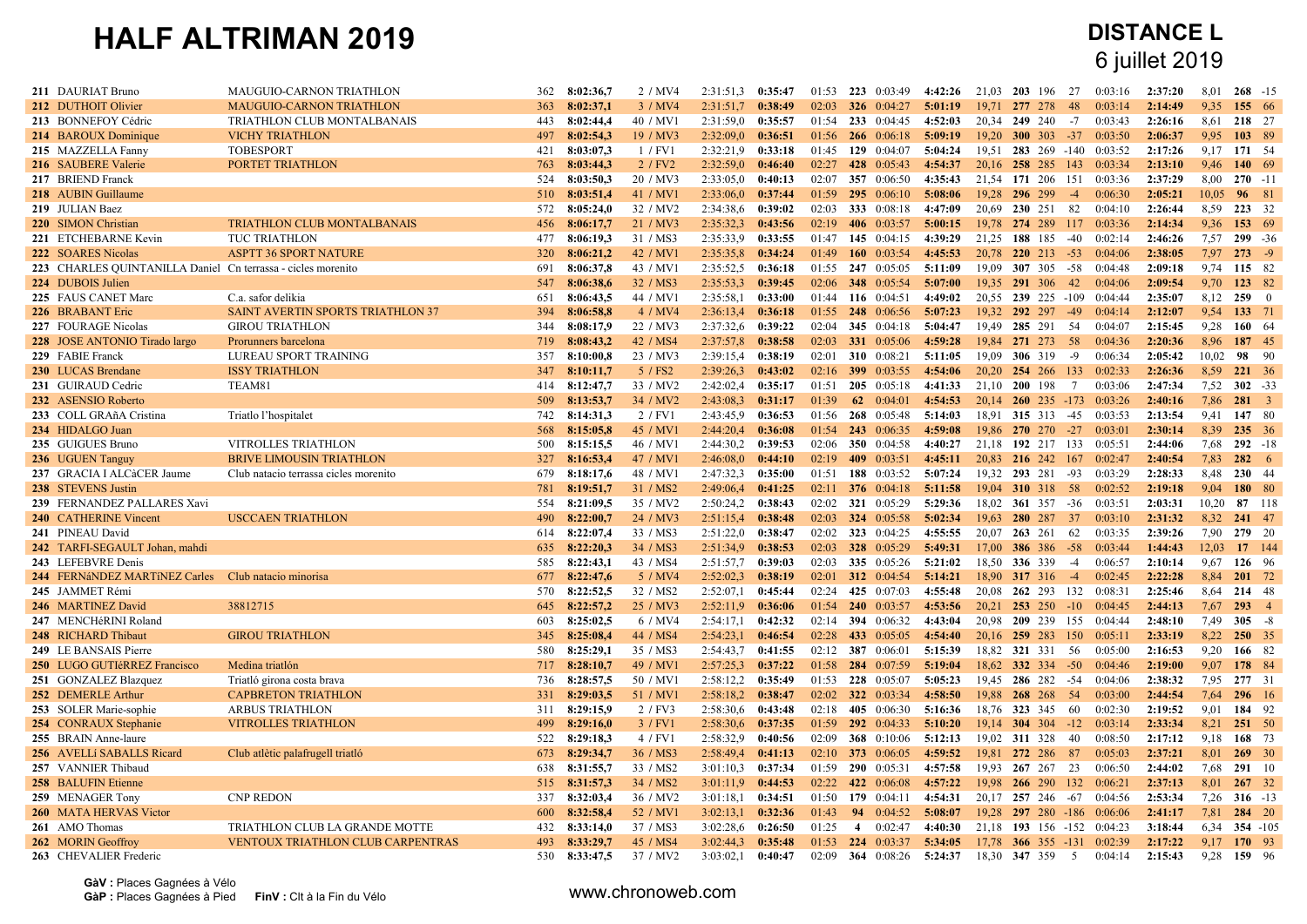| 264 ACKAERT Richie                                    | Triation brugge team (tbt)                | 745 | 8:33:53.3     | 38 / MV2             | 3:03:07.9 | 0:31:41 | 01:40 | 75<br>0:04:30          | 5:07:46 | 19.30 | 294 274            | $-199$<br>0:05:23          | 2:44:33 | 7.66  | $295 \t10$    |  |
|-------------------------------------------------------|-------------------------------------------|-----|---------------|----------------------|-----------|---------|-------|------------------------|---------|-------|--------------------|----------------------------|---------|-------|---------------|--|
| 265 MACHUEL Damien                                    |                                           | 589 | 8:34:20,7     | 38 / MS3             | 3:03:35.4 | 0:37:37 | 01:59 | 293 0:05:08            | 5:01:17 |       | 19,72 276 276      | 17<br>0:08:37              | 2:41:41 | 7,79  | 285 11        |  |
| 266 POLLEUX Louis                                     |                                           | 615 | 8:34:28,4     | 35 / MS2             | 3:03:43,1 | 0:37:10 | 01:57 | 276 0:04:57            | 5:15:32 | 18,83 | 320 317            | $-41$<br>0:04:55           | 2:31:56 | 8.29  | 242 51        |  |
| 267 CODET Clement                                     |                                           | 533 | 8:36:57,6     | 9 / MS1              | 3:06:12.3 | 0:38:01 | 02:00 | 306 $0:05:55$          | 5:09:45 |       | 19,18 303 308      | $-2$<br>0:04:51            | 2:38:26 | 7.95  | 276 41        |  |
| 268 LEROOY Alexandre                                  | <b>TOBESPORT</b>                          | 420 | 8:38:01.4     | 39 / MS3             | 3:07:16.1 | 0:37:49 | 01:59 | 300 $0:06:01$          | 5:07:52 | 19.29 | 295 298            | $\overline{2}$<br>0:05:05  | 2:41:13 | 7,82  | 283 30        |  |
| 269 GARCIA RUIZ Albert                                | Cn terrassa - cicles morenito             | 693 | 8:38:23.8     | 53 / MV1             | 3:07:38.5 | 0:40:50 | 02:09 | 365 $0.04:42$          | 5:16:42 | 18.76 | 325 324            | 0:03:00<br>-41             | 2:33:09 | 8.23  | 249 55        |  |
| 270 ZOTT Christoph                                    | Independent                               | 710 | 8:38:55.1     | 26 / MV3             | 3:08:09.7 | 0:36:29 | 01:55 | 252 0:05:20            | 5:00:44 |       | 19.75 275 271      | 0:05:41<br>$-19$           | 2:50:40 | 7,38  | $308 \quad 1$ |  |
| 271 VOTIER Jesimiel                                   | TRIATHLON CLUB CARCASSONNAIS              | 429 | 8:39:19.9     | 54 / MV1             | 3:08:34.5 | 0:36:25 | 01:55 | 250 0:04:45            | 5:05:45 | 19.43 | 287 284            | $-34$<br>0:04:47           | 2:47:37 | 7,52  | 304 13        |  |
| 272 PIRON Sonia                                       | <b>VICHY TRIATHLON</b>                    | 766 | 8:40:26,1     | 5 / FV1              | 3:09:40,8 | 0:27:39 | 01:27 | $10 \quad 0.04:18$     | 5:21:38 | 18,47 | 339 307 -297       | 0:04:05                    | 2:42:46 | 7,74  | 289 35        |  |
| 273 GARNI Cyril                                       | SPORT MONTAGNE NOIRE                      | 401 | 8:40:38,1     | 55 / MV1             | 3:09:52,7 | 0:36:53 | 01:56 | 267 0:03:38            | 5:11:56 | 19.04 | 309 302            | 0:02:31<br>$-35$           | 2:45:40 | 7,61  | 298 29        |  |
| 274 GARCIA ARREBA Abilio                              | Club triatlon miranda                     | 685 | 8:40:54,9     | 1 / MV5              | 3:10:09,6 | 0:44:40 | 02:21 | 417 0:06:24            | 5:06:21 | 19.39 | 290 315            | 102<br>0:05:24             | 2:38:07 | 7,97  | 274 41        |  |
| 275 RONEY Sébastien                                   |                                           | 624 | 8:41:24,0     | 39 / MV2             | 3:10:38,6 | 0:41:51 | 02:12 | <b>386</b> 0:06:24     | 5:15:18 | 18,84 | 318 330            | - 56<br>0:04:58            | 2:32:52 | 8,24  | 247 55        |  |
| 276 RONEY Mickael                                     | POMPIERS BORDEAUX TRIATHLON               | 379 | 8:41:24,6     | 56 / MV1             | 3:10:39.2 | 0:35:27 | 01:52 | 212 0:12:49            | 5:15:20 | 18.84 | $319$ 332 -120     | 0:04:46                    | 2:33:02 | 8.23  | 248 56        |  |
| 277 CUILEYRIER Loïc                                   |                                           | 538 | 8:42:14.0     | 46 / MS4             | 3:11:28,7 | 0:36:15 | 01:54 | 244 0:04:54            | 5:21:16 |       | 18.49 337 326      | -82<br>0:03:39             | 2:36:11 | 8.07  | 264 49        |  |
| 278 COCQ Morgane                                      |                                           | 772 | 8:42:38.7     | 6 / FS2              | 3:11:53,4 | 0:34:56 | 01:50 | 183 0:03:37            | 5:27:38 | 18.13 | 355 343 -160       | 0:02:17                    | 2:34:11 | 8,17  | 252 65        |  |
| 279 BOURLOT Victor                                    |                                           | 521 | 8:42:41,7     | 36 / MS2             | 3:11:56.3 | 0:35:13 | 01:51 | 202 0:07:25            | 5:13:45 | 18.93 | 314 312 -110       | 0:04:22                    | 2:41:57 | 7,78  | 286 33        |  |
| 280 BREGOU Eric                                       | PIC SAINT LOUP TRIATHLON                  | 375 | 8:42:45.6     | 27 / MV3             | 3:12:00,2 | 0:43:56 | 02:19 | 407 0:04:53            | 5:13:45 |       | 18.93 313 327      | - 80<br>0:04:33            | 2:35:38 | 8,10  | $261$ 47      |  |
| 281 CHAPLIN Katherine jane                            | Cerrr igualada                            | 668 | 8:43:02,4     | 3 / FS4              | 3:12:17.1 | 0:35:35 | 01:52 | 217 0:06:11            | 5:42:58 | 17,32 | 377 373 -156       | 0:03:36                    | 2:14:42 | 9,35  | 154 92        |  |
| 282 LOTZ Johann                                       |                                           | 587 | 8:44:00,5     | 47 / MS4             | 3:13:15.1 | 0:33:59 | 01:47 | 147 $0:10:16$          | 5:22:48 | 18,40 | 342 348 -201       | 0:05:30                    | 2:31:28 | 8,32  | 240 66        |  |
|                                                       |                                           |     |               |                      |           |         | 01:58 | 279 0:07:10            | 5:22:02 | 18,45 | 341 344            | 0:06:32                    | 2:31:12 | 8.33  | 239 61        |  |
| 283 MARTIN Boris                                      | PAYS DE ST GILLES CROIX DE VIE VENDEE TRI | 373 | 8:44:13,8     | 48 / MS4             | 3:13:28,4 | 0:37:17 |       |                        |         |       |                    | -65                        |         |       |               |  |
| 284 BERTRAND Justine                                  | <b>U.S.O. BEZONS</b>                      | 486 | 8:45:14.4     | 7 / FS2              | 3:14:29.1 | 0:36:45 | 01:56 | $261 \quad 0.04:19$    | 5:23:55 | 18.34 | 345 336 -75        | 0:04:35                    | 2:35:41 | 8.09  | $262 \t 52$   |  |
| 285 MARTY David                                       |                                           | 599 | 8:45:28.5     | 49 / MS4             | 3:14:43.2 | 0:36:27 | 01:55 | 251 0:03:54            | 5:38:58 | 17.52 |                    | 373 367 -116 0:03:57       | 2:22:12 | 8.86  | 199 82        |  |
| 286 SUZANNE Adrien                                    | A. L.LAYRAC TRIATHLON 47                  | 301 | 8:46:16.5     | 37 / MS2             | 3:15:31,1 | 0:35:09 | 01:51 | 198 0:04:17            | 5:18:33 | 18,65 | $330$ $320$ $-122$ | 0:02:38                    | 2:45:40 | 7,61  | 297 34        |  |
| 287 GLENAT Laurent                                    | <b>OZOIR VSOP TRIATHLON</b>               | 368 | 8:48:05,6     | 40 / MV2             | 3:17:20,2 | 0:46:42 | 02:27 | 429 0:04:42            | 5:20:12 |       | 18,55 333 353      | 76<br>0:05:35              | 2:30:55 | 8.35  | 238 66        |  |
| 288 HUREAU Regis                                      | <b>ASPTT ANGERS</b>                       | 322 | 8:49:38,7     | 41 / MV2             | 3:18:53,4 | 0:38:55 | 02:03 | 330 $0:03:14$          | 5:18:15 | 18,66 | 329 322            | 0:04:42<br>8               | 2:44:31 | 7,66  | 294 34        |  |
| 289 PARES Marc                                        |                                           | 788 | 8:52:33,4     | 50 / MS4             | 3:21:48,0 | 0:42:03 | 02:13 | 389 0:05:55            | 5:25:50 | 18,23 | 349 358            | 31<br>0:06:27              | 2:32:18 | 8,27  | 245 69        |  |
| 290 CUVIER Florian                                    | <b>S A M MERIGNAC TRIATHLON</b>           | 393 | 8:54:48,0     | 57 / MV1             | 3:24:02,7 | 0:36:30 | 01:55 | 253 0:04:13            | 5:16:41 | 18,76 | $324$ 314 $-61$    | 0:05:02                    | 2:52:22 | 7,31  | 314 24        |  |
| 291 VIñOLAS Anna                                      |                                           | 643 | 8:54:50,3     | 4 / FS3              | 3:24:05.0 | 0:41:46 | 02:12 | <b>385</b> 0:05:16     | 5:30:59 | 17,95 | <b>363</b> 365     | 0:02:14<br>20              | 2:34:35 | 8,15  | 255 74        |  |
| 292 COSTECALDE Eric                                   |                                           | 535 | 8:56:39.9     | 42 / MV2             | 3:25:54.6 | 0:39:13 | 02:04 | 342 0:06:22            | 5:10:34 | 19.13 | 305 311            | 31<br>0:04:52              | 2:55:39 | 7.17  | 323 19        |  |
| 293 LECIGNE Marc                                      | <b>U.S. CAGNES TRIATHLON</b>              | 484 | 8:57:02,9     | 7 / MV4              | 3:26:17,5 | 0:32:56 | 01:44 | 114 0:04:08            | 5:00:05 | 19.79 | 273 257 -143       | 0:04:30                    | 3:15:23 | 6.45  | $350 - 36$    |  |
| 294 DURAND Frédéric                                   | Expanes Tria                              | 796 | 8:57:34.7     | 58 / MV1             | 3:26:49.3 | 0:40:58 | 02:09 | 369 0:06:06            | 5:39:28 | 17.50 | 375 375            | 0:05:30<br>$-6$            | 2:25:32 | 8,66  | 211 81        |  |
| 295 DE MAUPEOU Matthieu                               |                                           | 543 | 8:58:19,7     | 40 / MS3             | 3:27:34.3 | 0:48:50 | 02:34 | 439 0:04:42            | 5:28:10 | 18.10 | 357 371            | 68<br>0:03:50              | 2:32:47 | 8.25  | 246 76        |  |
| 296 FAURE Hugo                                        | <b>VERSAILLES TRIATHLON</b>               | 494 | 8:58:27,7     | 10 / MS1             | 3:27:42.3 | 0:27:08 | 01:26 | $7^{\circ}$<br>0:04:06 | 5:09:36 |       | 19,19 302 265 -258 | 0:04:16                    | 3:13:22 | 6,52  | $347 - 31$    |  |
| 297 VILLARET Laura                                    | Tricbm calella                            | 750 | 9:00:44,3     | 4 / FS4              | 3:29:58.9 | 0:42:35 | 02:14 | 395 0:06:16            | 5:24:56 | 18,28 | 348 356 39         | 0:04:56                    | 2:42:02 | 7,78  | 287 59        |  |
| 298 JOIRE Loic                                        | SAINT AVERTIN SPORTS TRIATHLON 37         | 395 | 9:01:01,7     | 8 / MV4              | 3:30:16,4 | 0:36:20 | 01:55 | 249 0:06:36            | 5:17:47 | 18,69 | 326 323            | 0:04:57<br>$-74$           | 2:55:23 | 7,18  | 321 25        |  |
| 299 URREA SOLé Eduard                                 | Independiente                             | 714 | 9:01:16,7     | 9 / MV4              | 3:30:31,4 | 0:41:39 | 02:12 | <b>382</b> 0:07:20     | 6:00:05 | 16,50 | 402 403            | $-21$<br>0:06:25           | 2:05:49 | 10,01 | 99 104        |  |
| 300 ARANDA Paul                                       | <b>TRIATHLON CLUB NANTAIS</b>             | 457 | 9:02:51,6     | 28 / MV3             | 3:32:06,3 | 0:42:56 | 02:16 | 398 $0:03:10$          | 5:38:08 | 17.57 | 372 372            | - 26<br>0:04:26            | 2:34:12 | 8,17  | 253 72        |  |
| 301 VELASCO PERARNAU Carles                           | Ct devouring kilometers                   | 762 | 9:04:18.8     | 51 / MS4             | 3:33:33,5 | 0:37:50 | 01:59 | <b>301</b> 0:06:10     | 5:20:32 | 18.53 | 334 335            | $-34$<br>0:08:31           | 2:51:15 | 7.36  | 309 34        |  |
| 302 HUREAU David                                      | <b>ALBI TRIATHLON</b>                     | 307 | 9:04:44,8     | 43 / MV2             | 3:33:59.4 | 0:48:43 | 02:34 | 438 0:04:56            | 5:39:32 | 17.49 | 376 383            | 0:04:28<br>- 55            | 2:27:05 | 8,57  | 225 81        |  |
| 303 LUACES OROBITG Susana maria Triatlon bajo gallego |                                           | 743 | 9:05:42,0     | 5 / FS4              | 3:34:56,6 | 0:40:53 | 02:09 | 367 0:06:14            | 5:27:59 | 18,11 | 356 363            | 0:03:38<br>-4              | 2:46:58 | 7,55  | 301 60        |  |
| 304 VIANA Oscar                                       |                                           | 639 | 9:06:45.4     | 44 / MV2             | 3:36:00,0 | 0:43:14 | 02:17 | 400 0:05:28            | 5:52:09 | 16.87 | 390 394            | 0:03:58<br>6               | 2:21:56 | 8,88  | 197 90        |  |
| 305 FARINAU Christophe                                | <b>TOBESPORT</b>                          | 787 | 9:07:53.0     | 59 / MV1             | 3:37:07,6 | 0:34:20 | 01:48 | 157 0:04:01            | 5:27:14 | 18.15 | 354 340 -183       | 0:05:30                    | 2:56:49 | 7,13  | 325 35        |  |
| 306 GHIGLIONDA Fabien                                 |                                           | 559 | 9:07:54,7     | 52 / MS4             | 3:37:09.3 | 0:39:57 | 02:06 | 352 0:04:22            | 5:21:21 | 18,48 | 338 341            | 0:05:26<br>-11             | 2:56:49 | 7,13  | 326 35        |  |
| 307 CAMILLERI Steven                                  | <b>TRIATHLON HAUTE SAINTONGE</b>          |     | 462 9:08:49,3 | 29 / MV3             | 3:38:04,0 | 0:39:09 | 02:04 | <b>339</b> 0:04:13     | 5:21:56 |       | 18,45 340 337      | 2<br>0:04:56               | 2:58:36 | 7,05  | 329 30        |  |
| 308 FOUASSE Julien                                    |                                           | 555 | 9:09:16,5     | 41 / MS3             | 3:38:31,2 | 0:40:25 | 02:08 | 360 $0:06:27$          | 5:32:40 | 17,86 | <b>364</b> 368     | 0:07:01<br>$-8$            | 2:42:44 | 7,74  | 288 60        |  |
| 309 ZIEGLER Igor                                      | <b>GIROU TRIATHLON</b>                    | 346 | 9:10:02.4     | 10 / MV4             | 3:39:17.0 | 0:37:26 | 01:58 | 286 0:07:29            | 5:18:56 | 18.62 | 331 333            | -47<br>0:07:05             | 2:59:06 | 7,03  | 330 24        |  |
| <b>310 BORNSTEIN Thomas</b>                           |                                           | 520 | 9:10:39.5     | 42 / MS3             | 3:39:54,1 | 0:32:56 | 01:44 | 113 0:06:32            | 5:04:33 | 19.50 |                    | 284 275 -162 0:08:43       | 3:17:56 | 6,37  | $353 - 35$    |  |
| 311 RAIMBAULT Tony                                    | SAINT AVERTIN SPORTS TRIATHLON 37         | 396 | 9:11:16,5     | 53 / MS4             | 3:40:31.1 | 0:38:26 | 02:01 | 316 0:06:55            | 5:18:03 |       | 18.68 328 329      | 0:08:37<br>$-13$           | 2:59:16 | 7.03  | 331 18        |  |
| 312 GUTIéRREZ Manuel                                  | Gavà triatló                              | 705 | 9:12:43.8     | 45 / MV2             | 3:41:58,4 | 0:38:20 | 02:01 | 313 $0:07:16$          | 5:48:04 | 17,07 | 383 385            | $-72$<br>0:04:24           | 2:34:39 | 8,15  | 258 73        |  |
| 313 PITARCH Chantal                                   | Trivila                                   | 755 | 9:14:23,5     | 5 / FS3              | 3:43:38,1 | 0:36:44 | 01:56 | $260$ 0:08:52          | 6:00:30 | 16,48 | 403 399 -139       | 0:03:52                    | 2:24:25 | 8,72  | 210 86        |  |
| <b>314 MOUTONNET Frederic</b>                         | <b>TRIATHLON CLUB MONTALBANAIS</b>        |     | 453 9:15:58,0 | 46 / MV2             | 3:45:12,6 | 0:39:52 | 02:06 | 349 0:04:49            | 5:29:15 | 18,04 | <b>360</b> 360     | $-11$<br>0:04:31           | 2:57:32 | 7,10  | 327 46        |  |
| 315 DEMUR Etienne                                     | TRIATHLON CLUB LA GRANDE MOTTE            | 435 | 9:16:47,8     | 43 / MS3             | 3:46:02,4 | 0:39:54 | 02:06 | 351 0:08:28            | 5:05:49 | 19.42 | 289 309            | 42<br>0:10:24              | 3:12:12 | 6.56  | $345 - 6$     |  |
| 316 CARMINATI Yvan                                    | <b>ROUSSET TRIATHLON</b>                  |     | 386 9:17:04.3 | 38 / MS <sub>2</sub> | 3:46:18.9 | 0:34:13 | 01:48 | 152 0:05:45            | 5:26:57 |       |                    | 18.17 352 346 -194 0:07:22 | 3:02:47 | 6.89  | 337 30        |  |
|                                                       |                                           |     |               |                      |           |         |       |                        |         |       |                    |                            |         |       |               |  |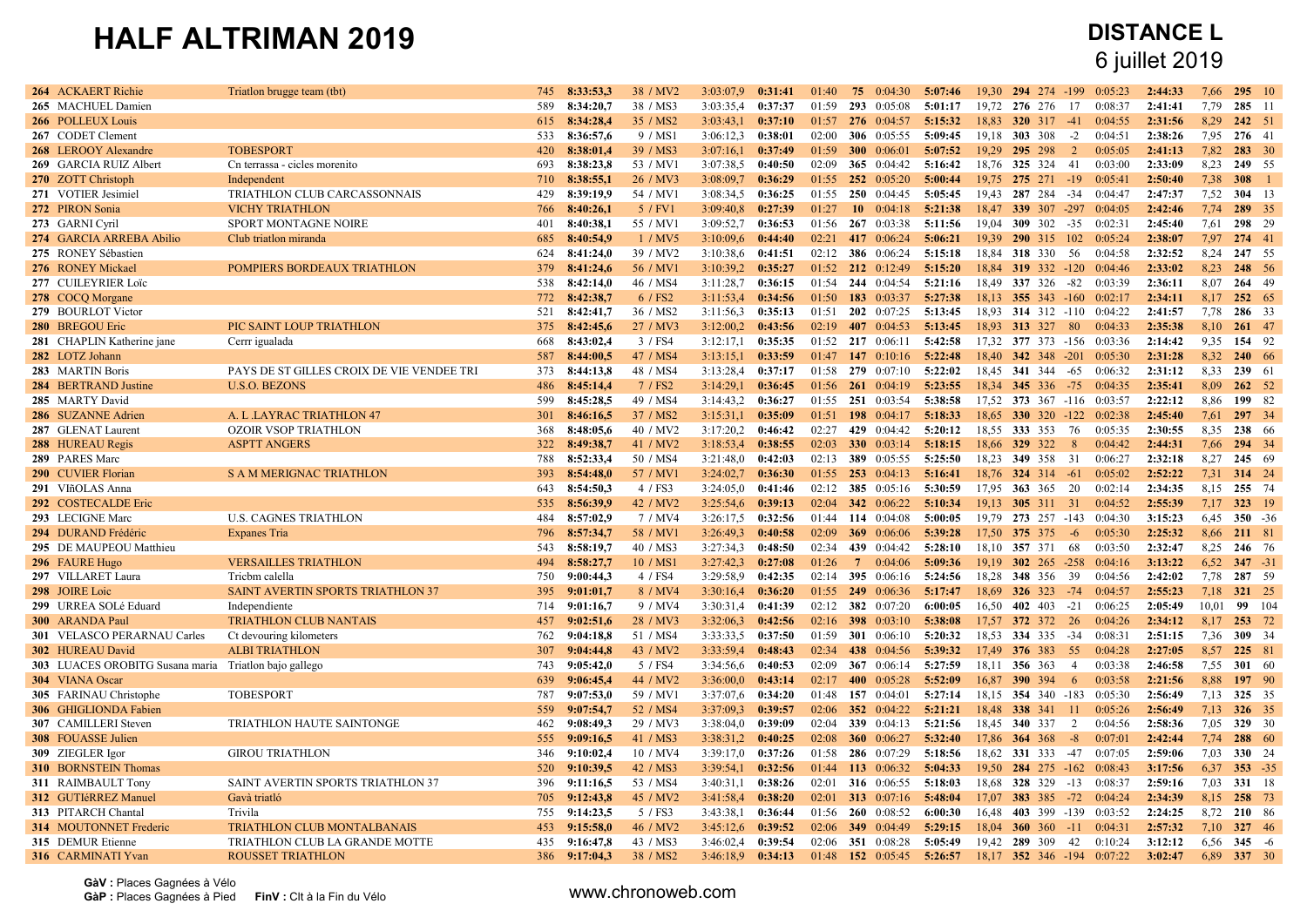| 317 GUEGAN Cedric              | ACSL ANDERNOS TRIATHLON                                       | 305 | 9:18:15.7      | 47 / MV2             | 3:47:30.4             | 0:33:02 | 01:44 | 119 0:05:58         | 5:30:12 | 17.99    |                   | 362 350 -231 | 0:05:46                    | 3:03:18 | 6.87        | 338 33       |      |
|--------------------------------|---------------------------------------------------------------|-----|----------------|----------------------|-----------------------|---------|-------|---------------------|---------|----------|-------------------|--------------|----------------------------|---------|-------------|--------------|------|
| <b>318</b> BIDET Pierre        |                                                               |     | 517 9:18:27,4  | 44 / MS3             | 3:47:42,0             | 0:44:01 | 02:19 | 408 0:04:52         | 5:28:42 | 18.07    | 359 364           | 44           | 0.09.25                    | 2:51:28 | 7.35        | 310 46       |      |
| 319 ESTIENNE Yvan              | <b>TOBESPORT</b>                                              | 418 | 9:20:23,4      | 48 / MV2             | 3:49:38.0             | 0:37:29 | 01:58 | 287 0:06:50         | 5:46:27 | 17,15    | 382 381           | -94          | 0:05:40                    | 2:43:57 | 7,69        | 290 62       |      |
| 320 RESSENT Benoit             | <b>VITROLLES TRIATHLON</b>                                    | 503 | 9:20:25,1      | 45 / MS3             | 3:49:39.7 0:34:34     |         | 01:49 | 171 0:05:06         | 5:49:11 | 17,01    |                   | 385 378 -207 | 0:04:00                    | 2:47:35 | 7,52        | 303 58       |      |
| 321 HADAMAR Francois           | PESSAC AVENTURE TRIATHLON                                     | 374 | 9:20:44.8      | 46 / MS3             | 3:49:59.5             | 0:37:34 | 01:59 | 289 0:06:27         | 5:36:36 | 17.65    | 368 370           | -81          | 0.03:21                    | 2:56:47 | 7.13        | 324 49       |      |
| 322 JADOUL Maelle              |                                                               | 569 | 9:23:22.0      | 8 / FS2              | 3:52:36.7             | 0:42:14 | 02:13 | 393 0:06:41         | 5:39:18 | 17,51    | 374 376           | -17          | 0:03:25                    | 2:51:43 | 7,34        | 312 54       |      |
| 323 TURON SERRA Jordi          | Devoring kilometers                                           | 764 | 9:24:05,6      | 49 / MV2             | 3:53:20,2             | 0:43:28 | 02:17 | 403 0:06:56         | 6:07:19 |          | 16.17 412 411     | $-8$         | 0:02:32                    | 2:23:51 | 8,76        | 204 88       |      |
| 324 MICHEL Robin               |                                                               | 604 | 9:27:33,7      | 47 / MS3             | 3:56:48,3             | 0:44:51 | 02:22 | 421<br>0:09:06      | 5:53:19 | 16,81    | 392 401           | 20           | 0:05:52                    | 2:34:26 | 8,16        | 254 77       |      |
| 325 BALDY Clément              |                                                               | 514 | 9:27:34,4      | 48 / MS3             | 3:56:49.0             | 0:36:47 | 01:56 | $263$ 0:06:20       | 5:59:56 | 16,50    |                   |              | 401 398 -135 0:06:06       | 2:38:25 | 7.95        | 275 73       |      |
| 326 PERON Franck               | <b>KEMPERLE TRIATHLON</b>                                     | 349 | 9:28:03.3      | 50 / MV2             | 3:57:17.9             | 0:40:01 | 02:06 | 353 0:05:59         | 5:46:24 | 17.15    | 381 382           | $-29$        | 0:07:02                    | 2:48:38 | 7.47        | 307 56       |      |
| 327 LESCAUX Geoffrey           | PAU TRIATHLON                                                 | 369 | 9:28:06,4      | 51 / MV2             | 3:57:21.1             | 0:44:37 | 02:21 | 414 0:05:55         | 5:38:08 | 17,57    | 371 377           | 37           | 0:04:50                    | 2:54:36 | 7,22        | 320 50       |      |
| 328 HARROUE Patrick            | TRIATHLON CLUB CARCASSONNAIS                                  | 427 | 9:30:06,4      | 11 / MV4             | $3:59:21,0$ 0:34:31   |         | 01:49 | 169 $0:04:07$       | 5:27:04 |          |                   |              | 18,16 353 342 -173 0:02:46 | 3:21:38 | 6,25        | 356 14       |      |
| 329 ANGLADE Mathieu            | TEAM TRI 86                                                   | 413 | 9:36:14.6      | 60 / MV1             | 4:05:29.2             | 0:32:59 | 01:44 | 115 0:05:56         | 5:35:04 | 17.73    |                   | 367 361 -246 | 0:04:42                    | 3:17:34 | 6,38        | 352 32       |      |
| 330 JUSTE Victorien            | <b>T.O.S TRIATHLON</b>                                        | 408 | 9:36:27,9      | 39 / MS2             | 4:05:42,6             | 0:37:34 | 01:59 | 291 0:04:26         | 5:38:05 | 17,57    | $370, 369, -78$   |              | 0:05:23                    | 3:11:00 | 6,60        | 344 39       |      |
| 331 PARANT Andre               | <b>U.S.O. BEZONS</b>                                          | 489 | 9:37:56,1      | 12 / MV4             | 4:07:10,8             | 0:44:36 | 02:21 | 413 0:04:46         | 6:10:44 | 16,02    | 415 415           | $-2$         | 0:03:11                    | 2:34:39 | 8,15        | 257 84       |      |
| 332 BRUCHON David              | <b>CNP REDON</b>                                              | 336 | 9:39:46,5      | 52 / MV2             | 4:09:01,1             | 0:39:19 | 02:04 | 344 0:05:39         | 5:49:53 | 16.98    | 389 387           | $-43$        | 0:05:02                    | 2:59:54 | 7,00        | 332 55       |      |
| 333 FERNANDEZ VALVERDE Javi    | Triatló l'hospitalet                                          | 739 | 9:40:32.5      | 61 / MV1             | 4:09:47.1             | 0:34:54 | 01:50 | 181 0:06:39         | 5:49:08 | 17.01    |                   |              | 384 380 -199 0:04:04       | 3:05:48 | 6.78        | 340 47       |      |
| 334 SáNCHEZ TIENDA Raquel      | Independiente                                                 | 713 | 9:42:17,2      | 6 / FV1              | 4:11:31,8             | 0:38:24 | 02:01 | 315 0:08:46         | 5:49:43 | 16,99    | 387 391           | $-76$        | 0:12:02                    | 2:53:22 | 7,27        | 315 57       |      |
| 335 NICOLAS Bourdoiseau        |                                                               | 606 | 9:44:33,1      | 49 / MS3             | 4:13:47.7             | 0:49:33 | 02:36 | 440<br>$\gamma$     | $\cdot$ | $\gamma$ | 446 389           | 51           | 0:02:16                    | 3:05:49 | 6,78        | 341 54       |      |
| 336 JAIME Xevi                 | Club atletic palafrugell                                      | 672 | 9:45:56.3      | 30 / MV3             | 4:15:11.0             | 0:35:03 | 01:51 | 191 0:06:53         | 5:53:18 | 16.81    |                   |              | 391 388 -197 0:09:41       | 3:01:01 | 6,96        | 335 52       |      |
| 337 JIMENEZ Jose miguel        | Kairoscore                                                    | 716 | 9:47:15,4      | 62 / MV1             | 4:16:30,1             | 0:36:05 | 01:54 | 239 0:03:44         | 5:57:24 | 16.62    |                   |              | 398 392 -153 0:15:55       | 2:54:07 | 7,24        | 319 55       |      |
| <b>338</b> LATGER Bernard      | CASTELNAUDARY TRIATHLON CLUB                                  | 333 | 9:47:55,2      | 2 / MV5              | 4:17:09.8             | 0:52:52 | 02:47 | 444 0:04:07         | 5:55:19 | 16.72    | 394 405 39        |              | 0.03:55                    | 2:51:42 | 7,34        | 311 67       |      |
| 339 BURILLO Samuel             |                                                               | 526 | 9:48:09,7      | 63 / MV1             | 4:17:24.3             | 0:37:23 | 01:58 | 285 0:07:42         | 6:05:13 | 16,26    |                   |              | 409 404 -119 0:04:16       | 2:53:36 | 7,26        | 317 65       |      |
| 340 ANDREAZZOLI Stella         | <b>TRIATHLON SANNOIS FRANCONVILLE</b>                         | 463 | 9:51:12,8      | 6 / FS3              | 4:20:27,4             | 0:39:05 | 02:03 | 337 0:06:51         | 5:55:25 | 16,71    | 396 396 -59       |              | 0:09:06                    | 3:00:45 | 6,97        | 333 56       |      |
| 341 JURIE Frédéric             | TRIATHLON SANNOIS FRANCONVILLE                                | 464 | 9:51:13.3      | 54 / MS4             | 4:20:27.9             | 0:34:36 | 01:49 | 172 $0:11:21$       | 5:55:21 | 16.72    |                   | 395 395 -223 | 0:09:08                    | 3:00:47 | 6.97        | 334 54       |      |
| 342 DE CANALS Cristina         |                                                               |     | 542 9:53:40,7  | 3 / FV2              | 4:22:55,4             | 0:49:49 | 02:37 | 441 0:07:06         | 6:03:07 | 16,36    | 405 414 27        |              | 0:06:43                    | 2:46:56 | 7,55        | 300 72       |      |
| 343 TRUFIER Yves               | <b>ST YRIEIX TRIATHLON</b>                                    | 403 | 9:53:41.3      | 31 / MV3             | 4:22:56.0             | 0:42:08 | 02:13 | 390 0:04:33         | 6:21:33 | 15.57    | 421 421           | $-31$        | 2:45:05                    | 0:00:23 | #####       | $\mathbf{1}$ | - 78 |
| 344 HANCHIR Julien             | LE CERCLE DES NAGEURS DE SAINT AFFRIQUE SECTION 352 9:55:40,8 |     |                | 55 / MS4             | 4:24:55,4             | 0:37:47 | 01:59 | $298$ 0:04:17       | 5:37:00 | 17,63    | 369 366           | $-68$        | 0:03:08                    | 3:33:28 | 5.90        | 362 22       |      |
| 345 PARENT Guillaume           |                                                               | 609 | 9:57:41.9      | 50 / MS3             | 4:26:56,6             | 0:36:08 | 01:54 | 242 0:04:31         | 5:58:59 | 16.55    |                   |              | 400 393 -151 0:03:25       | 3:14:39 | 6,47        | 348 48       |      |
| <b>346 TAHULL MARTIN Oriol</b> |                                                               | 634 | 9:58:58,2      | 11 / MS1             | 4:28:12.9             | 0:34:07 | 01:48 | 149 0:06:46         | 7:03:24 | 14,03    |                   | 429 430 -281 | 0:04:36                    | 2:10:05 | 9,69        | 124 84       |      |
| 347 DUPUIS Philippe            | TOULOUSE TRIATHLON                                            | 778 | 9:59:54,9      | 53 / MV2             | 4:29:09,5             | 0:46:44 | 02:28 | 431 0:08:10         | 6:09:23 | 16,08    | 414 419           | 12           | 0:07:04                    | 2:48:34 | 7,48        | 306 72       |      |
| 348 ARGüELLO DAVILA Xavier     |                                                               | 508 | 10:00:27.1     | 64 / MV1             | 4:29:41.7             | 0:38:22 | 02:01 | 314 0:07:08         | 5:44:39 | 17.23    | 380 379           | $-65$        | 0:06:31                    | 3:23:47 | 6.18        | 359 31       |      |
| 349 CONGé Paul                 | BRIVE LIMOUSIN TRIATHLON                                      |     | 325 10:02:41,4 | 1/MV6                | 4:31:56,0             | 0:52:10 | 02:45 | 443 0:06:23         | 5:44:22 | 17,25    | 379 397           | 46           | 0:06:28                    | 3:13:18 | 6,52        | 346 48       |      |
| 350 PAPETTI Frédéric           |                                                               |     | 608 10:03:19,7 | 56 / MS4             | 4:32:34,4 0:43:31     |         | 02:17 | 404 0:06:10         | 4:46:22 |          | 20,74 226 255 149 |              | 0:05:40                    | 4:21:36 | 4,82        | $366 - 95$   |      |
| 351 MAILLOT Philippe           |                                                               | 593 | 10:04:11,2     | 54 / MV2             | 4:33:25.8             | 0:46:23 | 02:26 | 426 0:07:14         | 6:11:58 | 15.97    | 416 420           | -6           | 0:06:23                    | 2:52:13 | 7,32        | 313 69       |      |
| 352 ROUCHAUD Léonard           |                                                               |     | 625 10:07:00,4 | 57 / MS4             | 4:36:15,0             | 0:39:09 | 02:04 | <b>340</b> 0:06:02  | 6:17:32 | 15,73    | 419 417 -77       |              | 0:08:39                    | 2:55:39 | 7,17        | 322 65       |      |
| 353 FABRE Thomas               | <b>TARBES TRIATHLON</b>                                       |     | 411 10:07:14.5 | 40 / MS2             | 4:36:29.2             | 0:44:46 | 02:21 | 419 0:06:01         | 6:08:27 | 16,12    | 413 413           | 6            | 0:04:27                    | 3:03:33 | 6,86        | 339 60       |      |
| 354 BUISAN Geoffrey            |                                                               |     | 525 10:15:36,1 | 41 / MS2             | 4:44:50,7             | 0:45:06 | 02:22 | 423 0:06:34         | 5:17:56 | 18.68    | 327 352           | 71           | 0:06:25                    | 3:59:35 | 5,26        | $365 - 2$    |      |
| 355 LANDEL Damien              |                                                               |     | 577 10:16:56,3 | 65 / MV1             | 4:46:10.9             | 0:44:43 | 02:21 | 418 0:07:05         | 6:03:52 | 16,32    | 408 409           | 9            | 0:06:00                    | 3:15:17 | 6,45        | 349 54       |      |
| 356 BRESSON Thibault           |                                                               | 523 | 10:17:05,4     | 51 / MS3             | 4:46:20,0             | 0:41:38 | 02:11 | <b>381</b> 0:06:55  | 6:14:35 | 15,86    | 418 418           | $-37$        | 0:06:04                    | 3:07:54 | 6,71        | 342 62       |      |
| 357 HAROUNE Nicolas            |                                                               |     | 565 10:19:44,1 | 66 / MV1             | 4:48:58,8             | 0:37:56 | 02:00 | <b>304</b> 0:05:49  | 6:03:15 | 16.35    | 406 400           | -96          | 0:09:29                    | 3:23:17 | 6.20        | 358 43       |      |
| 358 BOISSIER Sarah             |                                                               | 519 | 10:24:49,9     | 7 / FS3              | 4:54:04,6             | 0:44:10 | 02:19 | 410 0:05:07         | 6:33:41 | 15,09    | 427 427           | $-17$        | 0:07:58                    | 2:53:53 | 7.25        | 318 69       |      |
| 359 CORNU Thierry              | <b>U.S.O. BEZONS</b>                                          | 487 | 10:25:19.5     | 32 / MV3             | 4:54:34,2             | 0:37:19 | 01:58 | 281 0:03:46         | 6:12:19 | 15,95    |                   | 417 407 -126 | 0:06:11                    | 3:25:45 | 6,12        | 360 48       |      |
| 360 HAVET Arthur               |                                                               | 566 | 10:26:09.0     | 42 / MS <sub>2</sub> | $4:55:23.6$ $0:47:00$ |         | 02:28 | 434 0:08:11         | 6:05:49 | 16.24    | 410 416           | 18           | 0:09:24                    | 3:15:45 | 6.44        | 351 56       |      |
| 361 FALCON Pierre-henri        |                                                               | 553 | 10:27:23,4     | 67 / MV1             | 4:56:38,0             | 0:44:18 | 02:20 | 411 0:05:34         | 6:33:12 | 15,11    | 426 428           | $-17$        | 0:06:27                    | 2:57:53 | 7.08        | 328 67       |      |
| 362 MASSOUTIE Nicolas          | <b>CASTRES SPORTS NAUTIQUES</b>                               |     | 334 10:28:27,0 | 12 / MS1             | 4:57:41,6 0:37:54     |         | 02:00 | 303 0:10:50         | 6:07:02 | 16.18    |                   |              | 411 410 -107 0:10:19       | 3:22:21 | 6,23        | 357 48       |      |
| 363 MENARD Bruno               |                                                               | 602 | 10:28:29,5     | 55 / MV2             | 4:57:44,2             | 0:54:32 | 02:52 | 446 0:08:26         | 5:49:46 | 16.98    | 388 406           | 40           | 0:07:35                    | 3:28:11 | 6,05        | 361 43       |      |
| 364 BOGUE Laurent              |                                                               |     | 518 10:30:05,9 | 33 / MV3             | 4:59:20,5             | 0:38:29 | 02:02 | <b>317</b> 0:04:38  | 6:33:02 | 15.11    |                   | 425 423 -106 | 0:03:40                    | 3:10:17 | 6,62        | 343 59       |      |
| <b>365</b> TRISTANT Gwenael    | A.S. LIBOURNE TRIATHLON                                       | 302 | 10:32:51.5     | 68 / MV1             | 5:02:06,1             | 0:36:46 | 01:56 | $262 \quad 0:05:10$ | 5:23:31 | 18.36    | 343 338           | $-76$        | 0:03:40                    | 4:23:45 | 4.78        | $367 - 27$   |      |
| 366 FERREIRA Joao              | <b>U.S.O. BEZONS</b>                                          |     | 488 10:58:03,1 | 56 / MV2             | 5:27:17,7             | 0:44:37 | 02:21 | 415 0:05:50         | 6:30:17 |          | 15,22 424 425     | $-10$        | 0:03:06                    | 3:34:12 | 5,88        | 363 59       |      |
| 367 SALARIS Marine             | ROUSSET TRIATHLON                                             |     | 390 11:19:24,0 | 2 / FS1              | 5:48:38,7             | 0:53:20 | 02:48 | 445 0:04:06         | 6:25:18 |          | 15,42 422 426     | 19           | 0:05:23                    | 3:51:16 | 5,45        | 364 59       |      |
| <b>368</b> MAHE Antoine        | <b>ROUSSET TRIATHLON</b>                                      | 389 | 11:19:31.2     | 58 / MS4             | 5:48:45.8             | 0:43:14 | 02:17 | 401 0:06:12         | 5:58:22 |          | 16.58 399 402     | $-1$         | 0.04:21                    | 4:27:22 | 4.71 368 34 |              |      |
| <b>DSO</b> CRESPEL Guillaume   |                                                               | 537 |                | MS3                  |                       | 0:30:42 | 01:37 | 30<br>0:06:01       | 4:49:44 |          | 20,50 243 501     |              | 0:03:57                    |         |             |              |      |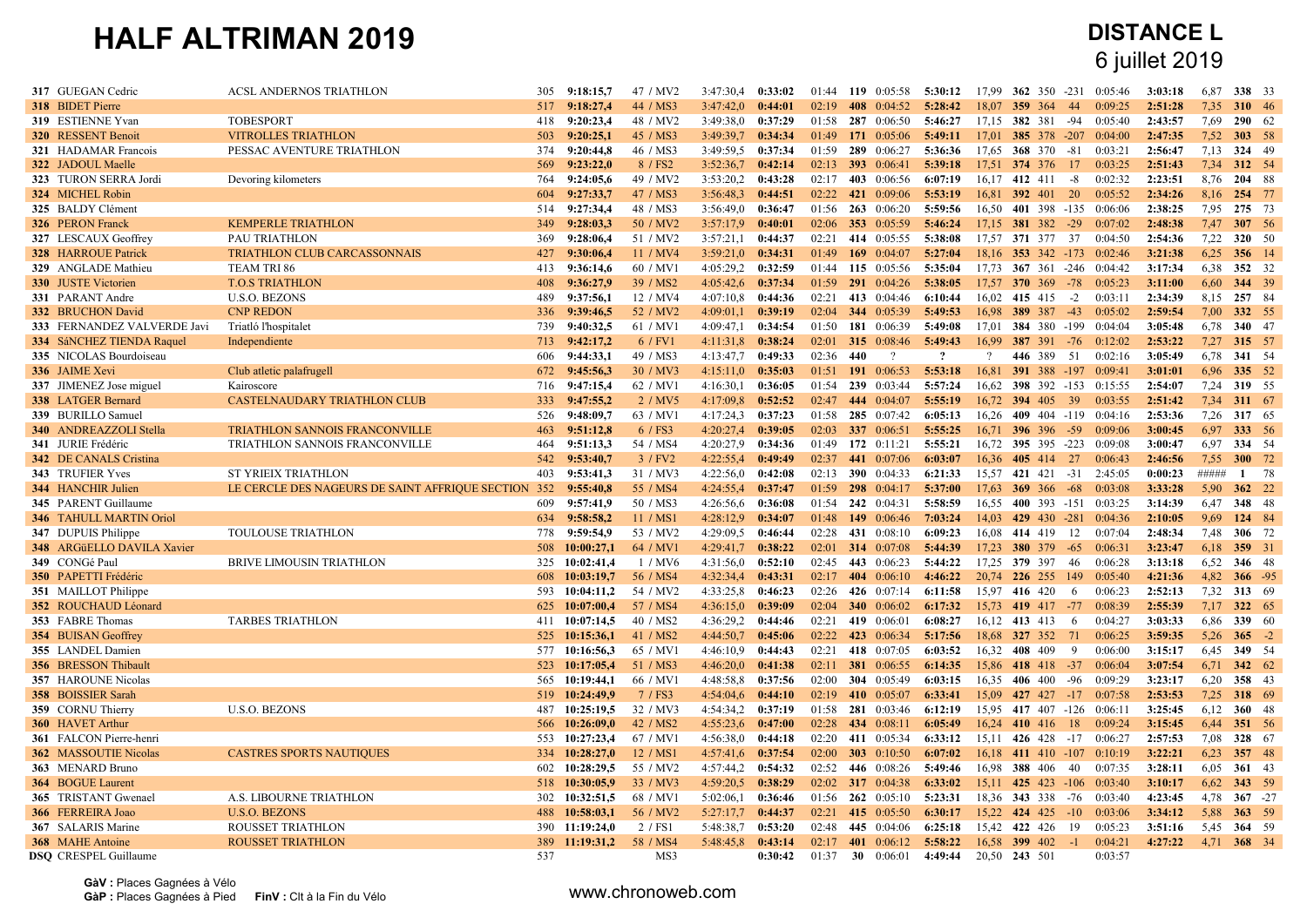| <b>DSQ</b> ALET Sebastien                                         | CERCLE DES NAGEURS DE CAPDENAC        | 335        | MS4                    | 0:31:19            | 01:39             |   | 67 $0:02:37$          | 4:17:10                                 | 23,10 93 513  |       | 0:01:53 |  |
|-------------------------------------------------------------------|---------------------------------------|------------|------------------------|--------------------|-------------------|---|-----------------------|-----------------------------------------|---------------|-------|---------|--|
| <b>DSQ</b> UREñA LARA Jordi                                       | Cn terrassa - cicles morenito         | 697        | MV1                    | 0:34:15            | 01:48             |   | 155 0:03:07           | 4:03:44                                 | 24,37 46 534  |       | 0:01:56 |  |
| <b>DSO</b> NOEL Alexis                                            | <b>PAU TRIATHLON</b>                  | 371        | MS <sub>2</sub>        | 0:34:45            |                   |   |                       | $01:50$ 176 $0:02:52$ 3:37:42 27.28     |               | 8 490 | 0:01:54 |  |
| <b>DSQ VILMAIN Ludovic</b>                                        | <b>ASPH TRIATHLON</b>                 | 318        | MS4                    | 0:35:48            |                   |   |                       | $01:53$ 226 0:04:16 4:22:39             | 22,62 114 514 |       | 0:07:47 |  |
| <b>DNF COSTA PUIGPELAT Ricard</b>                                 | Triatló eix navas                     | 735        | MS3                    | 0:26:56            | 01:25             |   | $5 \t 0.02:18$        |                                         |               |       |         |  |
| <b>DNF</b> AIBAR SOL Jorge                                        | Duurs castello                        | 703        | MS3                    | 0:27:05            | 01:26             | 6 | 0:02:51               | 3:54:51                                 | 25,29 26 495  |       | 0:02:21 |  |
| <b>DNF ROLDáN VILLAR Pedro</b>                                    | C.e.katoa barcelona                   | 660        | MS3                    | 0:27:25            | 01:27             |   | 90:05:04              | 4:33:05 21,75 163 500                   |               |       | 0:04:07 |  |
| <b>DNF</b> SPIEWAK Jean-mathias                                   | TRIATHLON CLUB LA GRANDE MOTTE        | 440        | MV1                    | 0:27:40            | 01:27             |   | 11 $0:02:52$          | 4:46:00                                 | 20,77 222 538 |       | 0:04:47 |  |
| <b>DNF BALLESCA VILERT Joan</b>                                   | Dimension tri                         | 701        | MS <sub>2</sub>        | 0:29:08            | 01:32             |   |                       | 18 0:04:16 5:33:33 17,81 365 442        |               |       |         |  |
| <b>DNF RIERA Jordi</b>                                            |                                       | 623        | MS3                    | 0:29:12            | 01:32             |   |                       | $20 \quad 0.04.07 \quad 3.56.27$        | 25,12 31 497  |       | 0:02:20 |  |
| <b>DNF MATHY Vincent</b>                                          | <b>PAU TRIATHLON</b>                  | 370        | MS3                    | 0:29:19            | 01:33             |   | $22 \t 0.03:27$       | 4:27:39                                 | 22,19 143 498 |       | 0:08:46 |  |
| <b>DNF MARTINEZ Oscar</b>                                         | Saltoki trikideak                     | 507        | MS <sub>2</sub>        | 0:30:17            | 01:36             |   |                       | 26 0:02:39 3:52:56 25.50 21 440         |               |       |         |  |
| <b>DNF</b> CHICA Gaël                                             |                                       | 531        | MS <sub>2</sub>        | 0:30:23            | 01:36             |   |                       | 29 0:04:30 5:24:05                      | 18.33 346 188 |       | 0:04:09 |  |
| <b>DNF</b> GUENGANT Pierre-jean                                   | <b>U.S. IVRY TRIATHLON</b>            | 775        | MS <sub>2</sub>        | 0:30:44            | 01:37             |   | 33 0:04:13            | 4:43:58                                 | 20.92 213 437 |       |         |  |
| <b>DNF</b> GRAS Joan                                              | Team trirelay                         | 728        | MS3                    | 0:30:48            | 01:37             |   |                       | 35 0:02:07 3:52:21 25.57 19 496         |               |       | 0:04:15 |  |
| <b>DNF</b> GIOVANNANGELI Vincent                                  | TRIATHLON TOULOUSE METROPOLE          | 467        | MS <sub>2</sub>        | 0:30:53            | 01:38             |   | 41 0:03:24            | 4:32:24                                 | 21,81 159 349 |       |         |  |
| <b>DNF</b> CIRCUJANO MORALES Jose antor Azkoitiko triatloi taldea |                                       | 648        | MV2                    | 0:30:55            | 01:38             |   |                       | 43 0:02:56 4:16:26                      | 23,16 87 557  |       | 0:03:57 |  |
| <b>DNF SABATIER Cyril</b>                                         | <b>CROCO D'AIRAIN NIMES TRIATHLON</b> | 339        | MV <sub>2</sub>        | 0:30:56            | 01:38             |   |                       | 45 0:03:15 3:58:32                      | 24,90 35 556  |       | 0:02:47 |  |
| <b>DNF NAVARRO Alfons</b>                                         | Team trirelay t3r                     | 731        | MS4                    | 0:31:02            | 01:38             |   |                       | 50 0.04:46 5:02:55 19.61 281 517        |               |       |         |  |
| <b>DNF</b> FERRE Nicolas                                          | <b>TOBESPORT</b>                      | 419        | MV2                    | 0:31:03            | 01:38             |   |                       | 51 $0.04.02$ 5:13:23                    | 18,95 312 561 |       | 0:05:17 |  |
| <b>DNF AMORES DE GEA Francisco</b>                                | Independiente                         | 711        | MV1                    | 0:31:04            | 01:38             |   | $52 \quad 0:03:01$    | 4:11:52 23.58 72 535                    |               |       |         |  |
| <b>DNF</b> DAUSà Albert                                           |                                       | 541        | MV1                    | 0:31:06            |                   |   |                       | $01:38$ 54 $0:03:42$ 5:09:20            | 19,20 301 544 |       |         |  |
| <b>DNF REYES Xavi</b>                                             | Club triatló granollers               | 683        | MS4                    | 0:31:12            | 01:39             |   | 58 0:03:06            |                                         |               |       |         |  |
| <b>DNF HERRERA RIVERA Ubeimar</b>                                 |                                       | 567        | MV3                    | 0:31:16            | 01:39             |   |                       | 61 $0:02:24$ 5:14:04                    | 18.91 316 584 |       |         |  |
| <b>DNF LACAUT Benoit</b>                                          | TRIATHLON CLUB LA GRANDE MOTTE        | 438        | MV1                    | 0:31:19            | 01:39             |   | 66 $0:03:24$          | 4:54:56 20,14 261 540                   |               |       | 0:02:16 |  |
| <b>DNF</b> SERY Aurelien                                          | TRIATHLON CLUB MONTALBANAIS           | 455        | MS4                    | 0:31:21            | 01:39             |   | 68 0:03:51            | 4:13:35                                 | 23,42 77 512  |       | 0:03:46 |  |
| <b>DNF</b> CHOLLET Guillaume                                      | Usa triathlon                         | 756        | MS <sub>2</sub>        | 0:31:26            | 01:39             |   | $70 \quad 0:02:41$    | 4:33:46 21,70 165 260                   |               |       |         |  |
| <b>DNF</b> COANTIEC Francois                                      | TRI ARCACHON SUD BASSIN               | 423        | MV3                    | 0:31:38            | 01:40             |   | 74 0:03:29            | 4:49:06                                 | 20,55 240 581 |       | 0:02:28 |  |
| <b>DNF</b> CLAVERO DEL MORAL Josep                                | Club triatló serradells andorra       | 684        | MV2                    | 0:31:44            | 01:40             |   | $76$ 0:05:23          | 5:03:36                                 | 19,57 282 560 |       |         |  |
| <b>DNF</b> ALEM Florian                                           | <b>ROUSSET TRIATHLON</b>              | 384        | MS <sub>2</sub>        | 0:31:53            | 01:41             |   | 82 0:02:51            | 4:05:30                                 | 24,20 52 21   |       |         |  |
| <b>DNF PéREZ DELGADO Javier</b>                                   | Triatló girona costa brava            | 737        | MV1                    | 0:32:41            | 01:43             |   |                       | 97 0:03:58 4:42:11 21,05 201 539        |               |       | 0:04:38 |  |
| <b>DNF</b> MANSILLA Raul                                          | C.e. triatlo picornell                | 656        | MS3                    | 0:32:44            | 01:43             |   | 99 0:03:54            |                                         |               |       |         |  |
| <b>DNF BOISSONNEAU Nicolas</b>                                    | ASPTT. MARMANDE TRIATHLON             | 324        | MS4                    | 0:32:50            |                   |   | 01:44 108 0:03:26     | 4:48:35 20.58 236 516                   |               |       |         |  |
| <b>DNF BRISSE Luc</b>                                             | <b>GIROU TRIATHLON</b>                | 342        | MV <sub>2</sub>        | 0:32:51            |                   |   |                       | $01:44$ 110 $0:06:12$ 5:54:10           | 16,77 393 564 |       | 0:12:32 |  |
| <b>DNF MADRID GIMÉNEZ Samuel</b>                                  | Cn rubí                               | 687        | MV2                    | 0:32:54            |                   |   | 01:44 112 0:02:48     | 4:41:27 21,11 199 558                   |               |       | 0:04:43 |  |
| <b>DNF</b> RUBIRA Jean francois                                   | PIC SAINT LOUP TRIATHLON              | 377        | MV3                    | 0:33:13            |                   |   |                       | 01:45 127 0:03:41 5:08:15 19,27 298 583 |               |       |         |  |
| <b>DNF PIVETTA David</b>                                          | T.O.A.C TOULOUSE AEROSPATIALE         | 761        | MV3                    | 0:33:20            | 01:45 131 0:04:19 |   |                       |                                         |               |       |         |  |
| DNF BERTHé Jean-marc                                              | CA VILLENAVE D ORNON TRIATHLON        | 328        | MV4                    | 0:34:11            |                   |   |                       | $01:48$ 151 0:04:15 5:23:53             | 18,34 344 594 |       | 0:05:27 |  |
| <b>DNF FERRAIRO ESCRIVA David</b>                                 | C.a. safor delikia sport              | 653        | MV3                    | 0:34:25            |                   |   |                       | 01:49 162 0:05:02 4:36:13 21,50 174 580 |               |       | 0:03:53 |  |
| <b>DNF RUIZ DELGADO Rafael</b>                                    | Goo sport club                        | 706        | MV <sub>2</sub>        | 0:34:31            |                   |   | 01:49 168 0:05:25     | 4:45:43 20,79 218 559                   |               |       | 0:03:59 |  |
| <b>DNF LARA CASADO Antonio</b>                                    |                                       | 578        | MS1                    | 0:34:32            | 01:49 170 0:04:25 |   |                       |                                         |               |       |         |  |
| <b>DNF HEBRARD Pascal</b>                                         | VITROLLES TRIATHLON                   | 501        | MV3                    | 0:34:46            |                   |   | 01:50 177 0:02:48     | 4:14:01                                 | 23,38 80 578  |       | 0:02:01 |  |
| <b>DNF MARQUÉS VILAPLANA José antor Trivila</b>                   |                                       | 754        | MV2                    | 0:34:47            |                   |   | $01:50$ 178 0:05:35   | 5:56:28 16,66 397 565                   |               |       | 0:06:44 |  |
| <b>DNF</b> MONTALIU Jean christophe                               | TRIATHLON CLUB MONTALBANAIS           | 452        | MV3                    | 0:34:57            |                   |   | 01:50 184 0:03:25     | 4:50:21                                 | 20,46 247 582 |       |         |  |
| <b>DNF DURAND Mathias</b>                                         | <b>ASPH TRIATHLON</b>                 | 317        | MS1                    | 0:35:18            |                   |   |                       | 01:51 206 0:03:08 5:16:32 18,77 322 489 |               |       |         |  |
| DNF GARCIA MANZANERA David                                        | Team trirelay                         | 726        | MV1                    | 0:35:18            | 01:51 207 0:05:19 |   |                       |                                         |               |       |         |  |
| <b>DNF THARREAU MECHINEAU Aurelie TRIATHLON CLUB NANTAIS</b>      |                                       | 461        | FV1                    | 0:35:28            |                   |   | $01:52$ 214 $0:04:22$ |                                         |               |       |         |  |
| <b>DNF</b> MURRIA Jorge                                           | Independiente                         | 712        | MV1                    | 0:35:34            |                   |   |                       | 01:52 216 0:03:15 4:56:35 20,03 265 541 |               |       |         |  |
| <b>DNF GRIETEN Kevin</b>                                          | Trirelay                              | 752        | MS4                    | 0:35:56            |                   |   | $01:53$ 232 0:03:29   | 4:24:51 22,43 132 515                   |               |       | 0:04:23 |  |
| <b>DNF</b> DEMAN Rodolphe                                         | TUC TRIATHLON                         | 472        | MV3                    | 0:36:30            |                   |   | 01:55 254 0:03:40     | 4:32:41                                 | 21,78 161 579 |       |         |  |
| <b>DNF JURADO BELLO José</b>                                      |                                       |            |                        |                    |                   |   |                       | $01:55$ 255 0:04:43 5:28:15             | 18,10 358 519 |       | 0:03:43 |  |
|                                                                   |                                       |            |                        |                    |                   |   |                       |                                         |               |       |         |  |
| <b>DNF</b> LEDU Yann                                              | TUC TRIATHLON                         | 574<br>480 | MS4<br>MV <sub>2</sub> | 0:36:32<br>0:36:50 |                   |   |                       | 01:56 265 0:03:58 5:11:33 19,07 308 563 |               |       | 0:03:39 |  |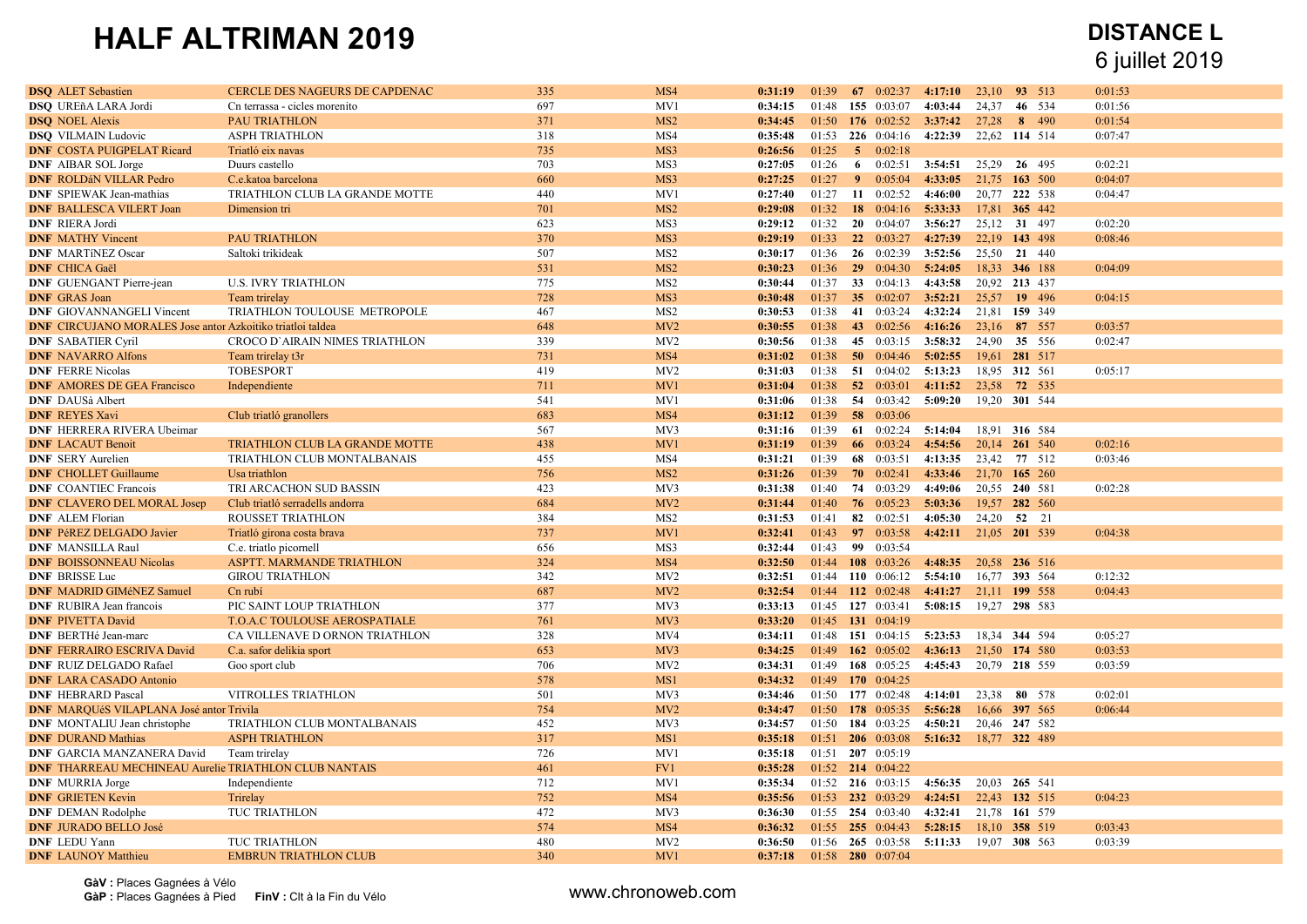| <b>DNF SICART Clement</b>                                                | PARIS SPORT CLUB              | 774        | MS3             | 0:37:49 |           | 01:59 299 0:04:06                       | 4:22:51 | 22,60 116 499 | 0:02:03 |  |
|--------------------------------------------------------------------------|-------------------------------|------------|-----------------|---------|-----------|-----------------------------------------|---------|---------------|---------|--|
| <b>DNF BONNET Fabrice</b>                                                | TRIATHLON CLUB MONTALBANAIS   | 444        | MS4             | 0:37:57 |           | 02:00 305 0:04:32                       | 5:43:36 | 17,29 378 520 | 0:04:33 |  |
| <b>DNF LERICOLAIS Sébastiens</b>                                         | TRIATHLON CLUB MONTALBANAIS   | 450        | MV <sub>2</sub> | 0:38:32 |           | 02:02 318 0:05:25                       | 5:05:45 | 19,43 288 562 | 0:04:39 |  |
| <b>DNF REMAN Manuel</b>                                                  |                               | 621        | MV1             | 0:38:53 |           | 02:03 327 0:05:23                       | 4:53:36 | 20,23 252 543 | 0:03:41 |  |
| <b>DNF PRIOU Samuel</b>                                                  | NICE TRIATHLON CLUB           | 367        | MV1             | 0:39:03 |           | 02:03 334 0:04:51                       | 5:08:19 | 19,27 299 545 | 0:06:18 |  |
| <b>DNF MARTINANT DE PRENEUF Jerom</b>                                    |                               | 597        | MV <sub>2</sub> | 0:39:04 |           | 02:03 336 0:10:45 7:48:16 12,68 434 569 |         |               | 0:10:33 |  |
| <b>DNF POIROT Franck</b>                                                 | NICE TRIATHLON CLUB           | 366        | MV4             | 0:40:07 |           | 02:07 354 0:04:41                       | 4:44:54 | 20,85 215 593 | 0:04:53 |  |
| <b>DNF</b> MARTIN Maxime                                                 |                               | 595        | MS3             | 0:40:11 |           | 02:07 356 0:07:22 7:39:16               |         | 12,93 433 503 |         |  |
| <b>DNF SANCHO LALANA Javier</b>                                          | Triatlon bajo gallego         | 744        | MS3             | 0:40:51 | 02:09 366 |                                         |         |               |         |  |
| <b>DNF FOUCHIER Pierre</b>                                               | <b>VENETES TRIATHLON</b>      | 492        | MS3             | 0:41:01 | 02:10     | 371 0:09:44                             | 7:12:08 | 13,75 430 502 | 0:12:16 |  |
| <b>DNF BERNIER Alain</b>                                                 | <b>U.S.O. BEZONS</b>          | 485        | MV4             | 0:41:13 |           | 02:10 372 0:08:59                       | 6:50:54 | 14,46 428 595 | 0:08:10 |  |
| <b>DNF SERRA VIVES Eugeni</b>                                            |                               | 631        | MV3             | 0:41:20 |           | 02:11 375 0:07:23                       |         |               |         |  |
| <b>DNF</b> JORDI Rojas poch                                              | Team trirelay t3r             | 730        | MS4             | 0:41:30 |           | 02:11 378 0:06:06                       | 5:20:38 | 18,53 335 518 |         |  |
| <b>DNF ROMEU Olivier</b>                                                 | <b>TUC TRIATHLON</b>          | 482        | MV3             | 0:41:32 |           | $02:11$ 379 0:06:13                     | 5:26:29 | 18,19 351 586 | 0:03:16 |  |
| <b>DNF MARTINEZ Alberto</b>                                              | Demanda ciclos                | 700        | MV3             | 0:41:56 | 02:12     | 388 0:04:24                             | 5:25:54 | 18,23 350 585 | 0:03:25 |  |
| <b>DNF BROS David</b>                                                    |                               | 765        | MV1             | 0:42:12 |           | 02:13 392 0:08:47 6:29:23 15,25 423 546 |         |               |         |  |
| <b>DNF</b> MACOIR Renaud                                                 |                               | 590        | MV1             | 0:42:53 |           | 02:15 397 0:06:27                       | 4:23:54 | 22,51 125 536 |         |  |
| <b>DNF</b> DECOME Stephane                                               | <b>ROUSSET TRIATHLON</b>      | 387        | MV1             | 0:44:40 |           | 02:21 416 0:04:05 4:24:39               |         | 22,45 129 537 | 0:05:03 |  |
| <b>DNF</b> DEGHAYE Didier                                                | <b>LA TRIBU 64</b>            | 351        | MV <sub>2</sub> | 0:46:27 |           | 02:27 427 0:07:01                       | 6:00:48 | 16,46 404 566 | 0:09:09 |  |
| <b>DNF MARTIN Etienne</b>                                                |                               | 596        | MS1             | 0:46:42 | 02:27     | 430 0:07:26                             | 7:33:14 | 13,11 432 60  |         |  |
| <b>DNF</b> VERDIER Arnaud                                                |                               | 779        | MS4             | 0:46:53 |           | 02:28 432 0:06:31                       | 7:21:37 | 13,45 431 521 | 0:06:29 |  |
| <b>DNF DEMARTIS Stephan</b>                                              |                               | 545        | MV1             | 0:48:15 |           | 02:32 435 0:04:25                       | 4:42:47 | 21,01 205 542 | 0:06:16 |  |
| <b>DNF GANTET Arnaud</b>                                                 | <b>TOULOUSE TRIATHLON</b>     | 422        | MV <sub>2</sub> | 0:48:30 | 02:33     | 437 0:06:18                             | 6:20:47 | 15,60 420 568 | 0:05:32 |  |
| <b>DNF PRIGENT Vincent</b>                                               | <b>TARAHUMARAS MURET CLUB</b> | 409        | MV2             | 0:50:11 |           | 02:38 442 0:04:27 6:03:38 16.33 407 567 |         |               |         |  |
| <b>DNS</b> DONY Florence                                                 | Fribourg triathlon            | 704        | FV3             |         |           |                                         |         |               |         |  |
| <b>DNS BREUIL Romain</b>                                                 | <b>CAPBRETON TRIATHLON</b>    | 330        | MS <sub>2</sub> |         |           |                                         |         |               |         |  |
| <b>DNS PARDINI Mathieu</b>                                               | <b>TRIATHL'AIX</b>            | 424        | MS <sub>2</sub> |         |           |                                         |         |               |         |  |
| <b>DNS AZNAR Ruben</b>                                                   |                               | 511        | MS <sub>2</sub> |         |           |                                         |         |               |         |  |
| <b>DNS</b> GERBAL Thomas                                                 |                               | 558        | MS <sub>2</sub> |         |           |                                         |         |               |         |  |
| <b>DNS</b> GOMEZ Guillaume                                               |                               | 561        | MS <sub>2</sub> |         |           |                                         |         |               |         |  |
| <b>DNS</b> MAGIN Julien                                                  |                               | 592        | MS <sub>2</sub> |         |           |                                         |         |               |         |  |
| <b>DNS PIERRE Oscar</b>                                                  |                               | 613        | MS <sub>2</sub> |         |           |                                         |         |               |         |  |
| <b>DNS</b> SANTIAGO Maxime                                               |                               | 628        | MS <sub>2</sub> |         |           |                                         |         |               |         |  |
| <b>DNS SANTIAGO Rémi</b>                                                 |                               | 629        | MS <sub>2</sub> |         |           |                                         |         |               |         |  |
|                                                                          |                               | 650        | MS <sub>2</sub> |         |           |                                         |         |               |         |  |
| <b>DNS MILLÁN MARTÍN Alberto</b>                                         | C. e. rayoteam                |            | MS <sub>2</sub> |         |           |                                         |         |               |         |  |
| <b>DNS PASCUAL MOYA Fernando</b>                                         | Cn terrassa - cicles morenito | 695        |                 |         |           |                                         |         |               |         |  |
| <b>DNS</b> RIESGO QUEVEDO Guillermo                                      | Triatlon cuellar              | 746        | MS <sub>2</sub> |         |           |                                         |         |               |         |  |
| <b>DNS</b> CHOUVY Thomas                                                 | TRIATHLON CLUB MONTALBANAIS   | 447<br>550 | MS3             |         |           |                                         |         |               |         |  |
| <b>DNS ESTEBAN Pablo</b>                                                 |                               |            | MS3             |         |           |                                         |         |               |         |  |
| <b>DNS</b> LE HIR Maxime                                                 |                               | 582        | MS3             |         |           |                                         |         |               |         |  |
| <b>DNS POTIER Romain</b>                                                 |                               | 617        | MS3             |         |           |                                         |         |               |         |  |
| <b>DNS</b> WILLIEME Sandy                                                |                               | 644        | MS3             |         |           |                                         |         |               |         |  |
| <b>DNS</b> CES Jonathan                                                  | <b>GIROU TRIATHLON</b>        | 343        | MS4             |         |           |                                         |         |               |         |  |
| <b>DNS</b> CHASSING Julien                                               | TRIATHLON CLUB MONTALBANAIS   | 446        | MS4             |         |           |                                         |         |               |         |  |
| <b>DNS</b> DALIBARD Matthieu                                             |                               | 540        | MS4             |         |           |                                         |         |               |         |  |
| <b>DNS GRANDMAISON Nicolas</b>                                           |                               | 563        | MS4             |         |           |                                         |         |               |         |  |
| <b>DNS</b> LASSALLE Julien                                               |                               | 579        | MS4             |         |           |                                         |         |               |         |  |
| <b>DNS SANTUCCI Marc</b>                                                 |                               | 630        | MS4             |         |           |                                         |         |               |         |  |
| <b>DNS</b> SINIGAGLIA Xavier                                             |                               | 632        | MS4             |         |           |                                         |         |               |         |  |
| <b>DNS</b> THOUVEREZ Pierre                                              |                               | 636        | MS4             |         |           |                                         |         |               |         |  |
| <b>DNS VIDAL SANTACREU Toni</b>                                          |                               | 640        | MS4             |         |           |                                         |         |               |         |  |
| <b>DNS JARAICES JIMéNEZ Francisco josé Club triatlo badia del vallés</b> |                               | 681        | MS4             |         |           |                                         |         |               |         |  |
| <b>DNS</b> DOMINGO MARTIN Rodrigo                                        | Triatlon cuéllar              | 747        | MS4             |         |           |                                         |         |               |         |  |